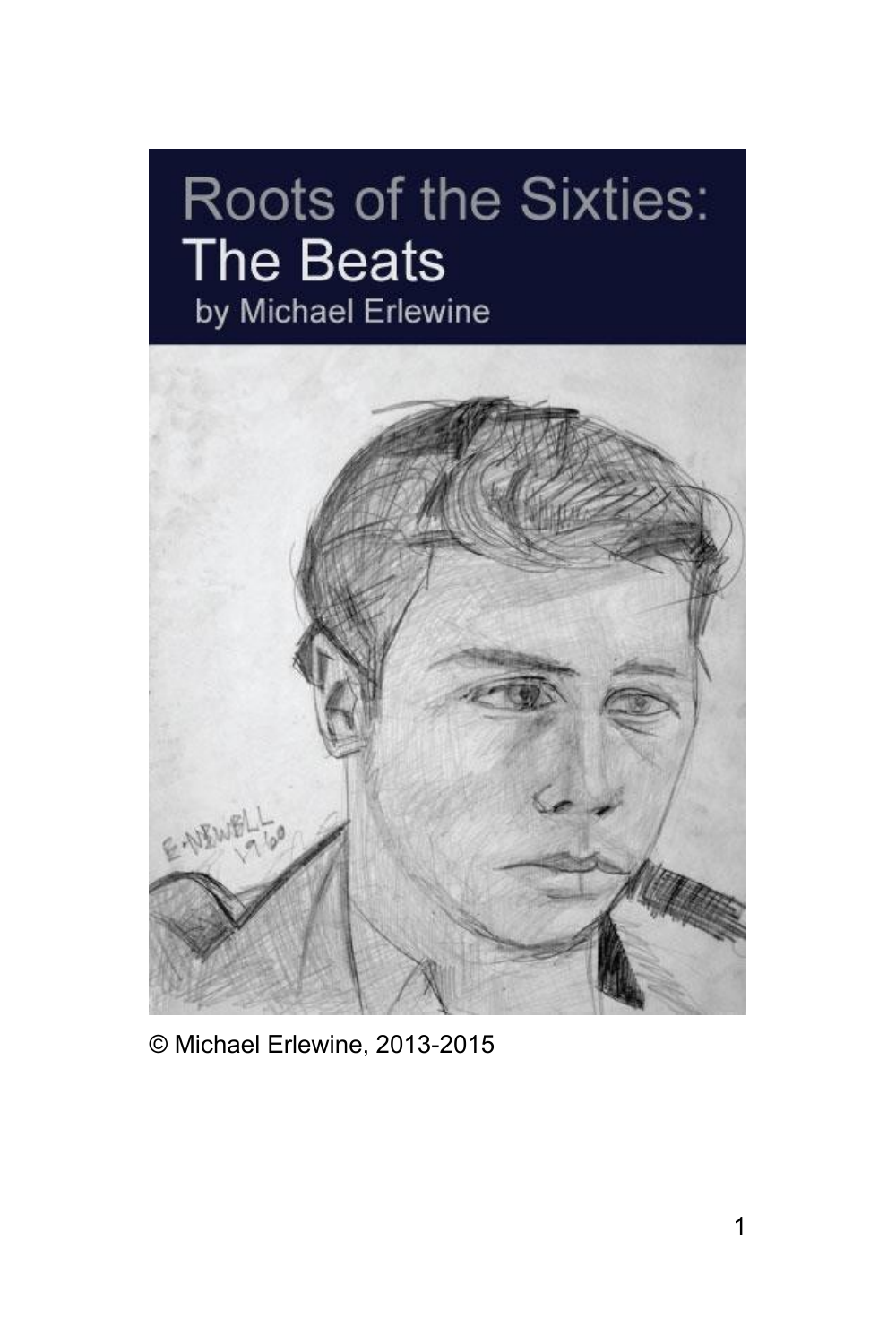What follows are blogs on the later 1950s and early 1960s and my attempts to follow the Beat Movement at that time. Most of this took place in Ann Arbor, but also in Berkeley, California and the Bay Area, plus Greenwich Village, New York. These are just my views and opinions about that seldom-mentioned time between the end of Beats (late 1950s) and the beginning of the Sixties Movement, which started basically in the summer of 1965, those in-between years. Not meant to be definitive, but just musings by me on those times.

Warning: I do discuss drugs used in the 1960s, and in some detail.

#### **CONTENTS**

ISBN-13: 978-1516971466

ISBN-10: 1516971469

Free e-books at DharmaGrooves.com Michael@Erlewine.net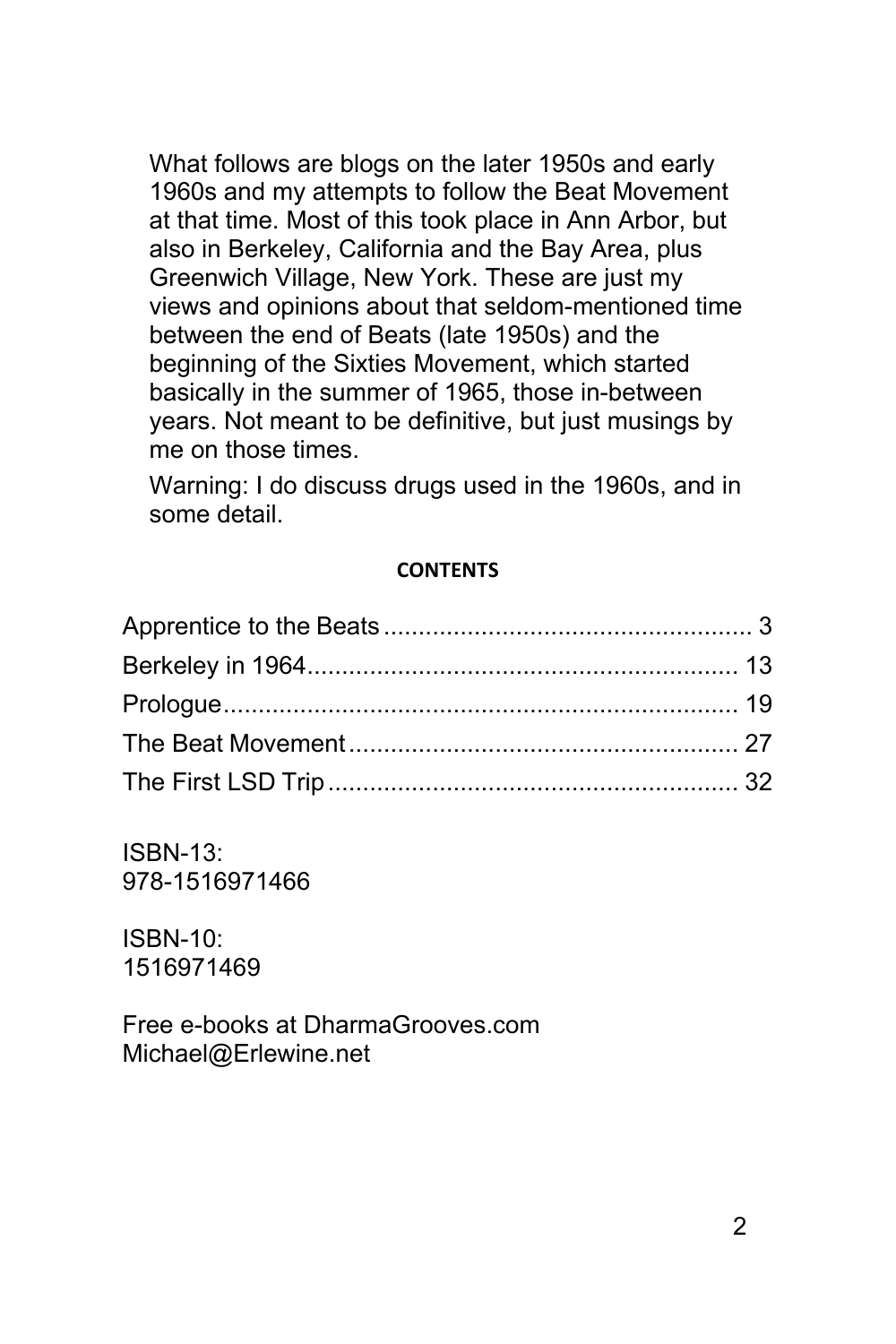## <span id="page-2-0"></span>**Apprentice to the Beats**

Today I have been thinking about all of this while the snow accumulates outside my window. How does one communicate experience to another? I find myself tending to abstract everything, intellectualize it, boil it down so I don't have to relive all the details in my own mind. It becomes more like a classroom than a oneto-one conversation. I need to slow down.

That being said, the only true way is for me is to tell you what happened and let you abstract from that. To do this means I have to give personal details, stories, and actually describe what happened to me back then, that sort of thing. Now, just to contradict myself, in this first blog I will give you an overall (abstract) view going in, but I will digress (or progress) into the scene as I lived it. I hope you don't mind. No one is forcing you to read this.

And what was it that I learned from the Beats? What was that lifestyle actually like? For one, I can start out by saying that the beats as I came to know them were very, very serious. Or was that me? They had none of the wild dancing that came along with the Avalon Ballroom and Fillmore Auditorium in the mid-Sixties. No way. Slow dancing, sure. Light shows and strobes? No. And it was a different kind of drug scene as well.

First, the beats drank wine, not beer. Hard stuff, some, but it was not promoted. No, what we drank as beats was wine, and wine with cigarette or whatever else we might be smoking. And it was dark out too. The beats did not celebrate the sunshine or the daytime as did the later hippies. They were creatures of the dark that only really came to life at night. Sure we shuffled along the streets in the daytime wearing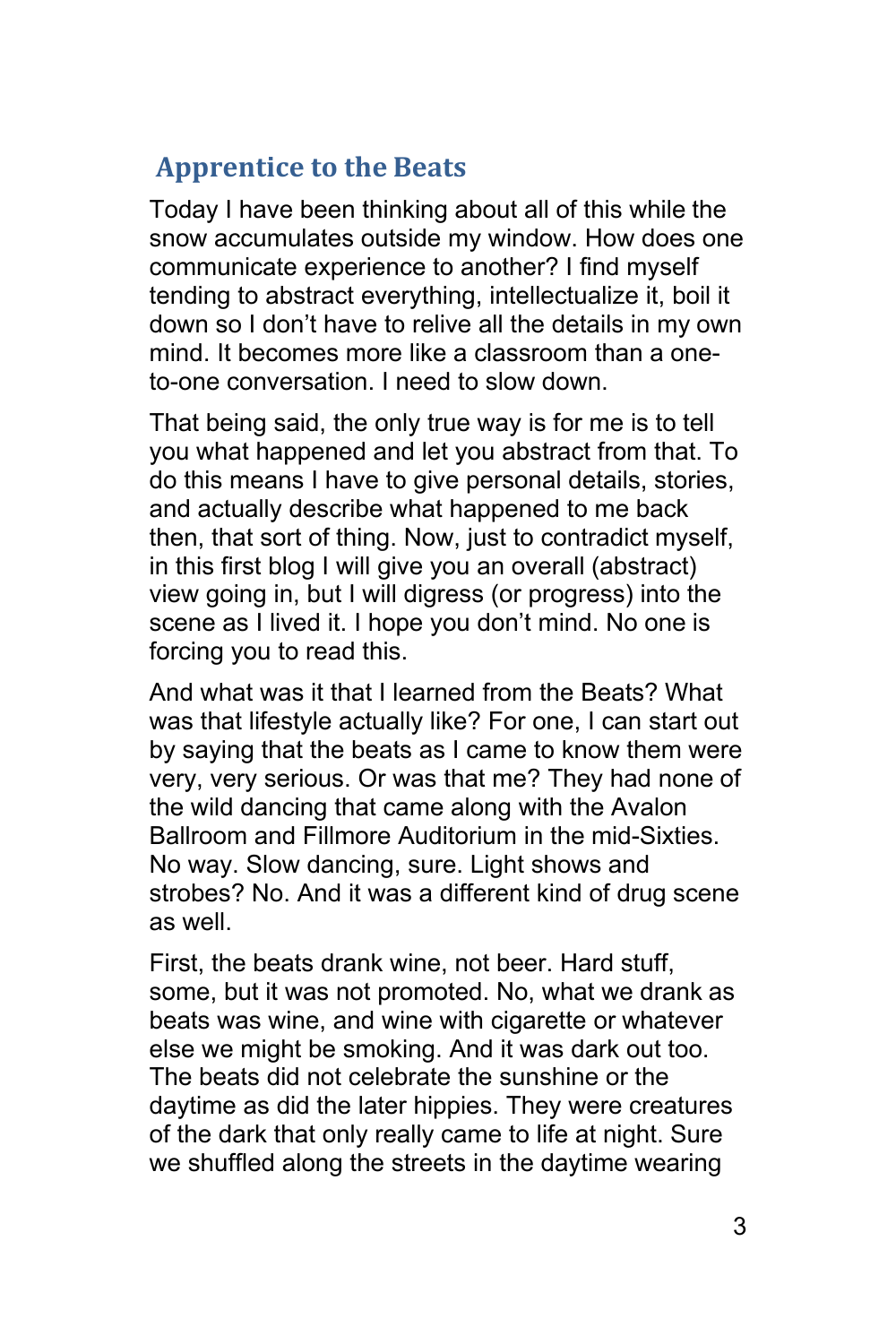our old olive-drab army jackets and surplus clothing. I never wore a beret, but some actually did. I would have felt self-conscious in one. And remember, I was not a 'beat', but only wanted to be. I was too young. I searched for them, but they already were getting old. Even my naïve youth and enthusiasm for their existence could not revive them.

And it was nighttime that was bohemian, and I mean all night or at least until the wee hours of the morning. I can remember when the album "My Favorite Things" by John Coltrane was released in March of 1961. I stayed up all night listening to it at Harvey Armstrong's wonderful second-floor apartment down on Packard Street. I only had one room at the time. I seem to remember I had some Dexedrine (speed), so sleep was not an option. It was coffee, cigarettes, and Coltrane, and the heartbeat was fast. What an album that was (and is). Next to the Miles Davis "Kind of Blue," "My Favorite Things" is probably my most listened-to jazz album. And I particularly love the piano of McCoy Tyner on the title tune. It is just the best. If you have not heard it, really listened, by all means do yourself a favor!

So what does the apprentice beatnik do? Well, I quickly established that he or she is well read in literature and poetry. Ginsberg and Kerouac showed me that. Familiarity with the Existentialist philosophers like Sartre, Camus, and the like is also suggested, and probably required. Kierkegaard? Yes, him too. Classical music (at least some of it) is mandatory, and the more the better.

My first home away from home was a tiny single room at 335 Packard Street in Ann Arbor. This was after I came back from California. There was a bed, a chair, a side table, a hotplate (which was not allowed, next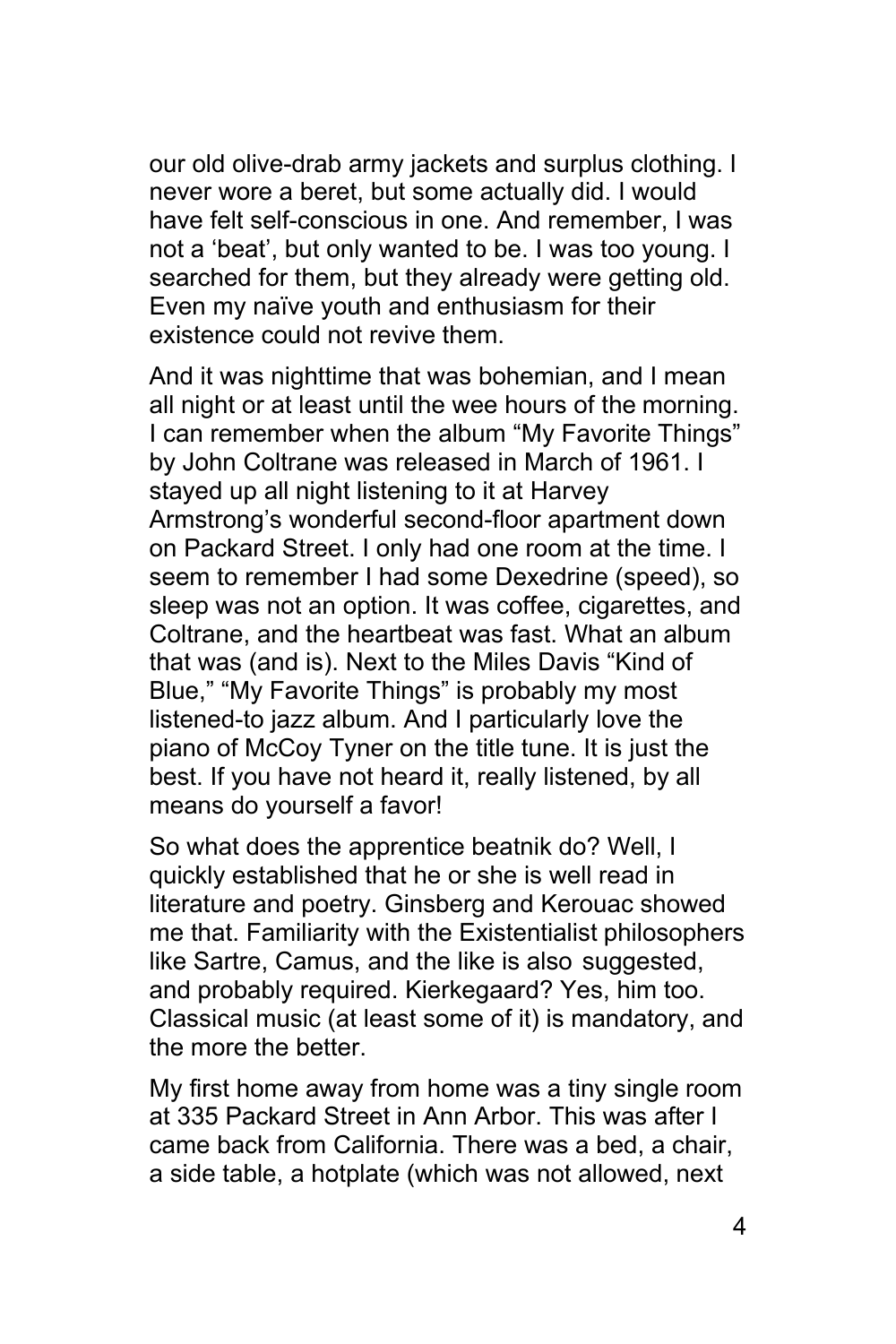to which was my jar of instant coffee), and a cheap record player, one of those kinds that had a hinged top that closed so you could carry the whole thing as a suitcase. For records I had Mozart and Bach. Mozart's "The Marriage of Figaro" was one of the few records I owned and the Brandenburg Concertos of Bach. I might have borrowed a few of my parent's records too. I can't remember.

And the good 'Beat' was familiar with art, at least the French Impressionists. So there you have the general idea. I believe I mentioned that beats only come out at night and stay up to (or near) dawn. Did I also mention how serious life was back then? I did. So, no sunshine, laughing, or day tripping. And a strict diet of Ingmar Bergman films and the darker European shtick was preferable to any of the more entertaining American flicks. Those were uncool.

We would see the foreign films at the universitysponsored Cinema Guild in the old Art and Architecture building or at the Campus Theater down on South University Street, the only other theater that showed these films. As I look back on that time I can't believe I bought into that dark, depressed, alcoholic and nicotine-flavored world view. I really tried to enjoy it. Back then I would not be entertained. Humor was not a highlight in my life. We would take in a dark film and then spend the rest of the night smoking, drinking coffee, and talking about it. Today those films seem more like horror films to me. I know… I have no taste.

And jazz. Forget about rock n' roll; I dropped that for a time. As mentioned earlier, it was mostly jazz that we listened to, in particular Miles, Coltrane, bop, and most of all that 'cool' jazz. Beats were above all cool. It was kind of hard for me to be cool. I was excitable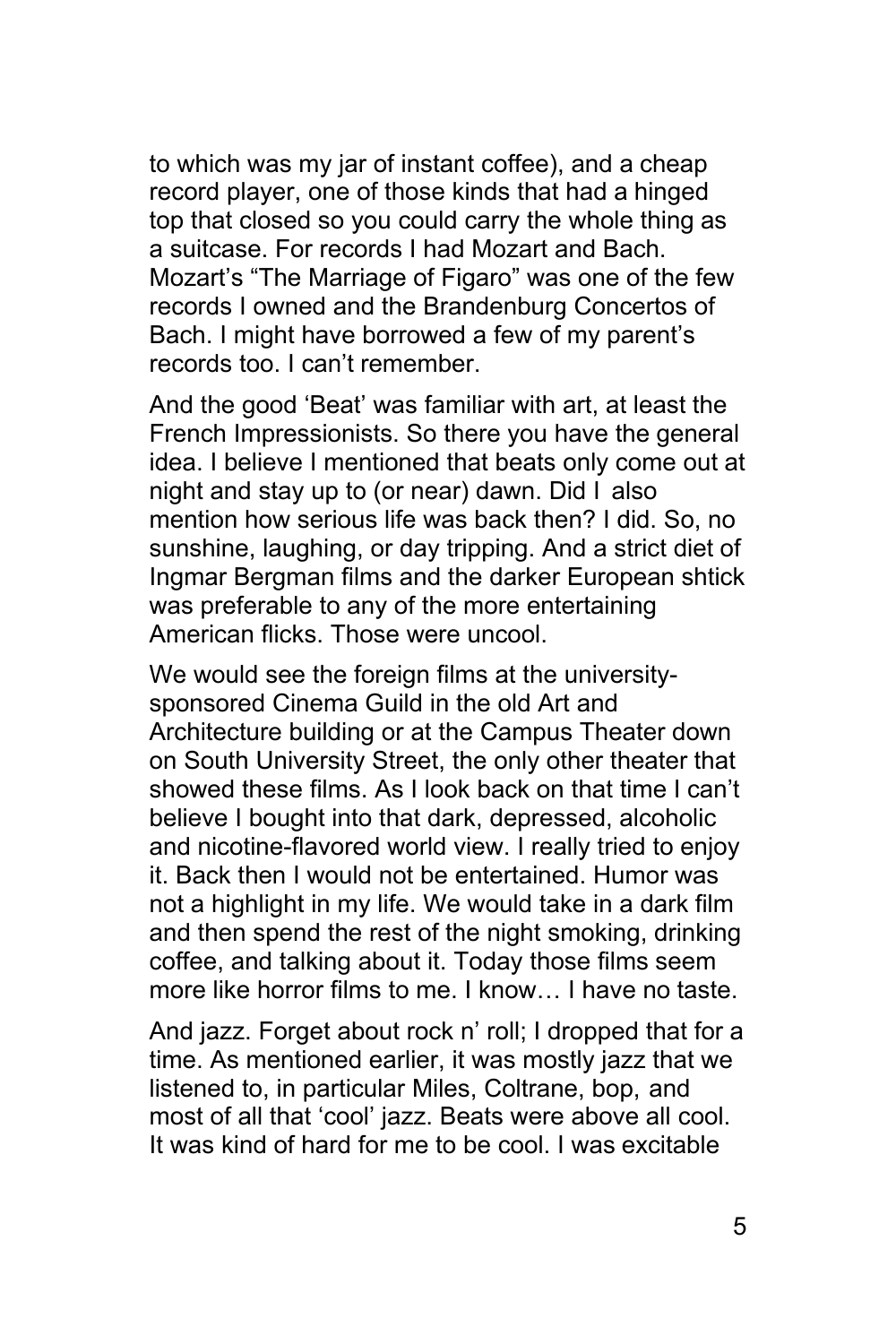and too much of an enthusiast and that was simply 'not' cool. And then there was the "just sitting around."

We did a lot of sitting around with serious talking, and often I would find myself watching a friend shoot up heroin. I never went there but I was familiar with all the dope paraphernalia, the little bent spoons, the tourniquet, the flame, the 'works'. I most remember my friend Frank Tron who was really steeped in the beats and a kind of model beatnik for me. He had a little upstairs apartment way out on South State Street. I would hike down there very late at night hoping his light would still be on so I could dare go up and knock. It usually was and he was friendly to me. How wonderful that any older person could even see me! To myself, there was still nothing to see.

I am sure we talked (probably he talked) about all kinds of philosophy and life matters, but mostly what I remember is Frank shooting up and me watching. Just watching him shoot up was an inoculation against my ever doing it. It was not pretty or rather: pretty scary. Later I heard that Tron was killed when his car ran off the road on the Pennsylvania Turnpike while driving back from New York City. I can only imagine his state of mind. Just like that, he was gone from my life. Impermanence.

And the beats lived 'down'. As a rule my beat friends had no interest in working a straight job and tended to do just barely (or less) than enough to get by. And they were likely to live in the poorest parts of town, where rents were cheap and no one cared how they looked or lived. Theirs was a life of the mind. For the most part they were dedicated intellectuals and aesthetes.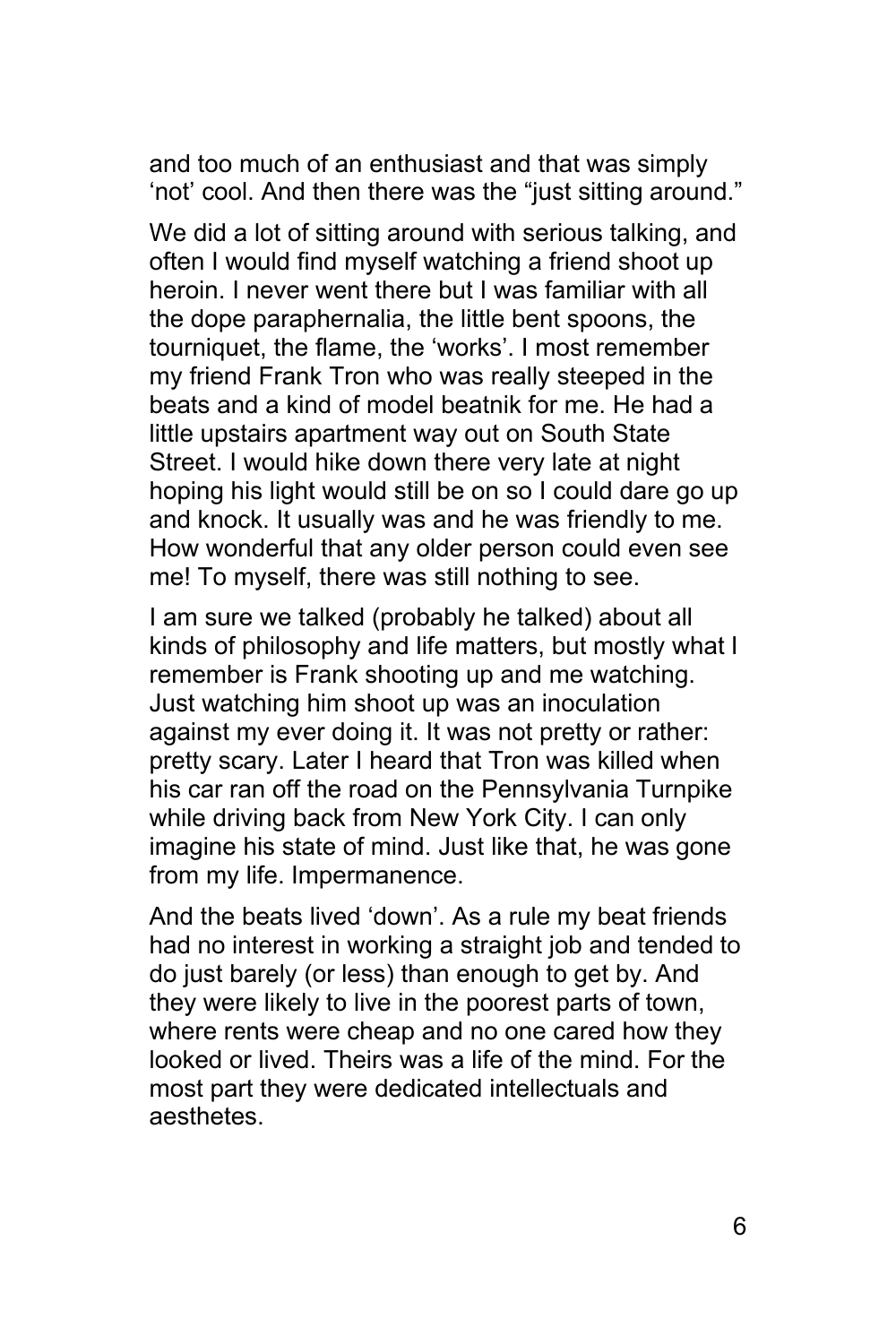In reality, much of the Beat movement for me amounted to my just trying to get in the door, to be accepted, and to be like them. Reality is seldom what we hope for or expect. My dreams of the Beat movement were perhaps more interesting than the final reality. I never really became an insider because by 1960 that movement had already mostly dried up and grown old. There was no inside to 'become', but only the diminishing remains of what Kerouac and Ginsberg wrote of.

Perhaps that was why all the beats looked so old to me, because I was young. It was like hourglass sand. I tried to grasp it, but it was already gone, slipping through the fingers of time. There was only a taste left. With the beats gone or going, soon there were just a bunch of latecomers like myself remaining, going through the motions, but that train had already left the station or was trying to turn commercial. But we did have some Kerouac times of our own.

I can remember (back in 1960) an all-night car ride from L.A. to San Francisco, packed into the vehicle, penniless, and probably high on something, hurtling through the night on highway 101, all squashed together like that. When we finally reached North Beach, San Francisco (which was then the heart of the bohemian culture in that city), the first thing we did was to pull into an outdoor vending area and pile out of that cramped car into the cool night air. One of our group pried open a cigarette machine and made off with what coins they could find.

And then we stood before dawn outside a bakery on one of San Francisco's steep narrow streets waiting for the workers to throw out the day-old baguettes and feasted on those. Someone would lift a sausage or some cheese from an all-night store and we would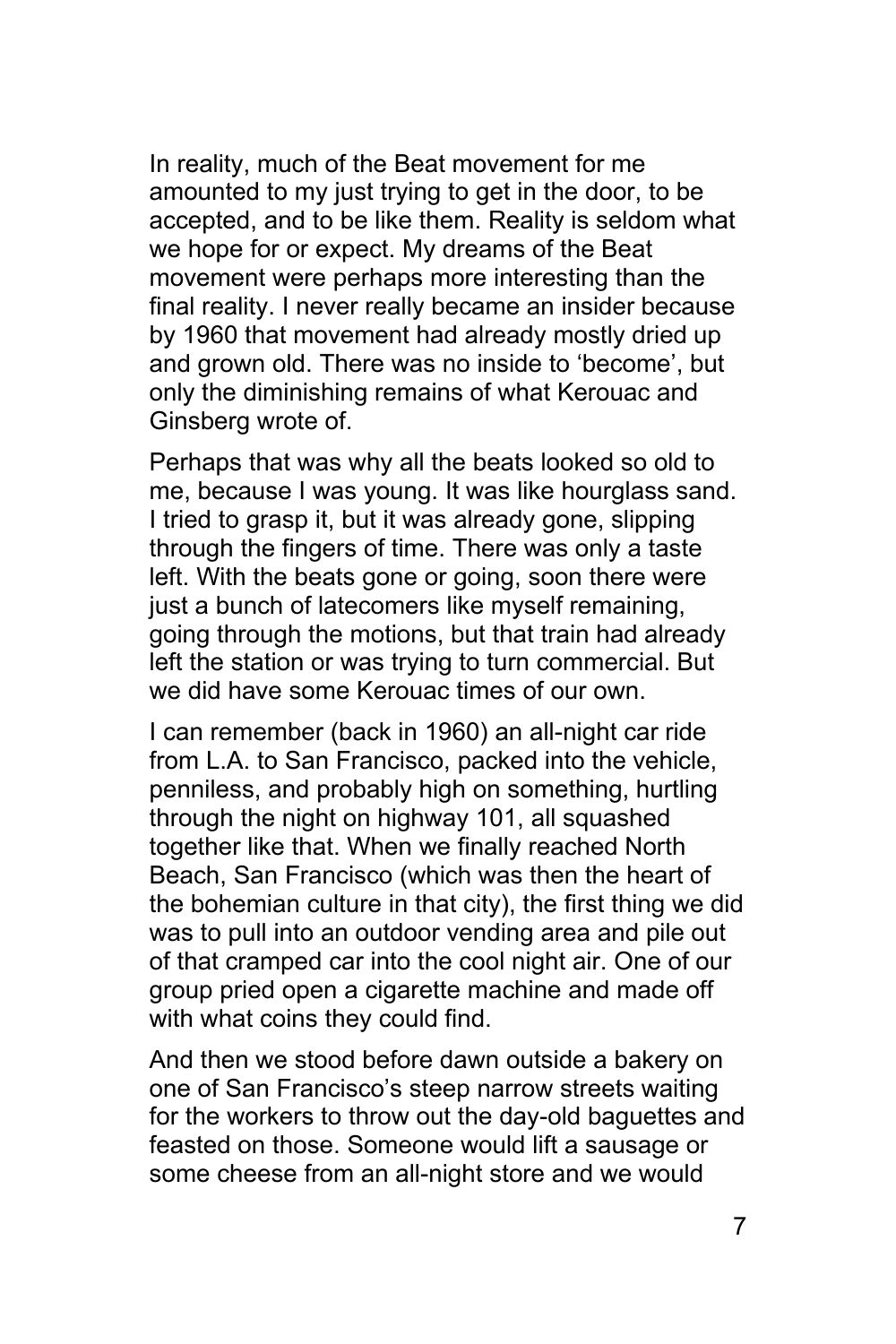have that. And cigarettes. Somehow we always had cigarettes. Usually wine appeared along the way as well; that and marijuana were the common denominators back then.

I am trying to paint you the flavor and I could go on, but I write this just to give you a sense of what it was like, where I was coming from, and what I was trying to do and be. I should also mention that I was living at the Gas House, the notorious art gallery and gathering place at 1501 Ocean Front Walk on Venice Beach. It held sway for three years from 1959 through 1961 and was one of the main centers of the Beat movement. There I met icons like Lawrence Lipton, Eric "Big Daddy" Nord, Mad March, the poet Taylor Mead, and Tamboo. Everyone came there, including Kerouac, and later Ken Kesey, after I left, folks like Janice Joplin, Peter, Paul and Mary, and so on, also came. I remember drinking whisky with Joplin one night (she drank the whiskey), but that was later on at the Grande Ballroom in Detroit around 1966.

This was still 1960 and I lived in an old walk-in freezer (a non-functioning one) in the basement of the Gas House. It was not large, but made of beautiful natural woods inside, and of course there were the racks on which I slept. At that time I was an artist, a painter in oils and, of course, a poet. Everyone was. I spent my days… or more likely nights painting, drawing, and writing poems, deep poems of longing. By that time I was not only yearning for a beat life, but since misery loves company, I was also searching for a partner, a woman to love, one that would love me just as I was. Imagine that! I had no money and lived on what I could find or fall into, picking up old cigarette butts on the long wide sidewalk that ran up and down Venice beach along the ocean. I had nothing, but I was in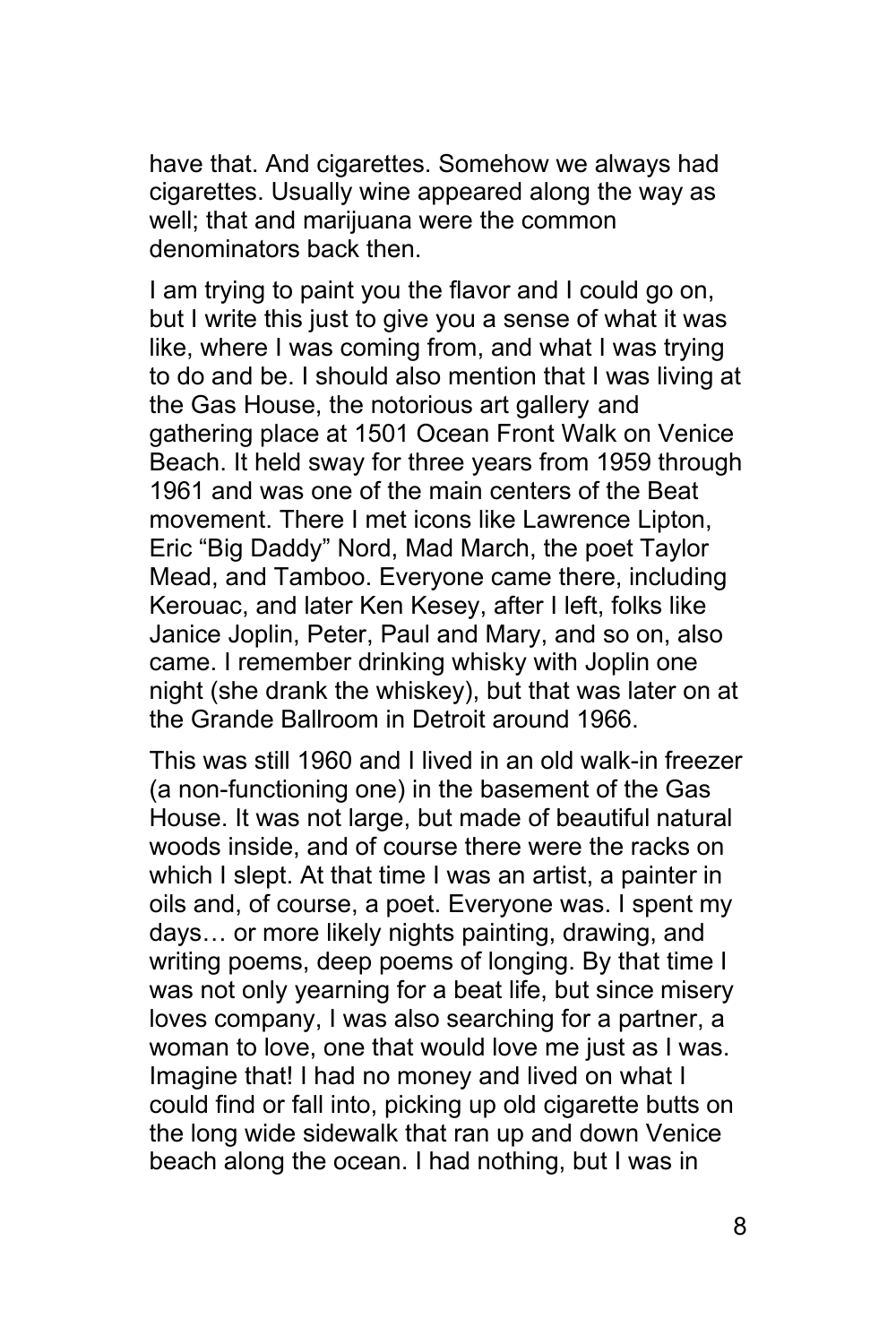California and I was living with the beats. That was something!

And then there was my friend found hanging from a rafter in his upstairs flat, an artist like me who decided to commit suicide, why I never knew. He was much more gifted than I. And I am sorry to say I was suffering from a case of the clap that I had picked up while learning to whore in Mexico. Hitchhiking out along Route 66 to California we were picked up by a man in a late- model sedan. He seemed as wild as we were and he was headed for the Mexican border and Juarez. Did we want to go?

Well of course we wanted to go and we did. I will spare you the blow by blow details, but suffice to say that in Juarez I could drink tequila at a bar, and before I knew it I was drunker than a skunk. The tequila led to a whore house and the rest followed the natural order of things. I woke up back in the U.S. in a cheap motel along Route 66 with a hangover, but that was not all. Every cent I had was gone. That man had shown us a good time, waited until we passed out, taken whatever valuables we had (and they were few), and then was on down the road. I was left only with some experience I had never had before, not to mention (later on) the clap.

We hitchhiked on to Santa Monica with some monies my parents wired me through Western Union. Can I ever thank my parents enough for being who they were? I doubt it, but back to the story. I was already discovering the difference between expectations and reality. But hey, what good beatnik has not been with a Mexican whore? Worse, I had no medicine to cure it. What a mess. It really was no fun. I finally went to some public health clinic (such as they were back then), waited and waded through that, and was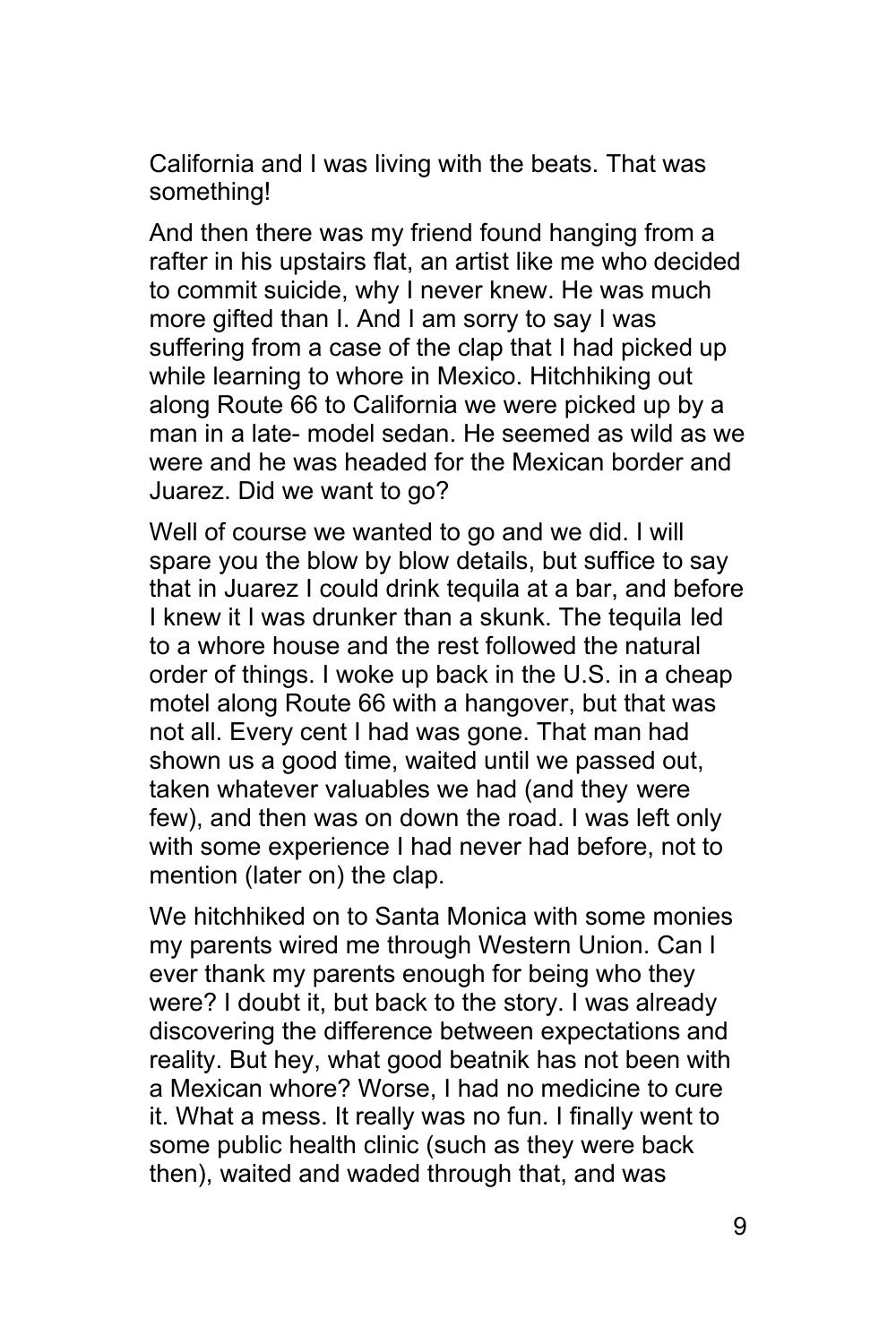administered sulfur pills, a very slow cure indeed. No antibiotics. My traveling friend John went back home; I can't remember why. I was alone.

Very early on when I had first arrived in Venice I remember going to a party along the beach in a little house of a friend or at least someone I had heard of, perhaps it was Tamboo, the conga player. I had with me half a gallon of cheap wine. I must have been nineteen years old at the time.

When I came through the door of the house where the party was being held, there were two federal narcotic agents waiting. They were frisking each person as they came in, looking for dope, and paid no attention to my wine or the fact that I was underage. They didn't even check my ID. I was directed to sit down along a wall with a string of other folks who already had gone through the same routine. So there I sat while the feds continued to welcome each new person as they came in. Needless to say, I was very nervous.

In my nervousness I opened the wine and started to take a sip or two. Well, before I knew it I had drunk the entire half gallon all by myself. Later, free and outside once again, I puked my guts out for hours. Nothing makes you sicker than a wine drunk, especially sweet wine.

The whole trip was a bohemian phantasmagoria and I had been wanting something like that for a very long time. But life there was also very sketchy, like riding the edge of a vortex from which I could see deep within. And while I was thrilled by what I saw, in the last analysis I didn't want to be swept away in it. LSD would soon take care of that a few years later. Plagued by my persistent gonorrhea, it was time to go home to Ann Arbor and back to mommy and dad.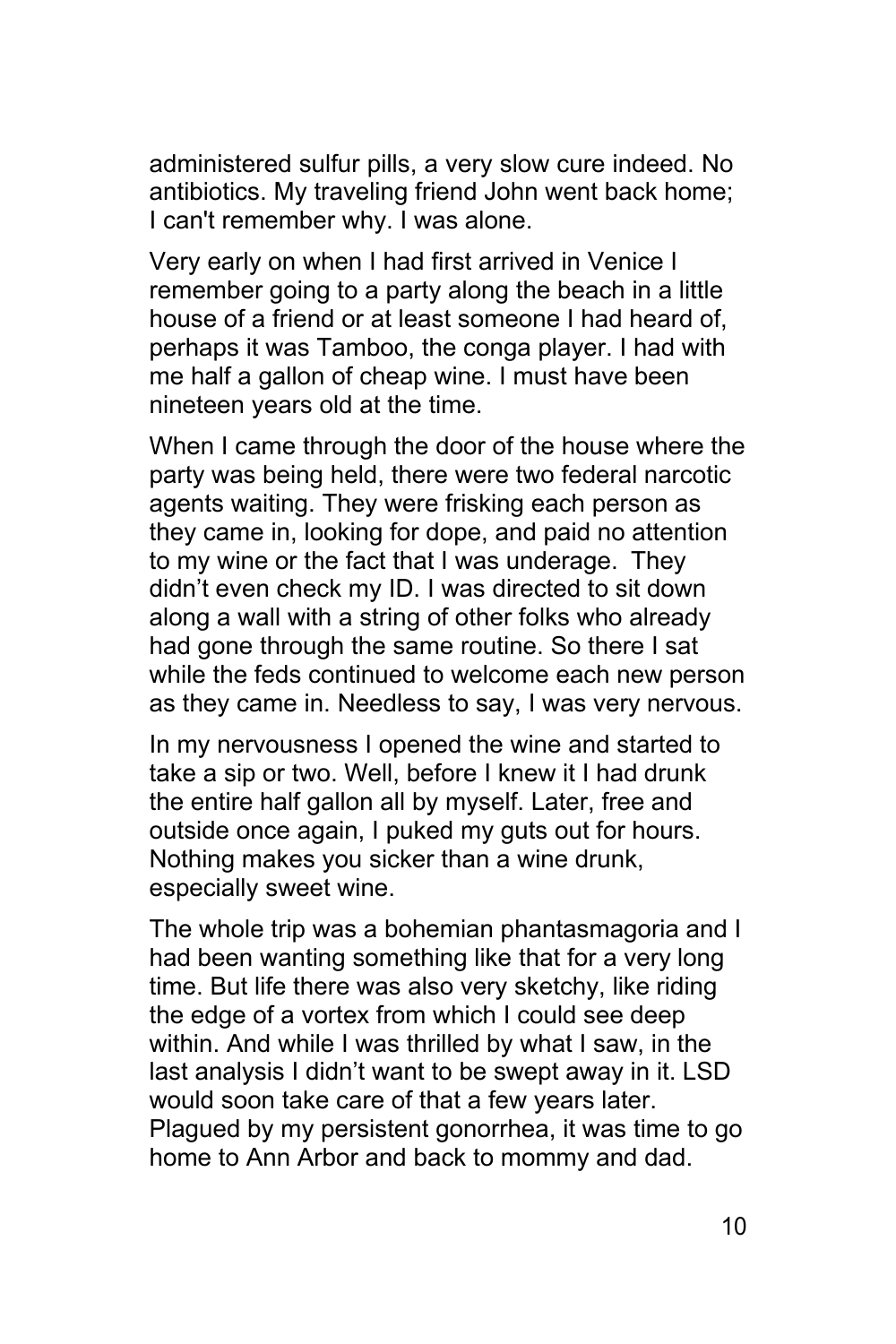I took a bus to Barstow, California and hitched out from there with all my worldly belongings in a bag and my sketchbook under my arm. I was trying to get back to Ann Arbor. I finally caught a ride with a truly insane driver who held me captive for two days after asking me to put my precious belongings in his trunk and locking them there. He made me drive and, when the pieces of cardboard taped to the muffler gave out, he forced me to crawl under the car on my back amidst the overheated muffler and pipes and somehow put things back in place. I had to get away from the man, but my sketches and poems were all that I had to show that I was living the beatnik life, and I was loathe to abandon them simply to escape with my old ordinary life.

And I was dead tired. I had been up for two days driving. Then somewhere near Gary Indiana, after perhaps 54 hours on the road and tired as tired can be, the man dashed into a rest stop to take a leak and mistakenly left his keys in the car. In a flash, I had my things out of his trunk and was standing in the café close by other people when he came out of the restroom. My hands were shaking but I was clutching my sketchbook to my heart. He gave me one fierce

glare and went out to his car and drove off. Otherwise, I would have been headed for New York City and who knows what else. I hitchhiked on up to Ann Arbor.

As for drugs, all that is interesting about them came later in the 1960s. Back at the beginning it was only about pot and speed: Benzedrine, Dexedrine, and Methedrine. And also codeine, when you could find it. There was some codeine to be found back then in non-prescription cough syrups, the kind you had to sign for. The problem was that there was not much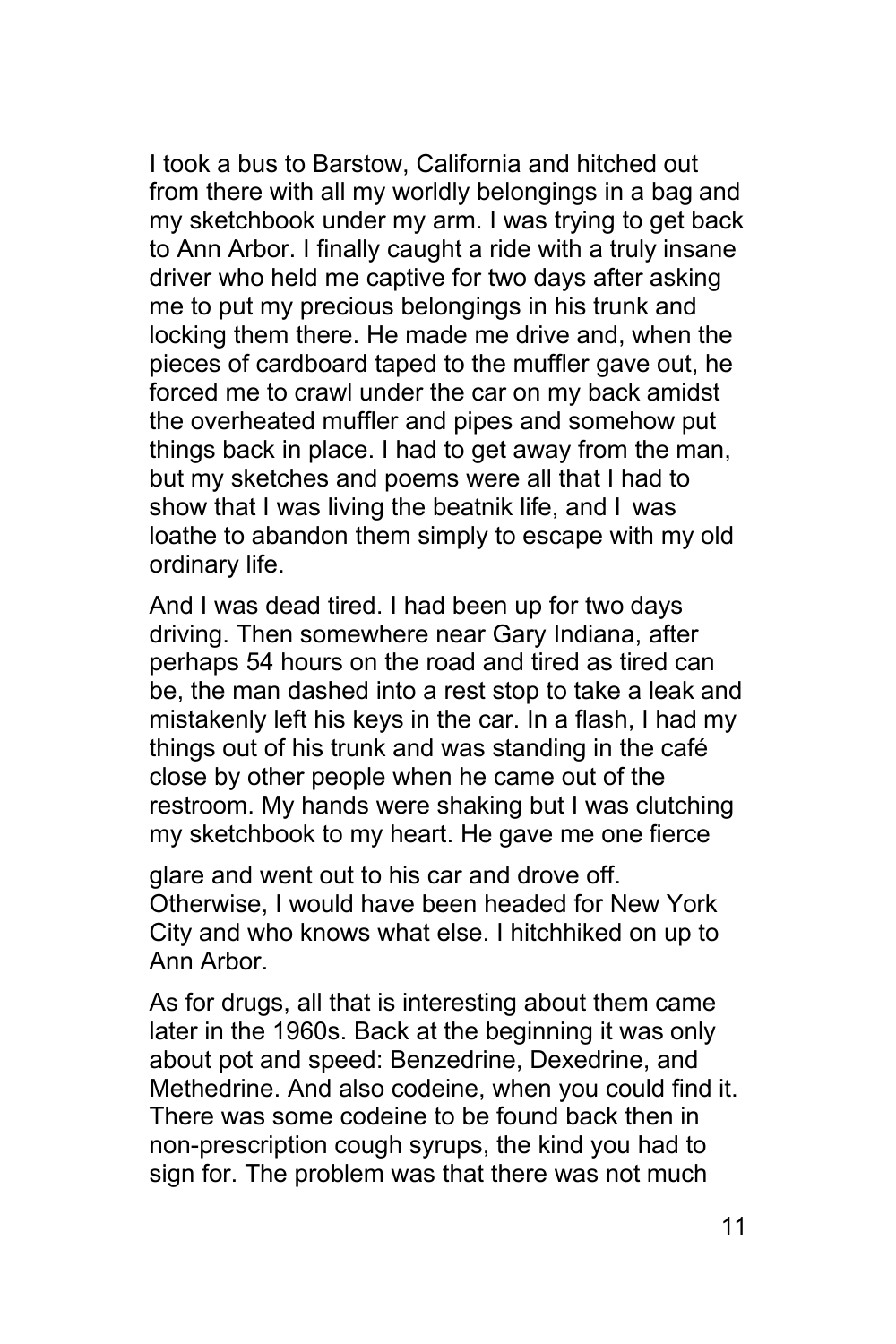codeine in a bottle of the stuff, so you had to get a lot of bottles to get high, not to mention that it tasted horrible. You had to drink it. The clinker was that drug stores were allowed to sell you only one bottle of the stuff at a time, and you had to register for that.

To get enough bottles, you had to move fast, before your registration got through the system and around to other stores. There were no computers back then. I am not sure how it worked, but I do know that we had to drive (and quickly) from town to town hitting up drugstores for cough syrup. And it was the same kind of story with the Valo inhaler, which had an amphetamine base. We would tear open the inhaler, eat the cloth-soaked stuff inside, throw up, and get high on speed. I really hated getting high that way. It tasted terrible and the whole feeling and taste of speed in my system gives me shivers to think about to this day. But what is an aspiring beatnik to do?

We were terribly dedicated back then, but all of this slowly gave way to a different kind of life as the Sixties came into focus. I guess that all of us Faux-Beats finally realized that the real beatniks were gone (if they ever existed) and the beat movement silenced. If all that was left was just we lookers-on, we latecomers, what kind of movement is that? We knew nothing. If Kerouac and most of the headliners had checked out or clocked out, that just left my generation of wannabes and there was nothing to be learned there. They were no better than me. The death grip I had on being a beatnik gradually failed and I sadly let it go. But it was still too early to shepherd the hippies. There was a gap between the end of the beats and the beginning of the hippies, at

least for me. What was I to do until my future came along?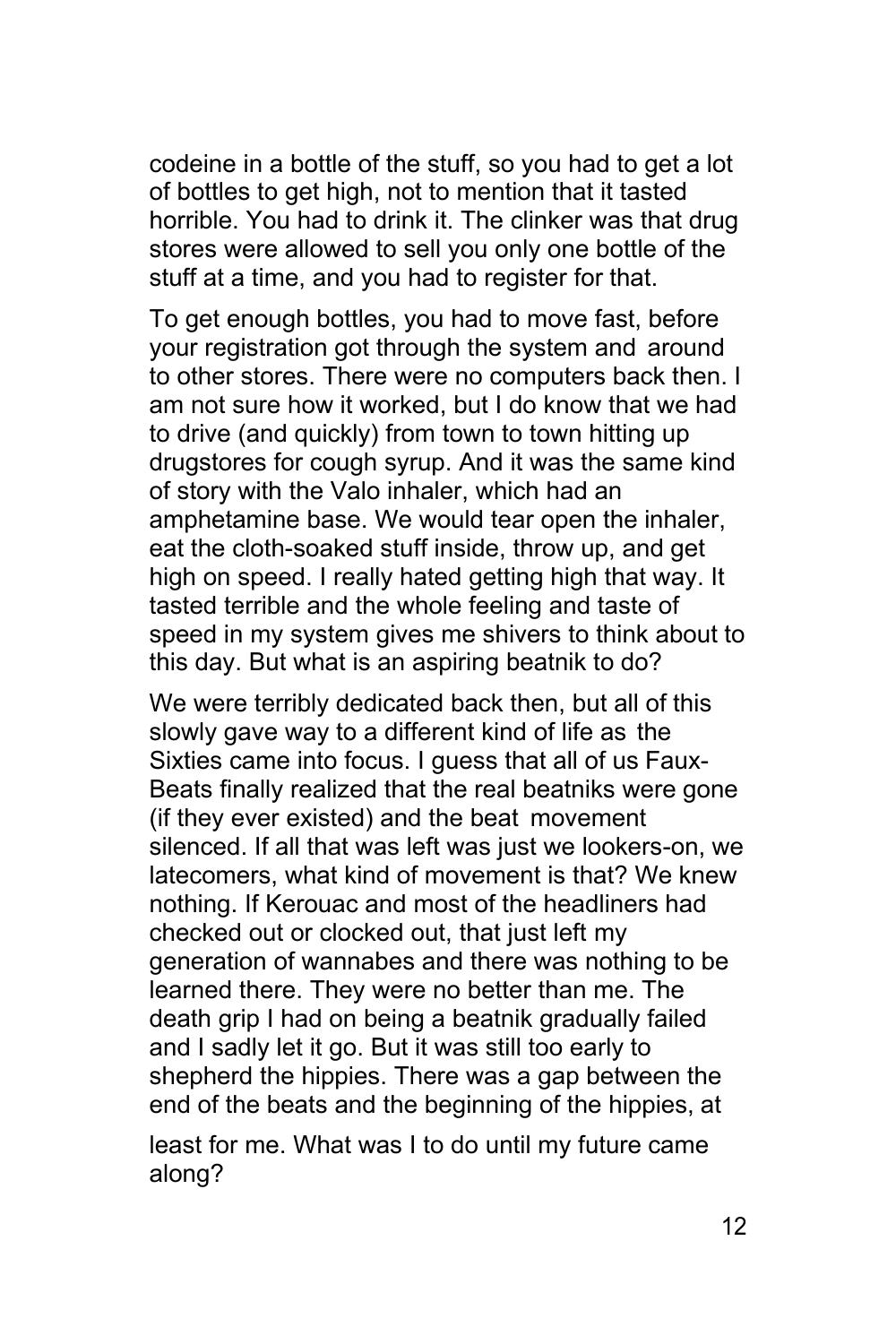I will try to tackle that in the next blog, when I can get to it. I hope this is not offending anyone. I 'am' being somewhat candid.

### <span id="page-12-0"></span>**Berkeley in 1964**

I am still putting the pieces of time into various orders covering the transition from the beat era to the hippie era, so bear with me. One of the things I did during that transition was live in Berkeley, California. Here is a little about that time. Back in 1964, when I lived there for a year, Berkeley was a college town like Ann Arbor was, but not like Ann Arbor. Moving there was like leaping into the future, because Berkeley was years ahead of Ann Arbor in most things. It gave me a real jolt relating to time, i.e., that time really is relative. Driving out there with all my things was also like driving from winter into perpetual summer. That was so different, at least for a while.

With what little money I had, I rented a small place off Telegraph Avenue on Haste Street. It was a one-room apartment with something like a mini-kitchen on the way to the bathroom, which was on the way to the alley behind. It was more like a Pullman Car than a box house and it was set back from the street through an arbor of ever-blooming fuchsia plants which always seemed to beckon to me from all sides. It was great. And so much happened there and then. I will give here just a taste.

I managed to find a part-time job clearing tables and washing dishes at the Café Mediterraneum at 2475 Telegraph Ave, less than a block from where I lived, and only three blocks from the Berkeley campus. It was hot sweaty work, but it at least put me within talking distance with the many Berkeley professors and hanger-outers who frequented the place. Best of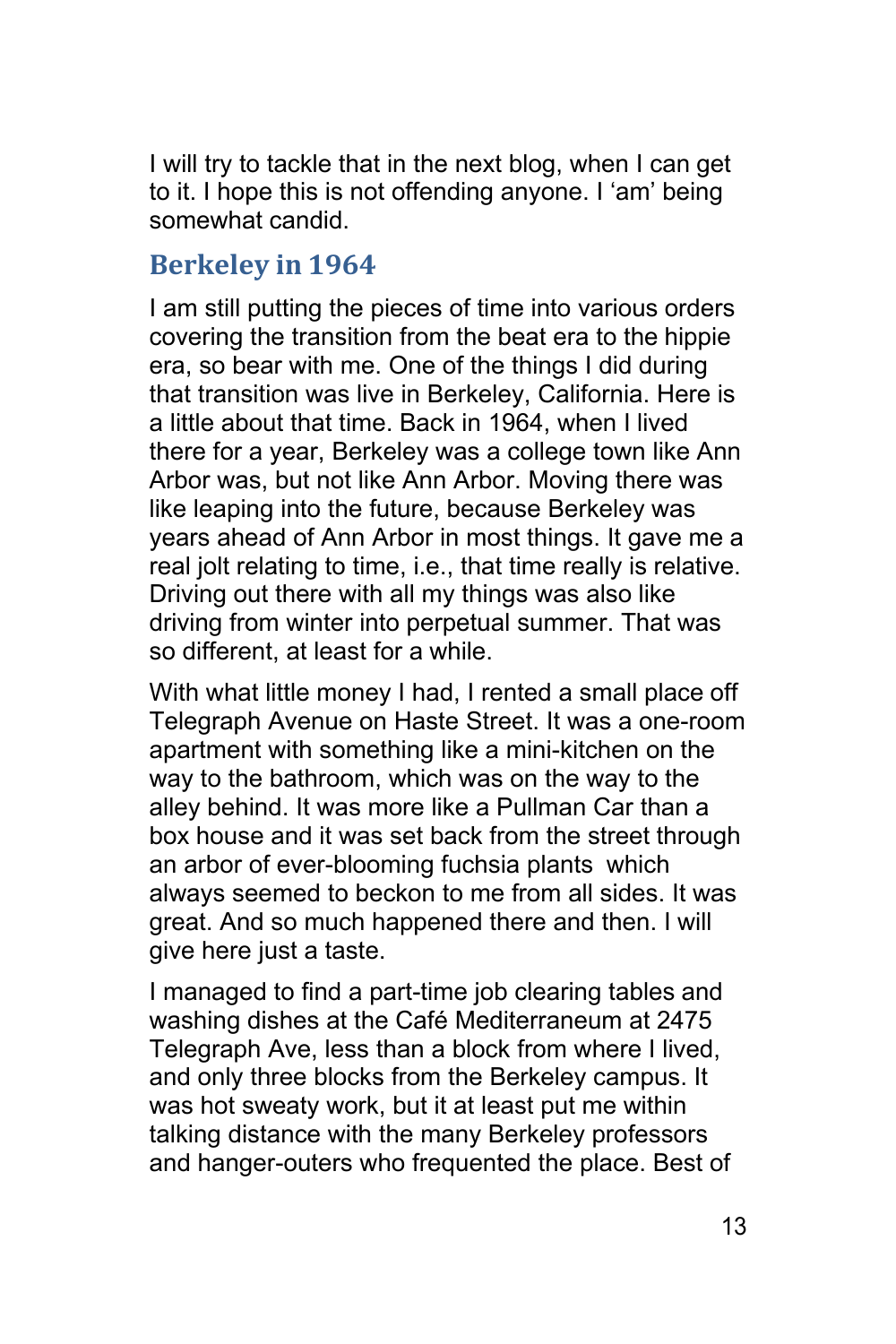all was the tiny Italian kitchen embedded in an alcove at the back of the coffee house. That was real food.

Run by a family of actual Italians, they made authentic Italian cuisine and inexpensively. I especially remember the ceramic oval baking dishes, little petite au gratins bakers in which they served lasagna. I loved that stuff and it was better than anything I have had since. What I didn't love so much was the son of the chef who thought he was an actor and was sure I was a dishwasher. We ended up in a fistfight wrestling in the dust of the alley behind the café, while his father tried to hit both of us on the head with a frying pan. It was time to move on from that job.

Then there was the long walk from campus way down to the marina by the bay to work the late shift at a seafood restaurant. I was there to degrease the kitchen, a job called the "closer," the worse work at any restaurant. I was the closer. I could hear them singing "Auld Lang Syne" every night through the walls of the kitchen, while I was up to by elbows in buckets of grease. I got out around 2 AM (or something like that) after having mopped the grease off the floor (twice!) and slowly made my way back up through Berkeley to my apartment and collapsed.

A little better was when I worked at Lucas Books on Bancroft Way and spent much of my time with my girlfriend Toby at her apartment nearby. Bookstores were more my speed. But the best job of all was as assistant manager of Discount Records on Telegraph Avenue. I had worked at the same chain back in Ann Arbor and knew a fair amount about music, so I kind of just fell into that job. Back then vinyl was still king, and I endlessly moved and removed armloads of records from place to place around the store. And of course, I was listening to more and more music, at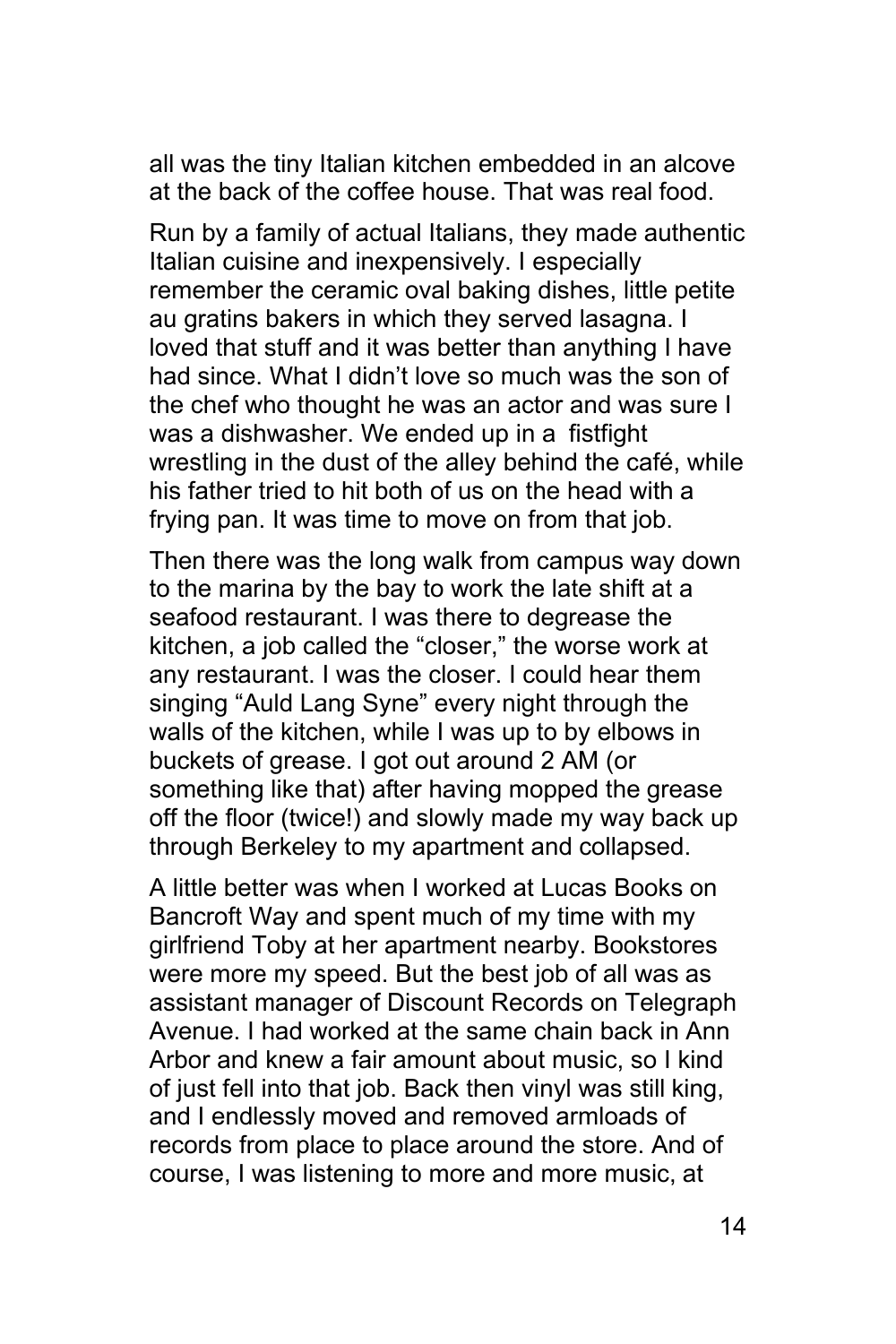that time mostly classical, which brings me to my next little story.

In Berkeley, along with all that was going on I met Jim Dixon, I don't remember exactly where or when. Things are a little blurry almost fifty years out. Dixon taught me about classical music. Not that I did not know any classical music already, I did, but he became a guide to a deeper knowledge than I could have imagined. Dixon lived in a small apartment down Telegraph, south of the campus. I don't remember what he did for a living, but I seem to remember he was connected to Discount Records where I worked, but perhaps in the San Francisco branch. He still lived in Berkeley -- something like that.

And I also had to be somewhat careful, because Dixon was gay and not shy about it. He, like me, had set about to educate himself and he was a prodigious reader, far beyond what I would undertake, and I was quite the reader. It was not his reading that interested me; I was reader enough. It was his knowledge of classical music and most of all his approach that I found fascinating. It was profound, to say the least, and he was willing to share this knowledge.

What Dixon knew went way beyond facts, history, scores, and recordings. He never knew just one performance; it seemed that he knew them all, and intimately. There was not just one recording of a Beethoven's 9th Symphony, there were dozens to be known, and he knew them in such detail that I was initiated just listening to him expound. Most important of all, he did not just listen to music; he 'listened' to music actively. Sitting through a performance with Dixon was something to remember.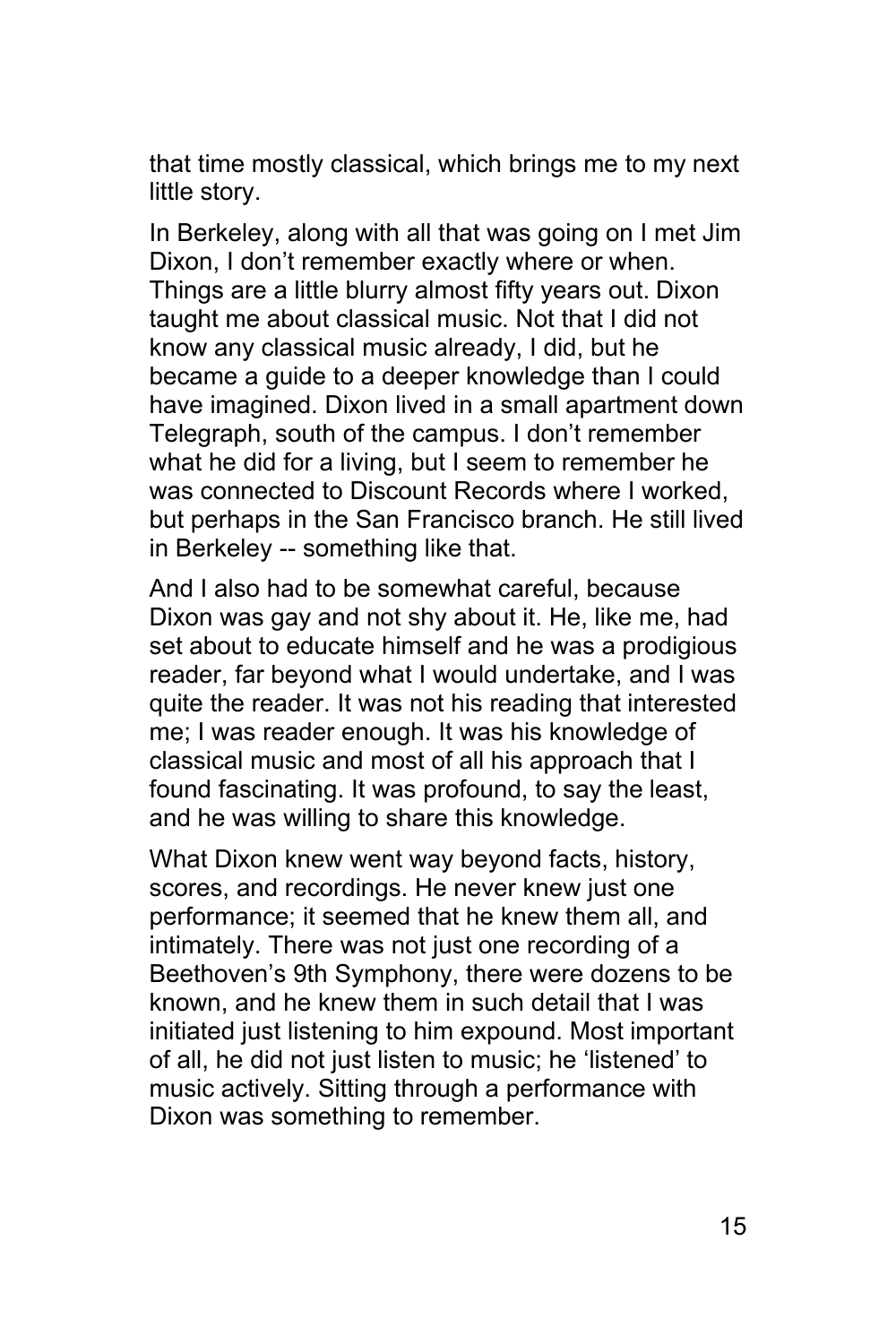I must confess that, before Dixon, I listened to classical music somewhat passively. After all, my whole generation was quite passive if you stop and think about it. We listened to music, read books, looked at art, watched movies, etc., all quite passive activities. Dixon listened actively, meaning he more or less physically conducted each piece with fierce energy. It was eyeball to eyeball if you were in the same room with him, and there was no distraction. You had to be there 100% of the time. There was no avoiding being present. It just had never occurred to me to 'interact' with music to this degree.

We became good friends. As for his gayness, I had to be very careful not to give him any encouragement, and he was gentleman enough never to cross the line, but this too kept me on my toes when I was with him. We began to listen actively together and Dixon gradually led me through the major catalog of recorded music, composer by composer, and within a composer, piece by piece, and within each piece, it was about orchestras and then conductors and soloists. This went on for many months. He taught me how to do it myself.

To a great degree, what Jim Dixon liked in classical music, I came to like. He just knew what was good and I could find no fault with his knowledge. As a critic, you know I tried. And I am not going to take up time here to go into all of the many composers and periods of music that we worked through. But I owe it to you to make sure you understand how granular this can be. I will take one composer as an example, and even then tread lightly with you on the details. Let's take Bach.

Johann Sebastian Back is without a doubt my favorite composer. Mozart is a close second, but still trails the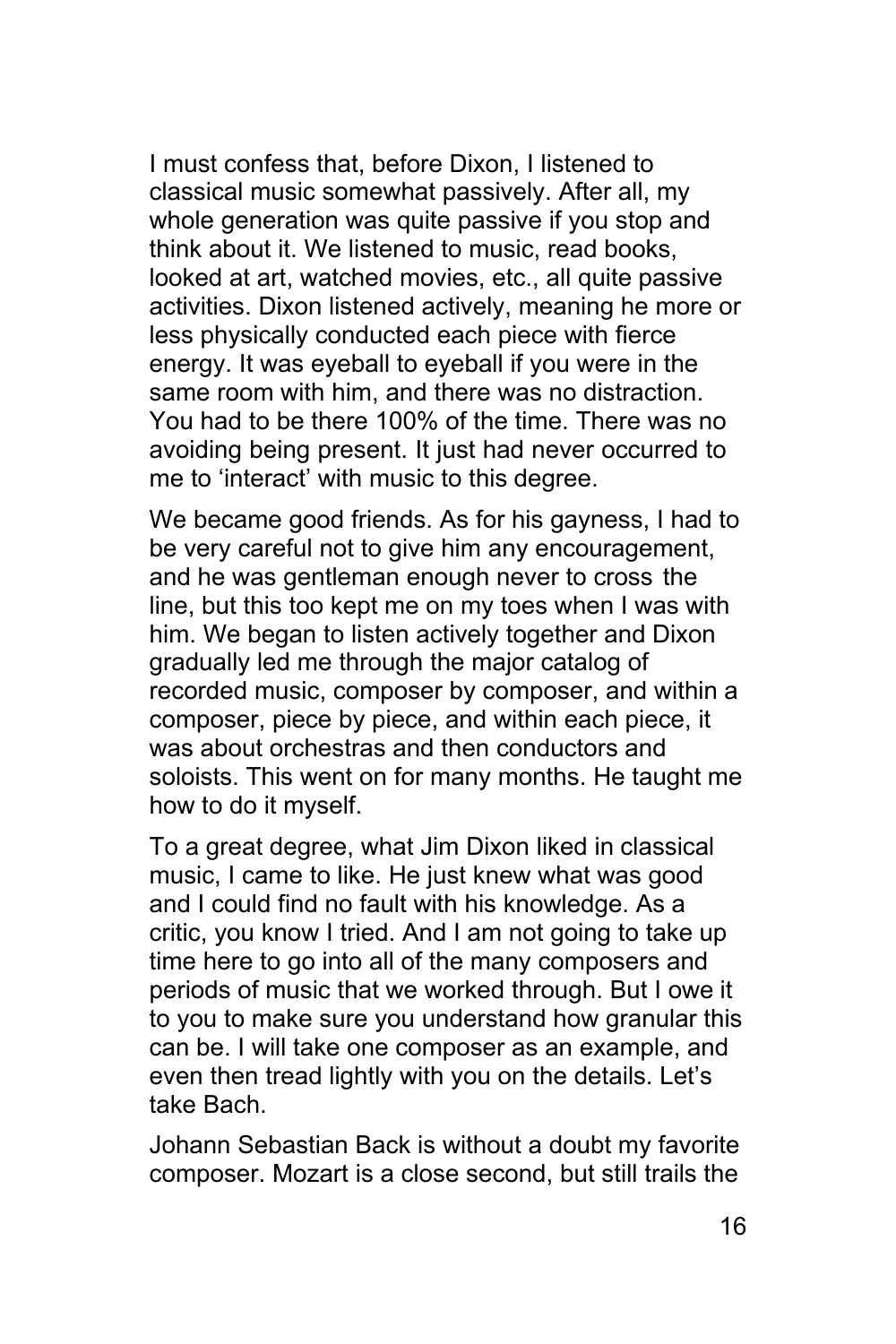master to my ears. I find the music of Bach, especially his later works, simply profound. With Dixon, I worked through almost all of Bach and there are at least 1000 known works of Johann Sebastian. Let's start with a few of the vocal pieces.

Of his four passions (the four gospels), it was the St. John Passion that struck me, and I was captivated from the very first notes of the 36 bars before the chorus explodes with "Her, unser Herrscher…" It puts even the Catholic "Dies Irae" (Day of Wrath, Day of Mourning…) with its hypnotic theme to shame, and I was raised with that. And of course the oratorios and masses, in particular the "Mass in B Minor" and "Magnificat in D Major."

And the Bach cantatas: There are hundreds of Bach cantatas and at one time I owned them all. My most favorite is Cantata #110 "Unser Mund sei vol Lachens" (May our mouth be full of laughter), and in that cantata the aria "Was ist ein Menschenkind (What is a child of man?). I could go on. And years ago I made a point of giving a copy (often of different performances) of Bach's six "Suites for Solo Cello" to each of my kids. These are perhaps the most approachable Bach pieces I know, and they are above reproach. The six "Sonatas and Partitas for Solo Violin" are not far behind in my experience.

But beyond the incredible vocal and orchestral music of Bach, it is the keyboard works that I hold in highest esteem, and there are so many of them that are sheer perfection. Starting with the "Well-Tempered Clavier," pieces anyone can listen to, they proceed from there. There are the "Inventions and Sinfonias," the "Goldberg Variations," the "French Suites" and the "English Suites," and so on. And of course, the works for keyboard and instruments, my most very favorite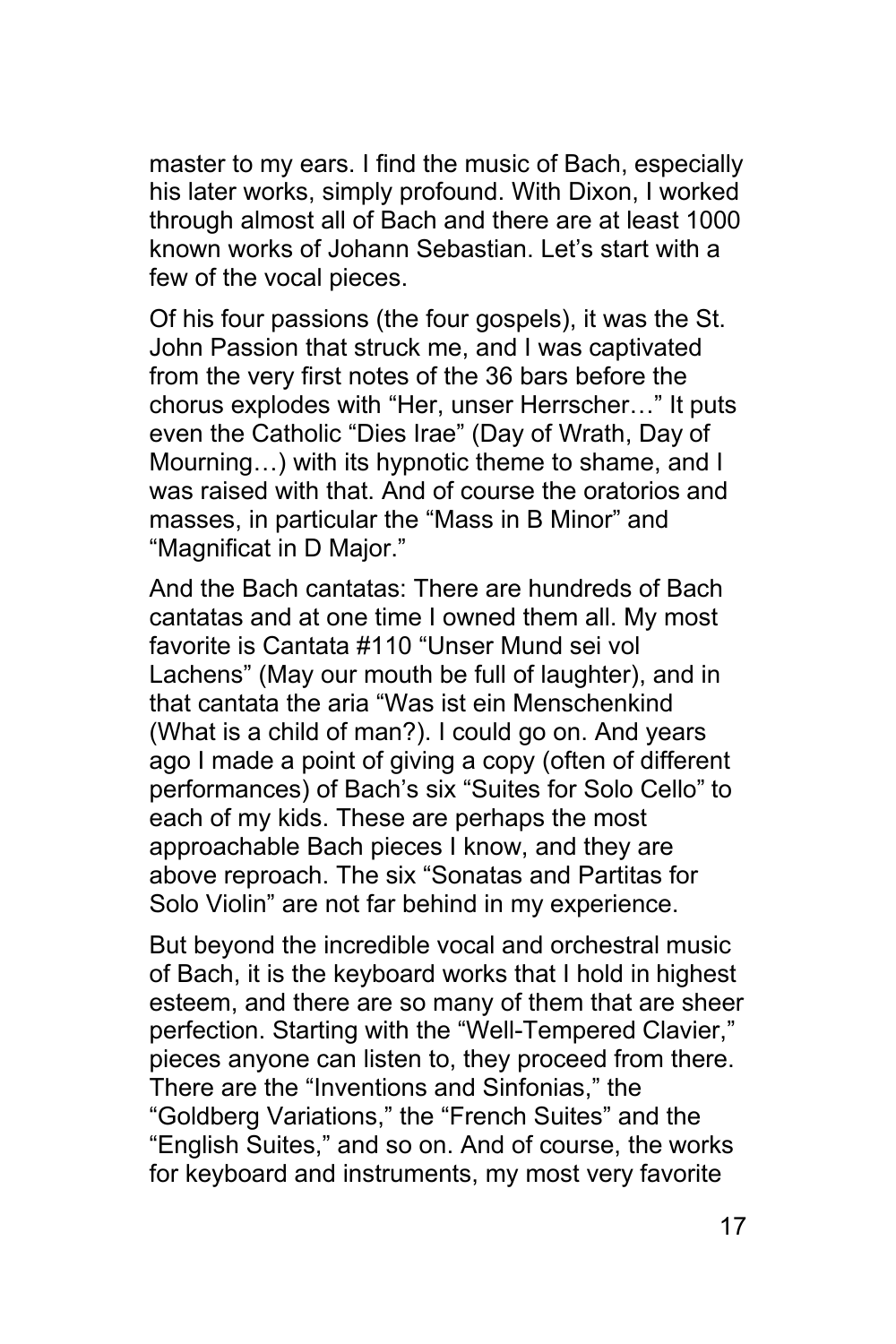being the four "Sonatas for viola da gamba (small cello) and Keyboard." And we have not touched on the many, many preludes and fugues, especially the "Schubler Chorales." They are devastating.

But my highest praise and deepest infatuation is reserved for a few works Bach did toward the end of his life, in particular the "Canonic Variations on 'Vom Himmel Hoch," the "Musical Offering," the "Trio Sonatas, and finally, and in my opinion his best work, "Kunst der Fuge, "The Art of the Fugue." If I could take only one classical piece of music to the desert island, it would be "The Art of the Fugue," about the last piece Bach ever wrote, and I would be hard pressed to decide whether I wanted to hear it on the organ, harpsichord, or string quartet. I probably would want it on the organ, and the incredible performance by Helmut Walcha.

"The Art of the Fugue" is, bar none, for me the most deeply satisfying classical music I have ever found. Although unfinished at Bach's death, it contains 14 fugues and 4 canons. The work ends with a fugue that just stops in midair, unfinished. All kinds of white papers have been written on what this piece is all about, including that it was written as an intellectual exercise, not to actually to be played, but to express various deep Pythagorean philosophies. Of course it was written to be played, and for the keyboard, IMO, and the organ is where I like to hear it most.

There you have a taste of the kind of detail I absorbed while listening to classical music with James Dixon. I came to have a taste for very strong performances, and the Berlin Philharmonic Orchestra, back in the day, was about as good as it gets for me. Conductors like Ferenc Fricsay, Karl Bohm, some Herbert von Karajan, and even a few by Wilhelm Furtwängler had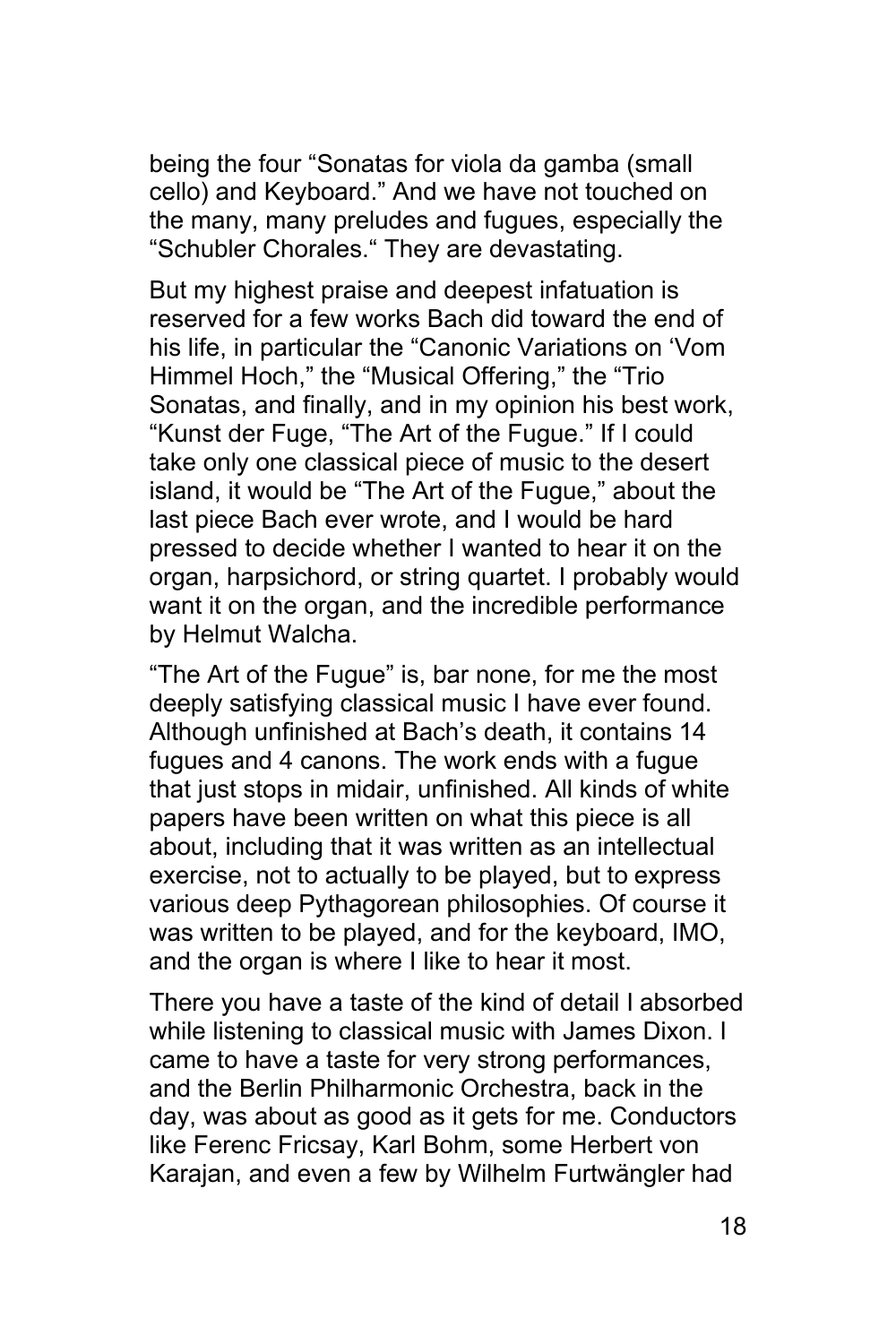the proper "Sturm und Drang" (storm and urge) for my taste.

I won't go on in this vein, but I wanted to give you chapter and verse here enough for you to at least know there is a world of classical music out there that sadly is mostly forgotten today. None of my four children know classical music to any marked degree, and of course I would not 'make' them listen. It is up to them and up to you. But there are deep life lessons coded in those scores, if you can bring them to life in your mind.

And James Dixon was able to do that for me, way back then, and I am forever indebted to him for that.. It took an enormous amount of listening and listening, but it was joyous and deep. I have no idea where Dixon is today, and if anyone out there knows, please let me know how to reach him.

I am still thinking through the Sixties and its prologue. What about you? Do you want more about this personal history?

## <span id="page-18-0"></span>**Prologue**

Lately I have been thinking about that most mysterious of decades, the 1960s. I not only came of age during that time (and lived through it), but I am old enough to actually predate the advent of the hippies and ended up serving as a welcoming committee to them. As would-be beatniks, folks my age were the natural older brothers and sisters to Sixties generation. I would like to explore this topic over several blogs. I understand this may well interest but a few of us, but who cares. We can share our comments and time together. Anyway, it is snowing outside today, and winter seems to be coming on.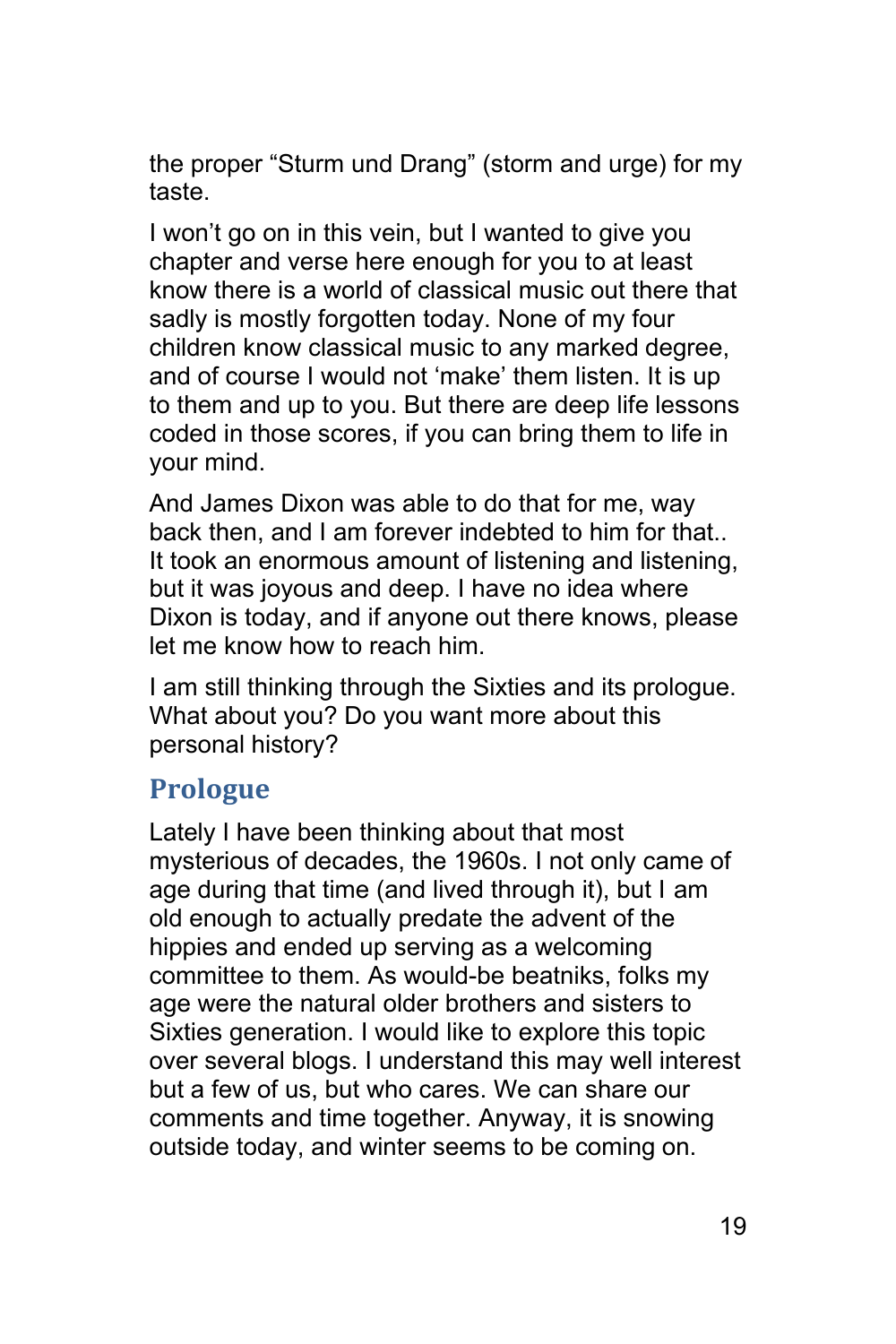Let's face it; most of us who lived through the 1960s are still trying to figure out just what happened. I know I am. And it is not just my fuzzy memory speaking, although I have that too. I find it hard to sort out what was happening culture-wise back then, like alternative 'everything' and what was just having a 20 something-year-old body. The two are not one and the same, yet they were for me and for many of you reading this. It is not like separating the wheat from the chaff here, because here there is no chaff. I came of age and found myself right in the middle of the Sixties. It is hard to sort all that out.

I see there are lots of books out there on the Sixties, but the few that I have picked up and browsed through don't do it for me. Theirs was not my experience. Of course, I came up in Ann Arbor Michigan, a very gentle but cosmopolitan town that back then probably had an inferiority complex compared to vortices like Berkeley and Cambridge. Today it seems to be the other way around. Ann Arbor has come into its own in the last forty years or so and no longer has to apologize to anyone. And I did not come to Ann Arbor for an education. I grew up in Ann Arbor. I was a townie and never knew anything else. Think about that for a moment. Ann Arbor was never quite like the rest of the world.

Today I visit Ann Arbor usually several times a year, if only to see my grandkids. My wife goes much more often. I am not a traveler. I like it when the kids come up here where we live in Big Rapids, Michigan and catch frogs. These days when I am in Ann Arbor it takes twenty minutes just to drive across town, and if I have one phrase to describe the difference between Ann Arbor back then and now, it is "overly caffeinated." There seems to be a coffee shop on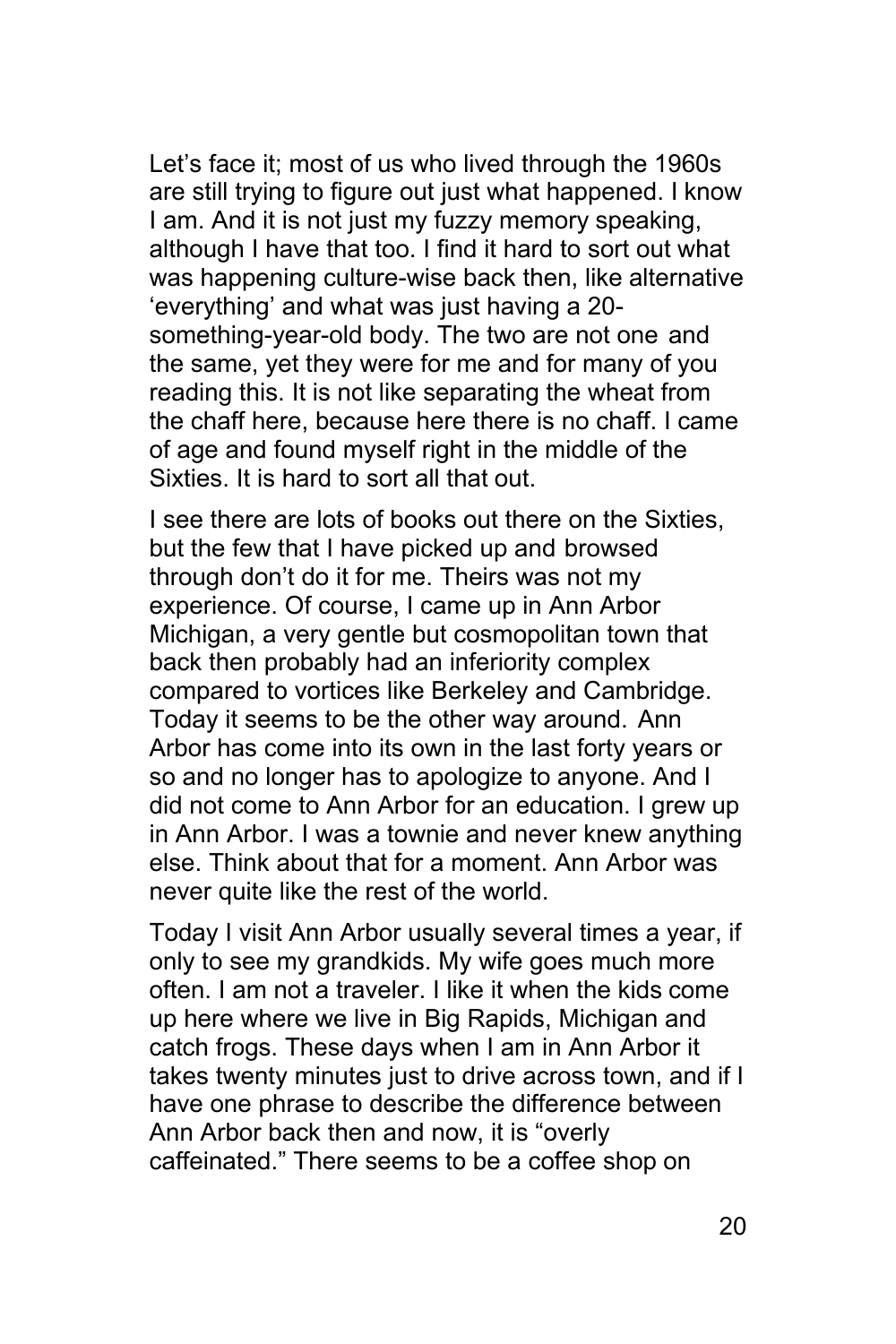almost every corner and it makes a difference. Back then there was just one coffee house and that was Mark's Coffee House on East William Street, but for those of you who really have been around this town, the first "coffee house" in Ann Arbor was the Promethean on the other side of William Street from Mark's and about a block west, roughly where the Cottage Inn pizza place is today.

The Promethean Coffee House served (nonespresso) coffee and mulled cider (with cinnamon sticks!) and played jazz and old Shelly Berman comedy albums. Once in a while folksingers like Al Young would play there. This must have been in the later 1950s or very early in the 1960s. I went there as often as I could to just sit around, drink coffee, smoke cigarettes, look serious, and (most of all) hope that I would meet the love of my life. Nothing much really happened there aside from sitting around looking at each other, and after a while it closed. Still, for someone back then who was reading all of Kerouac, Ginsberg, and the Beat writers, this was as close as I could get to joining up with the Beat Movement. Unfortunately, that party was already almost over and I had to wait for the next wave, which was the Sixties and (I hate this term) the "hippies."

People my age automatically became the granddaddies (sometimes the godfathers) of the hippies. As it turned out, hippies were for the most part uneducated in the liberal arts, and even the worst beatnik wannabe at least knew jazz, classical music, and European literature, especially the poetry. I was perhaps overeager. I had read all of Dostoevsky (some 53 books), not to mention everyone else, like Sartre, Kierkegaard, Goethe, Proust, Thomas Mann, Kafka, Rilke, and the list goes on and on. I even read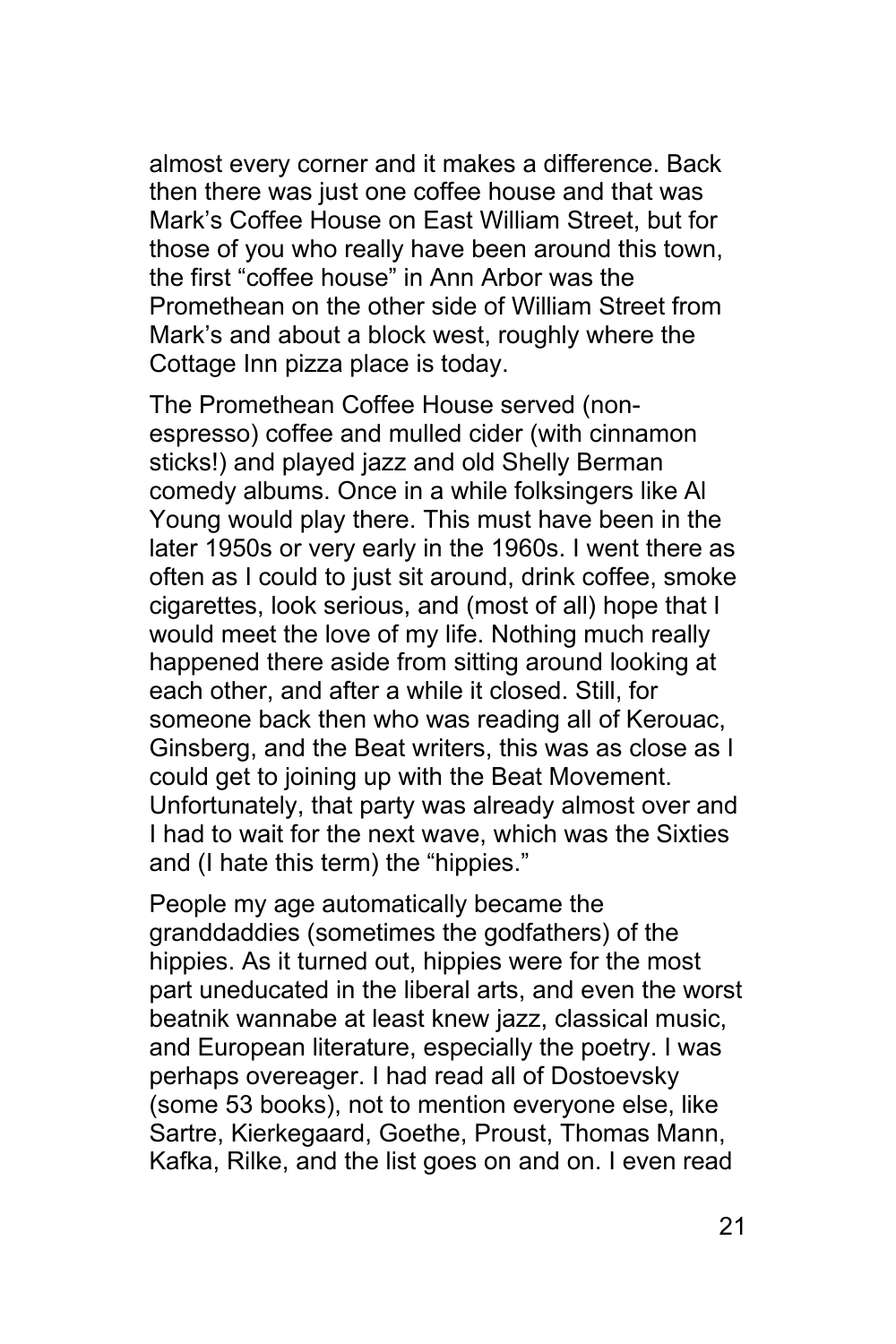(as best I could) all the Loeb Greek and Roman Classical Library, and that is saying something. Unfortunately, it went in one ear and out the other. But the poetry and literature stuck. And above all I loved what the Germans call Bildungsroman, which roughly translated are coming-of-age books usually with a romantic yearning tossed in.

Examples of Bildungsroman include Goethe's "Grüner Heinrich," and his "The Sorrows of Young Werther," not to mention the super-romantic and devastating book "The Wanderer," by Heni Alain-Fornier. Does anyone remember that book? It killed!

For someone like myself, with no real past back in those days, everything was still very much in the future, too much so for my taste at the time. I wanted a little piece of that future right away and couldn't wait to be out there in the world living now. Even high school was too slow and I could not wait, so I never finished. I just left and my friend John Stanger and I hitchhiked across the country from Ann Arbor to Venice West (Santa Monica) California. We knew that if any of the Beats were left, they would be there, in North Beach, San Francisco, or in the West Village in New York City. As it was October, sunny California seemed much more inviting, so off we went. But that is another story in itself.

I was never any kind of academic student anyway, other than a student of life and living. I yearned to get out there in the real dirt of life and feel how it was, and I did. My mom tells me that I even played hooky from Kindergarten and that one day they found me standing at the edge of at an excavation site watching the earth-moving machines. Mom! How was it possible that you let me alone like that? Yet this is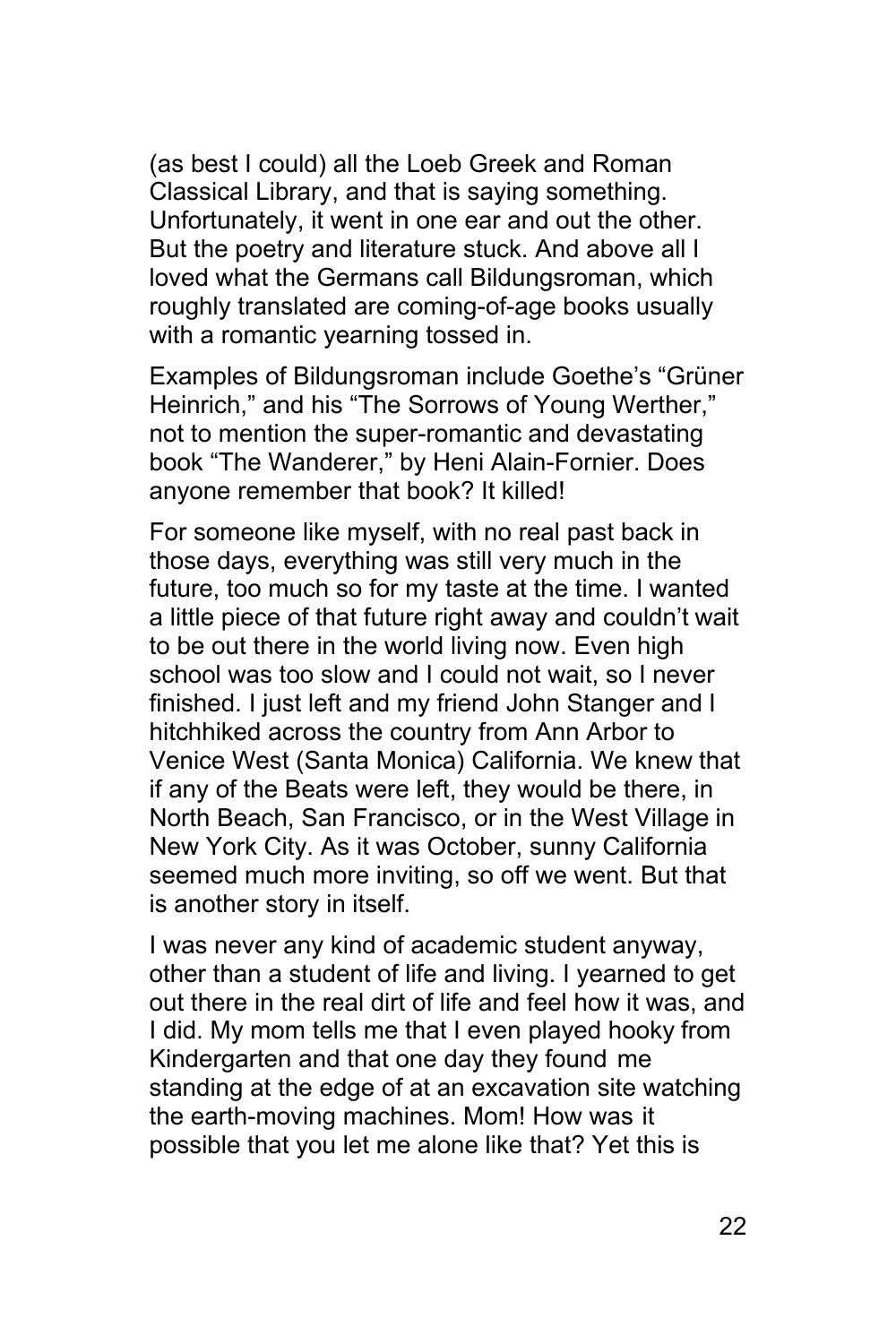what she told me. It was either kindergarten or first grade. Of course, I don't remember.

But I well remember the loneliness of being a teen and young adult in Ann Arbor. As one of five boys, we lived in a too-small house out at 305 Wildwood on the west side of town, so I moved out quite early on. Bedrooms there were at a premium and I was lucky enough to have one all to myself. That was the good news. The bad news is that it was in the basement. My dad built it for me and every spring and fall, when the rains came, a small river of water would flow in through the small overhead basement window, down the wall, under my bed (I had to keep my blankets up), across the entire floor, and out my bedroom door into the floor drain. It was damp and musty, but it was my room and I loved having it.

Sometimes my little brothers would raid my room and find my little stash of Playboy magazines hidden in the ceiling cubbyhole. That was no good. And my mom finally cracked down on all the snakes I had in my room and throughout the basement. I had been a naturalist ever since I was six years old and I had all kinds of snakes in cages. Does that make me a nerd? This was before nerds.

And my snake collection included poisonous copperheads and really big rattlesnakes.

Unfortunately from time to time a snake or two would (somehow) escape and be loose in the house. It was usually one of the large whip snakes, which were big but harmless. Well, they could bite. Mom really hated them the most and we would go on an extended hunt until it was found. Not all were found. At the bottom of the basement stairs, down where I lived, mother had placed one of my snake-handling sticks. People who went down there always grabbed that stick before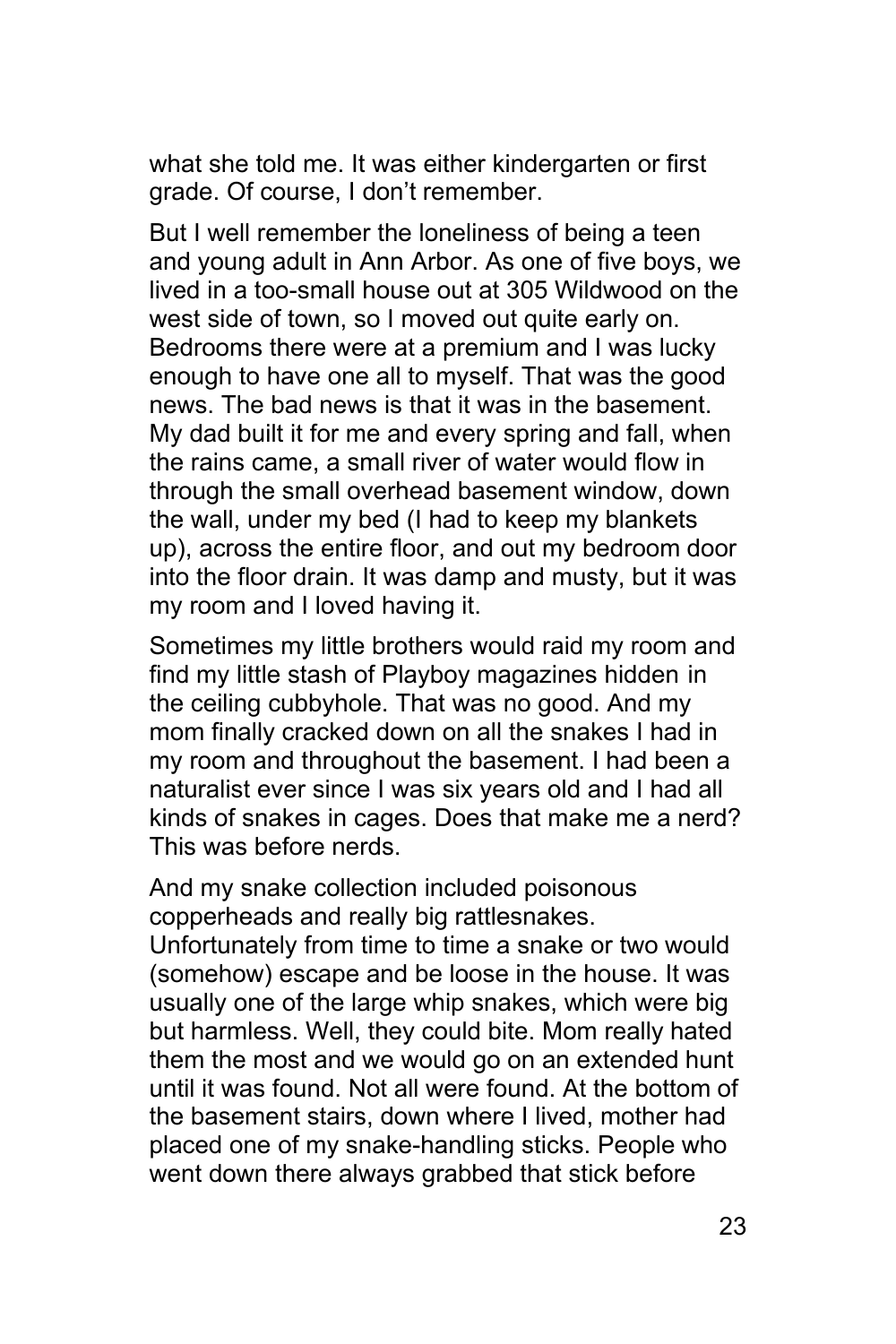venturing farther into any basement rooms, not that they knew how to use one. LOL.

Once mom panicked when she found what she thought was a large snake along the top of some cupboards up near the ceiling. Everyone came running and it turned out to be a huge snake skin that had been shed there. Who knows where the snake was by then. If you really want a scary thought, imagine my two-day bus ride from Dallas, Texas to Ann Arbor, while on the floor, between my legs, that coated card-board like container was filled with snakes in cloth bags, including a copperhead and a couple of rattlesnakes, one of them quite large. I am glad they didn't rattle and all of that. I would have been hitchhiking home.

I do remember one very real scare when one of my rattlesnakes got out of its cage (again: "somehow") and was sitting right on the pillow next to my bed when I came home. There was no overhead light in my makeshift room, but only a lamp by the bedside. I had to cross the room in the dark (basement, remember?) to turn that light on. As I did that and blindly reached through the darkness for the lamp switch I heard or felt something as the rattlesnake struck out. It swooshed by brushing my sleeve. I didn't get bitten, but it did bring to an end that kind of ridiculous freedom.

My mother, as all the rest of my brothers would agree, was a saint and one of the most understanding and compassionate beings I have ever met. She would have to be with five boys (a basketball team as my dad always said) to raise. Anyway, the poisonous snakes had to go. It was not long before I moved out of there and I believe my younger brother Dan took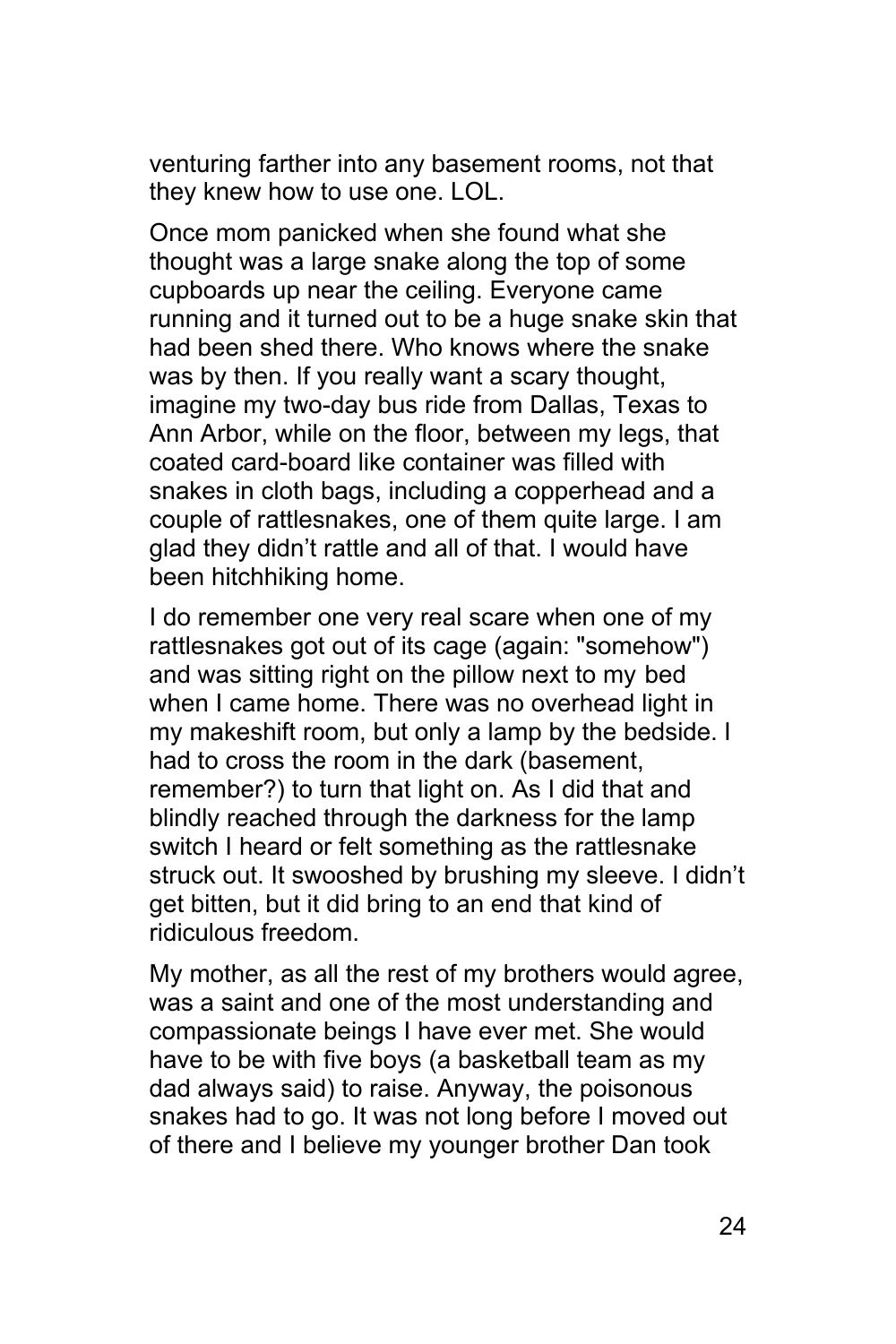the basement room. I was the oldest and he was next in line. I was gone and out on my own. I liked that.

In the beginning, before I left for good, I would come back home, at least for spells, and just as likely as not I would bring some friend of mine that needed a place to stay with me. Mom never said no, but like one of those dogs that adopt another dog's puppy as her own, she just took everyone in and for considerable time periods at that. Of course, who could appreciate this at the time. It was just 'mom', and it had always been like that. I don't know what dad thought and I have little to no memories of his reaction to any of this, other than when it came to these things mother was the boss. Anyway father was often none too pleased with me.

I never managed to get the traditional father's blessing until very late in dad's life, mostly because I was not a businessman like he was and liked he wished I would be. I could not make money and I was not into formal education. There is no doubt that I was the black sheep in the family and have probably misled all of my other brothers, more or less, one by one. Mother never deserted me, but she did say that she did not like me much one time. Of course, I did not like me much either sometimes and was very stubborn and could be a total PITA at the drop of a hat. I did not take direction well and could not yet direct myself either.

Socially, all my early life (especially with girls) I tried to fit in, to go along and get along. I desperately wanted to mesh socially and just be one of the guys and most of all to appear attractive and desirable to any of the girls, and in particular to those chosen few. But that never really happened either. I had no idea then how square a peg I was in the social milieu. No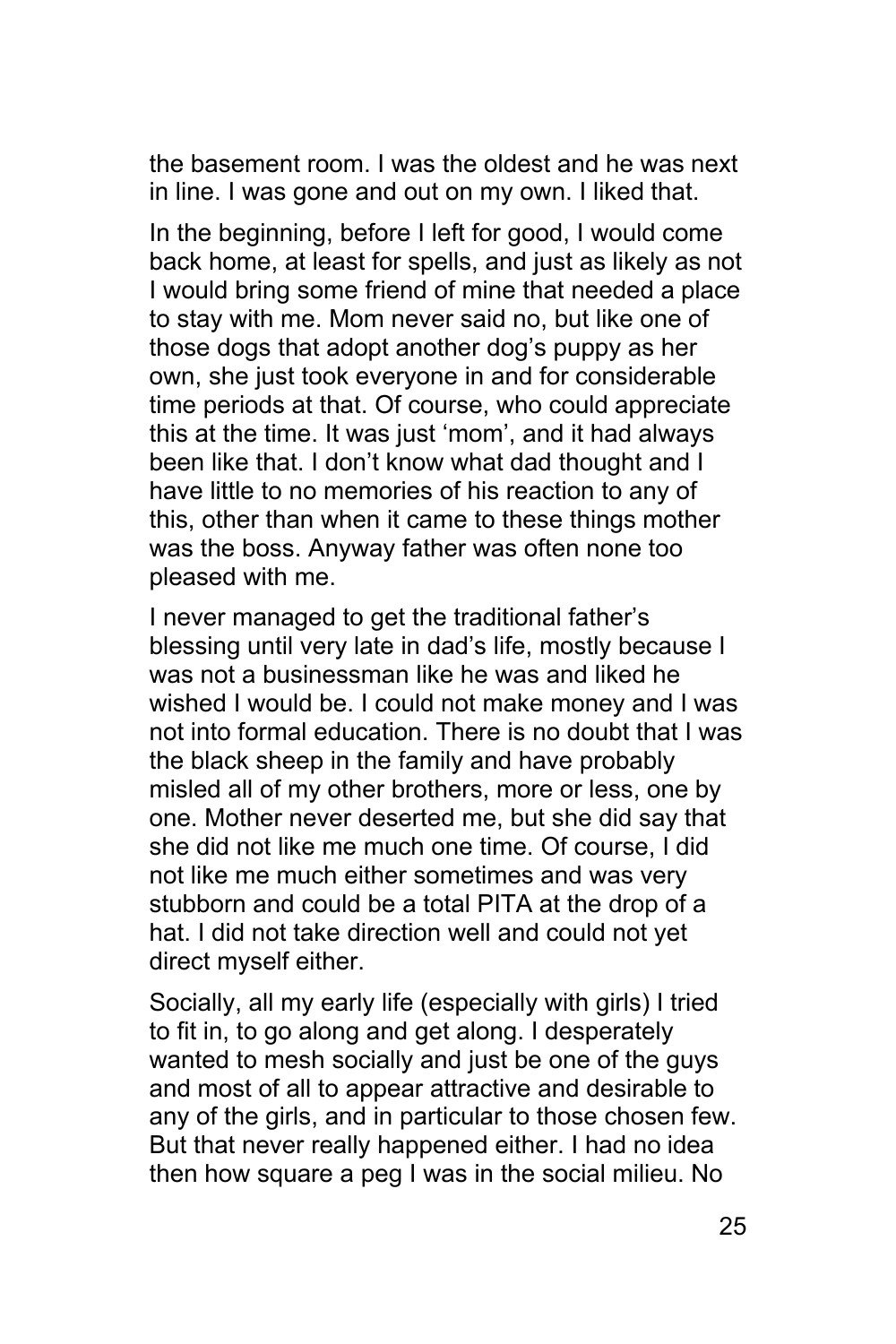idea. I am reminded of a real story someone told (I would credit them if I knew their name) of watching a line of cats walking across a farmyard all in a row with their tails raised high, and at the end of the line (and not far behind) was one skunk (tail also raised high) trying for all its worth to just fit in and march along. Well, I was that skunk, but I didn't know it then, and hoped against hope it was not so. It was. Ultimately we have no choice in these kinds of matters. Destiny will out.

Today, as a father of four who never even babysat his kids for the first 21 years or so, I can only imagine what my mother and father felt when I abruptly quit high school and set out on the road hitchhiking for the west coast as a would-be beatnik. Mom must have trembled for my welfare or was she glad to see me go? The former I am certain is the case. Did I mention that I was frequently a PITA?

Back then, as I have pointed out, there were no hippies and for that matter it was not even the Sixties when I studied up on the Beat Movement. All that I knew is that I was at last out of boring, boring school, on my own, and free to experience for myself what I could only read about and imagine in the books of Kerouac and poems of Ginsberg. As mentioned, the Beats were very educated in the liberal arts, often self-educated. They were not academics, but amateurs in the truest sense, in love with literature, music, and all the arts. That is what I deeply wanted as well.

Although it was 1960 when I lived in Venice Beach, it was not yet the Sixties as we call them now. Rather, it was still the dying remnants of the Beat Movement that beckoned me, which in no way really foreshadowed what was to come next.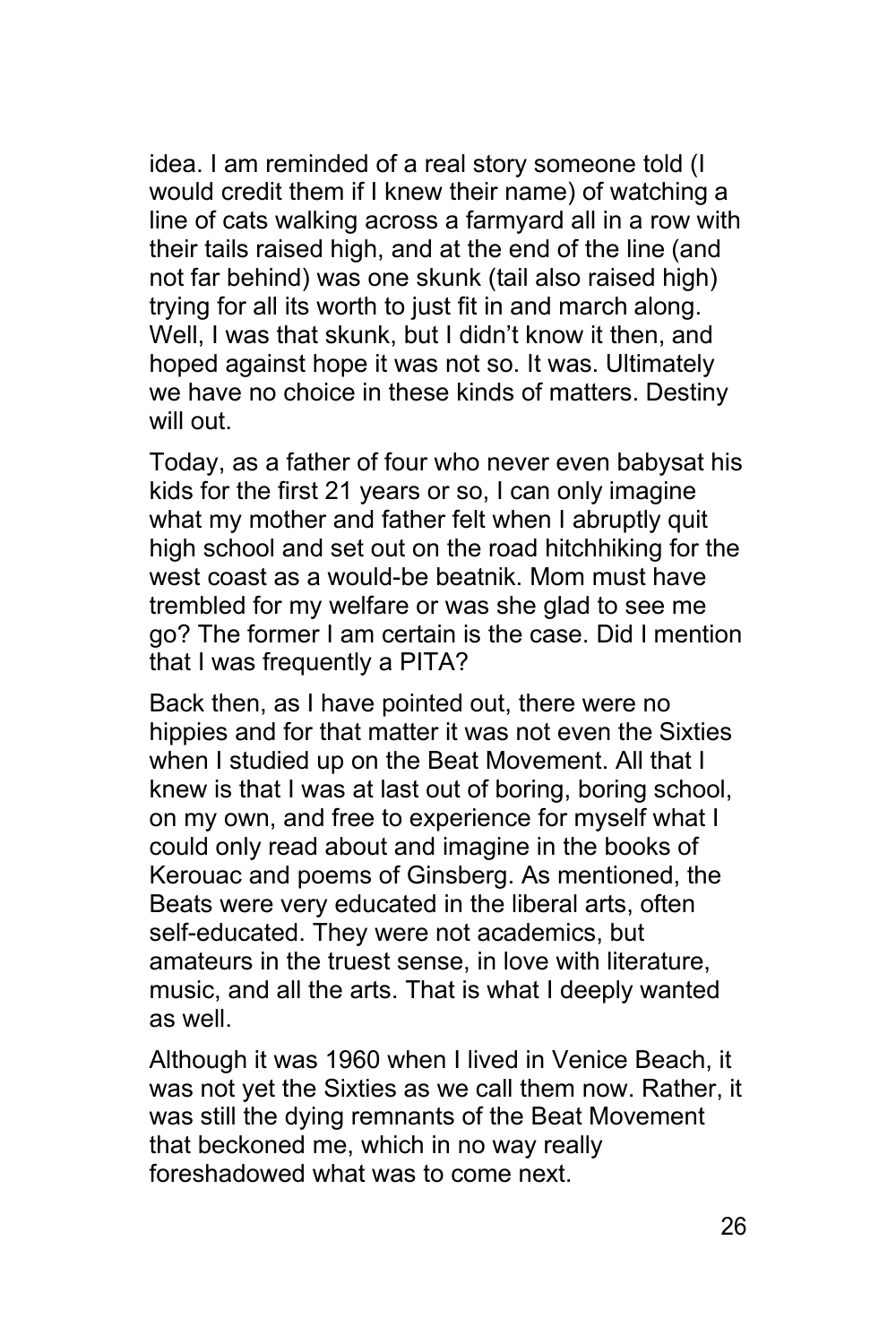Those of us who came up idolizing the beats turned out to be at the forefront and leaders of the Sixties movement, at least at the onset. As my friend John Sinclair likes to say, it was the beat-educated prehippies that taught the hippies about the liberal arts. They had not had the training we had and would not have the time we had to thoroughly read the literature, study the art, woodshed, and all of that. But the hippies did have the good sense and politeness to defer to those of us who did know this stuff. We were immediately the de-facto leaders, but we never were regulars in that army. We were the officers coming from another time and with dreams the hippies never fully would grasp. We were looked up to, but we never considered ourselves hippies. We were hippie tutors.

That's enough for now. Let me know if this resonates with any of you and if you want to explore this further.

## <span id="page-26-0"></span>**The Beat Movement**

I am not a researcher or scholar in all of this, and don't want to become one. My approach is experiential and the point of these blogs for me is to understand the framework in which my life experiences fit, and perhaps to discuss it with some of you. Right off I can see that there are many different flavors or ways of viewing not only the beat generation, but how that generation segued into what we call the Sixties. While I made it a point back then to spend time in what were probably the main beat centers in America (Greenwich Village, Venice West, and North Beach), I came from and went back to my life in Ann Arbor. In other words, your experience and views may differ.

And, while yesterday I offered up a lot of experiential comments for examples, today (for my own clarity) I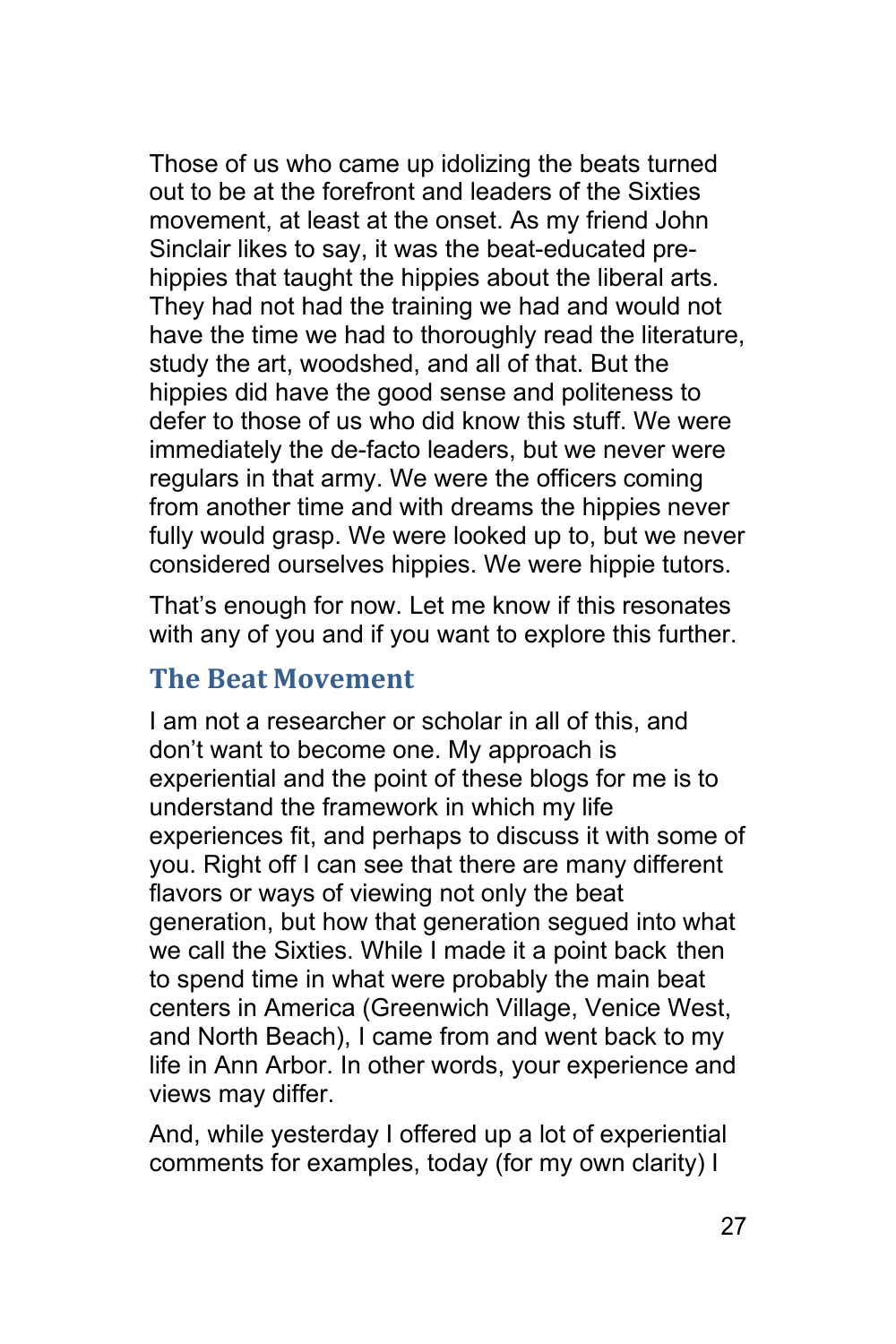want to work on the general framework or "view." This will be more abstract folks, so take note. It was the Beat Movement that empowered the Sixties with their chief stereotype, the "hippie," taken from the beat slang "hip" and "hipster." So, to grasp the Sixties it helps to understand something about the (earlier) Beat movement in America, which IMO finds many of its roots in Europe. The whole concept of a "bohemian" was born in 19th Century Europe to describe the marginal and unorthodox existence of writers, artists, and aesthetes. The word "Beat" originally meant literally beaten down or downtrodden, defeated. These disenfranchised Beats were also originally known as "The Lost Generation," which later became known (and better remembered) as the "Beat Generation." Either way, "Beat" or "lost" are words with a clear meaning.

Furthermore, that interpretation was later expanded to infer that you get beat down so far that some kind of enlightenment or new vision is attained, but that connotation seems like hyperbole and an "add-on" to me. The actual term "Beat Generation" was introduced by Kerouac as early as 1948 and poet Alan Ginsberg fueled the fire with ample prose like his poem Howl: "Angel-headed hipsters burning for the ancient heavenly connection to the starry dynamo…" When the Sixties began, the beat movement had mostly devolved into commercial stereotypes replete with bongos, black turtlenecks, books, berets, sunglasses for guys and black leotards, no makeup, and long black hair hanging straight down the back for gals.

By that time Elvis had already left the building, if he had ever been there in the first place. Since I personally never really found the quintessential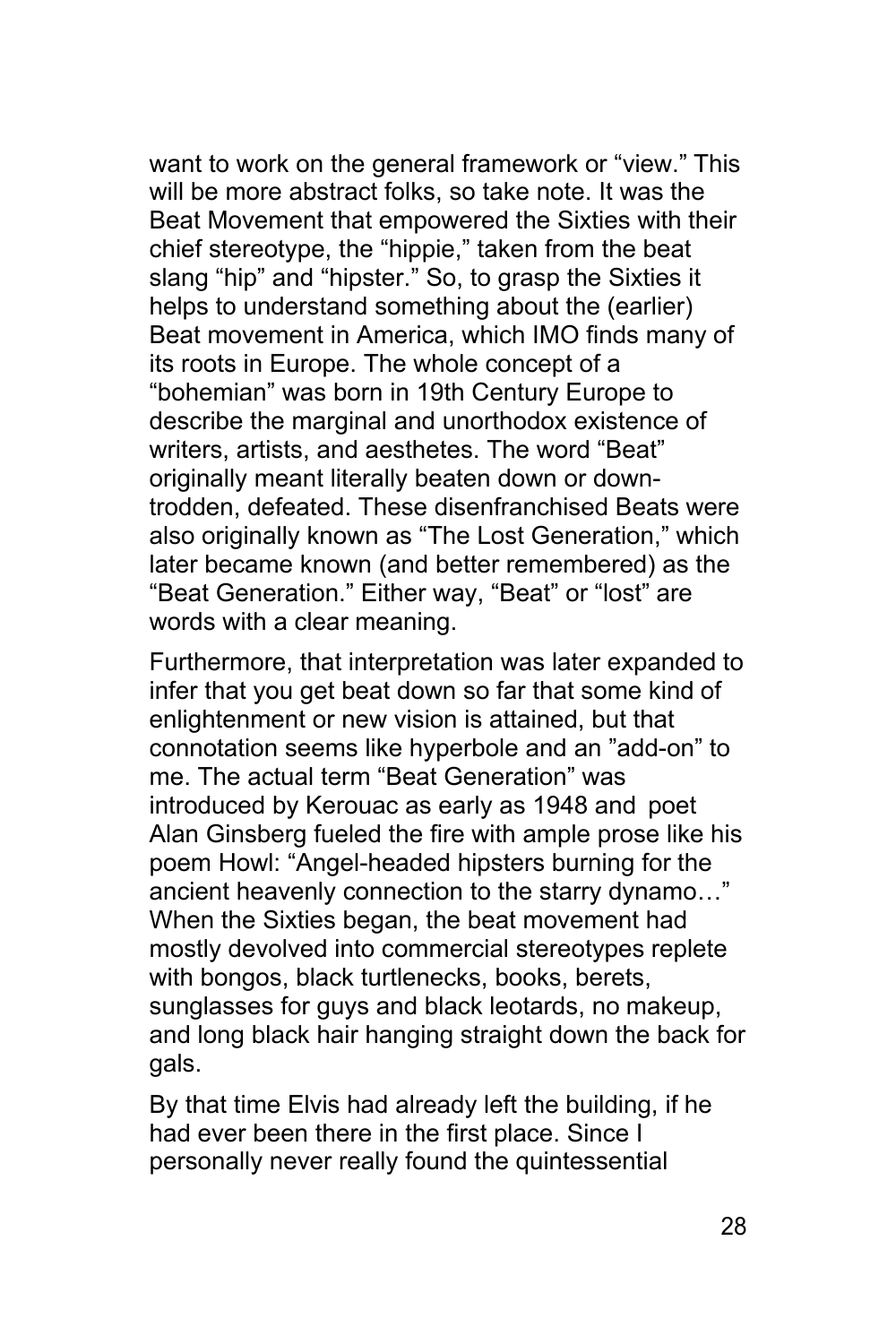beatnik, perhaps it was more an ideal than a fact. Stranded between the beat generation and the Sixties generation were people like myself, kids that were too young for the Beat wave and too old to be typical hippies, a kind of limbo existence. We became the natural guides and step-fathers to the hippies. The Beats were often tagged by the conservative 1950s culture as communist, but what they instead were was anti-capitalist, happy to seek out the simplest means of living for the sake of having the time to pursue their own literary and inner journeys.

Beats coexisted with the inhabitants of the poorest sections of town, the ghettos and slums. For the most part they shunned the workplace and did as little work as possible, quite content to just survive and get by. Not bound by the conventional work schedules they drifted toward the night and found their "home" in the late hours. The beats were (above all) antimaterialistic, and also anti-racist and pro-African American. Unlike the hippies, the beats were markedly non-political. They were intellectuals (or wanted to be) in a very real sense that amounted to a literary movement.

And they liked to talk. Speed, coffee, wine (or whatever) was enough to fuel almost endless conversations. Ginsberg: "…. who talked continuously seventy hours from park to pad to bar to Bellevue to museum to the Brooklyn Bridge." – from "Howl." It was a life of the mind and not of the body. The hippies celebrated the life of the body, but that day was yet to dawn. While the beat movement was not monolithic, in my personal experience, the true inheritance of the Beat Generation was more of a European legacy than an American one. What may be peculiarly American is the beats infatuation with the "Continent."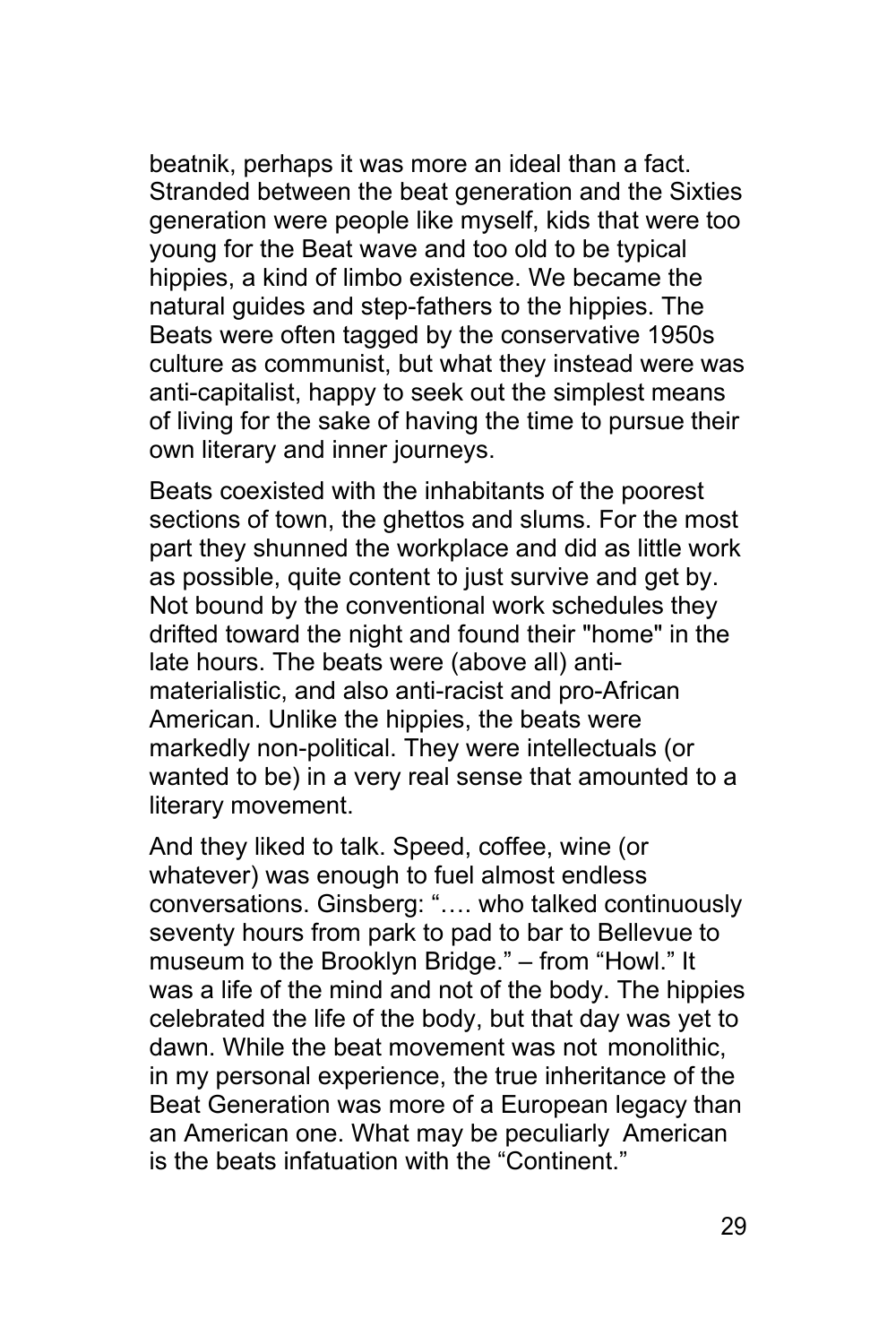Yes, Kerouac and Ginsberg were American, but many of the authors, music, poets, etc. that they were most fascinated and influenced by were largely European. It took the hippies to drop the European references, and reset the pointer to this country. The hippies Americanized their experiences. Acid will do that. Around 1960 one of the European mindsets that particularly fascinated the Beats (at least around Ann Arbor) were the Existentialist philosophers, writers like Jean-Paul Sartre and his book "Being and Nothingness" and Albert Camus' novel "L'Étranger," which translates "The "Stranger." The beats were estranged from conventional society and, having myself grown up in the 1950s, I don't blame them. There was a sterility there that couldn't help provoke a reaction like the beats and eventually the Sixties.

Beneath the intellectual concerns of the Beats, in my experience, was an ennui, a restlessness and lack of interest in 1950's society. For my part, I would add to this (at least in my case) a spiritual longing or yearning, which is most clearly defined in the book by Henri Alan-Fornier, "The Wanderer." At least this is how I received it living in Ann Arbor. The underground artistic and anti-materialistic lifestyle of the beats was a direct pull from earlier European traditions. And while much is made of the fact that the beat generation turned to eastern philosophies, which in the end was only somewhat true. They pulled even more (at least early on) from the darker side of the European world view after two world wars. If the hippie movement can be seen as an upper, then the beat movement must be viewed as a downer.

The beats music of choice was jazz and classical music, and their drugs were wine, pot, speed, hallucinogens, and on downward from there. Hippies,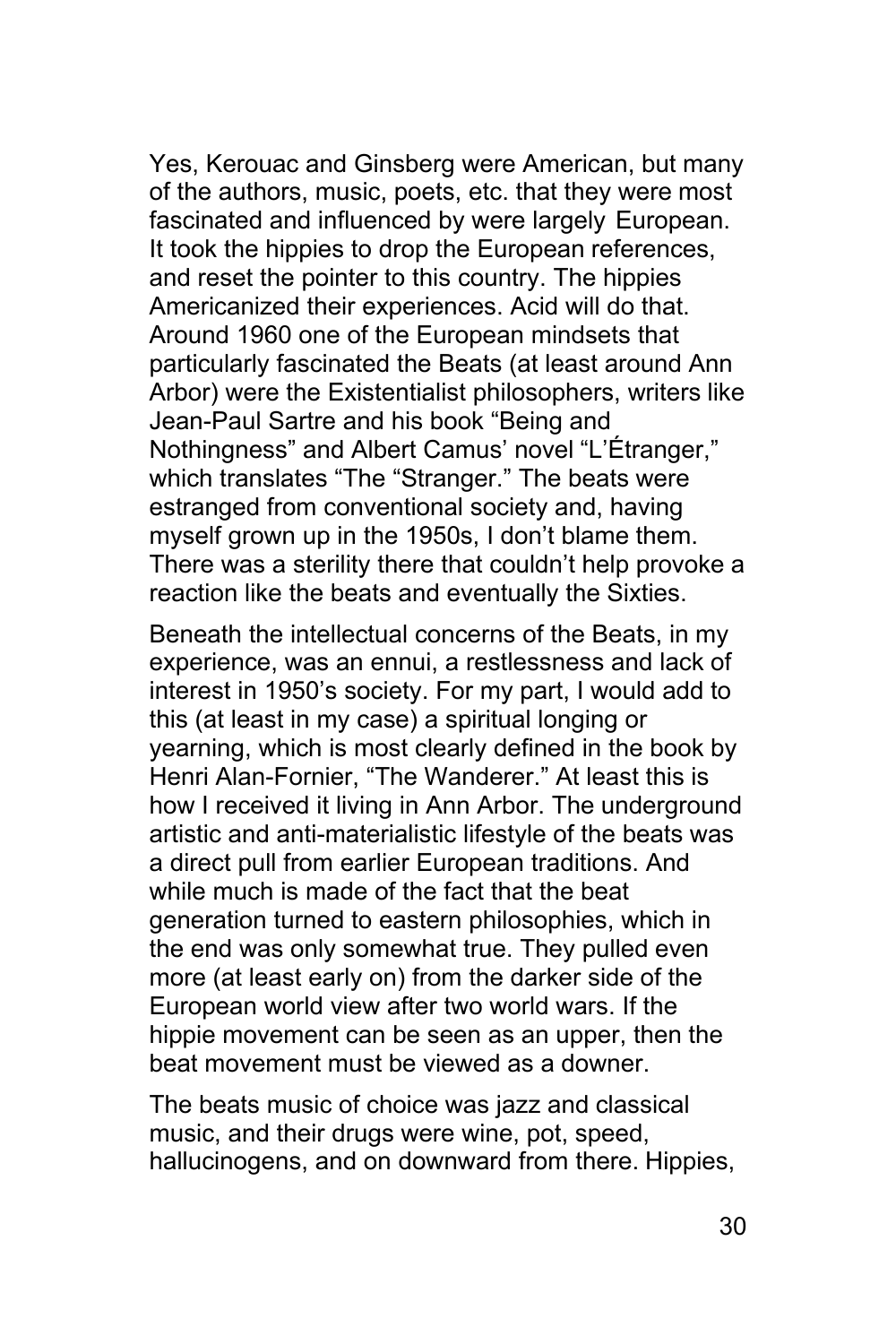like the beats before them, also rejected capitalism, the establishment, and middle-class values. They were anti-war and anti-nuclear, but pro sexual freedom, vegetarianism, and the environment. Hippies never learned the European literary tradition so valued by the beats and simply leap-frogged that to embrace all kinds of Eastern philosophies. What was important to the Sixties children was peace, love, and individual freedom. Hippies were not creatures of the night as had been the beats, but of the day and sunshine. Take your clothes off and dance. Street theater, rock and folk music were embraced, with extended psychedelic forms of rock music as their anthem. And everybody was invited. The line between audience and performers became blurred; everyone was welcome to exist and express themselves. Get up and dance!

A Time Magazine article published in 1967, the July 7th edition ran a cover story "The Hippies: The Philosophy of a Subculture," in which it laid down what in their opinion was the hippie code: "Do your own thing, wherever you have to do it and whenever you want. Drop out. Leave society as you have known it. Leave it utterly. Blow the mind of every straight person you can reach. Turn them on, if not to drugs, then to beauty, love, honesty, fun."

It has been estimated that in 1967, the "Summer of Love," some 100,000 hippies traveled to San Francisco to celebrate. I was one of those people there. If this interests anyone, let's discuss. If not, that fine. I am writing this because I want to.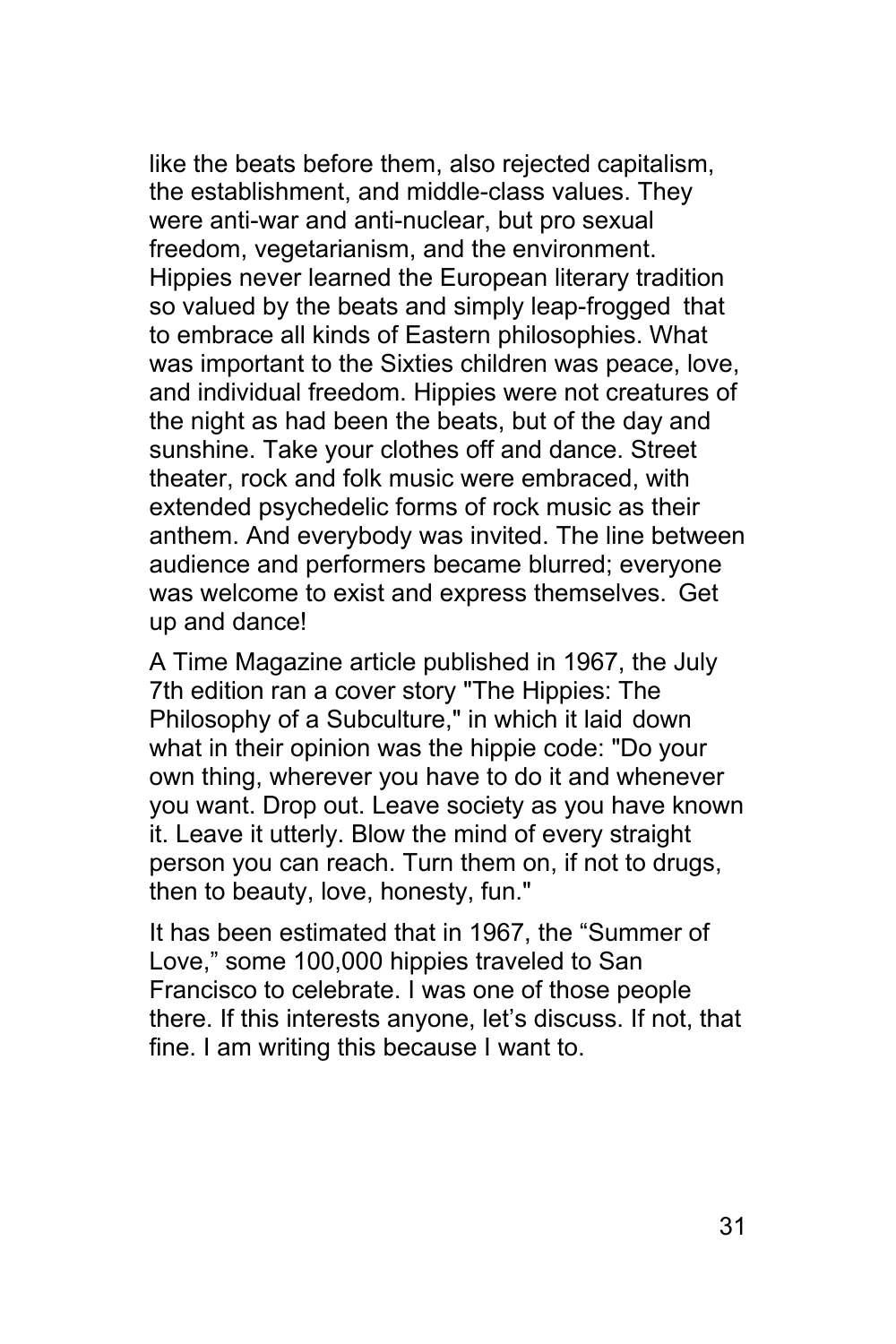## <span id="page-31-0"></span>**The First LSD Trip**

[Warning: The following is a graphic account of an LSD trip and may not be something you want to read about, in which case please don't]

The definitive experience during my year in Berkeley was taking LSD, acid. In the end I was not sure what it was that I was taking; almost no one did that early in the scene. It was May 6th, 1964. I was intrigued (we all were) by the drug.

More important, and the final impetus to take acid, is that I had reached a point in my life (a very tight place) where I really needed an alternative view. The stories I had heard were that LSD could provide that, whatever else it was. Something had to give and in the end I was willing to take a chance. Still, I was very nervous and worried about what I might do if I took acid, lost control, and then: what? I had no idea and neither did most folks that I spoke with, and I had asked around.

I took LSD in a cube of sugar in the men's bathroom of a small coffee shop in Berkeley California on May 6th, 1964 around 10:30 PM. It was pure Sandoz acid, and at the time I had heard of no other kind. I was with Mary, an almost-girlfriend of several weeks whom I had met at Lucas Books where I worked part time. We had never really gotten past the foreplay stage, because I didn't always have the nerve to push things to the point of real intimacy. It was basically a fear of rejection.

It seemed I would persist almost forever (with these kind of questions in suspension) waiting for one of us to make a move, but not daring to take the plunge. I am certain some few of you will echo this.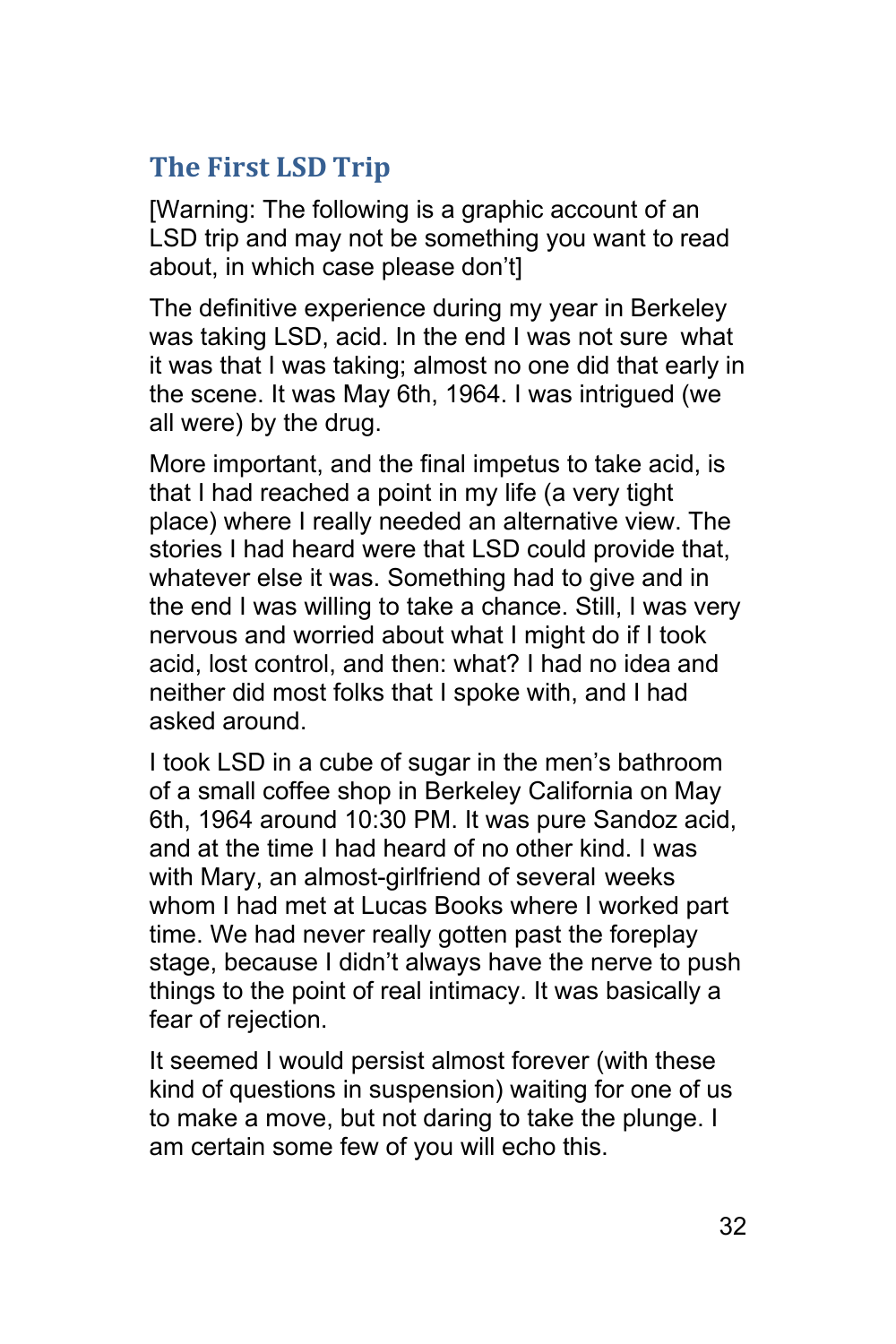We were given the key to a friend of Mary's house, where there was a record player and some albums. I chipped in 50 cents gas money to get a ride over to the place. The idea was for me to drop acid and listen to some serious music, something I might do on marijuana. This was Mary's idea, and a plan that seemed absurd to me from the outset—the idea of scheduling anything for this kind of experience.

You see, I already had plans for acid, even if I knew nothing about it. Oddly enough, LSD is a drug that happens to be whatever you think it will be. I had long been apprehensive about this particular drug. Of course I had tried pot, hash, uppers, and even opium. Acid, however, was different, if I was to believe the stories about it. I feared that it might permanently damage or affect me in some way—like make me insane or bring out whatever schizo elements that might be lurking somewhere in there. "In there" being everything I didn't know about myself.

At the same time, I was intrigued at all of the possibilities of acid. And most of all, I was desperate for change. It seemed to me that my entire life had once again painted me into a corner, and I wanted out. And then there is that fact that I hadn't really eaten for almost three days prior to dropping the acid and I was in the emotional chaos of the disintegration of my study plan with the professor I had been working with. Once again I could simply not follow any program of studies, and was back to square one. I also had an unsettling long-distance phone call the night before with my old friend and former house mate in Ann Arbor.

All of these and very little sleep prepared me for this particular night in Berkeley, California. But I had backup. Mary had given her word that she would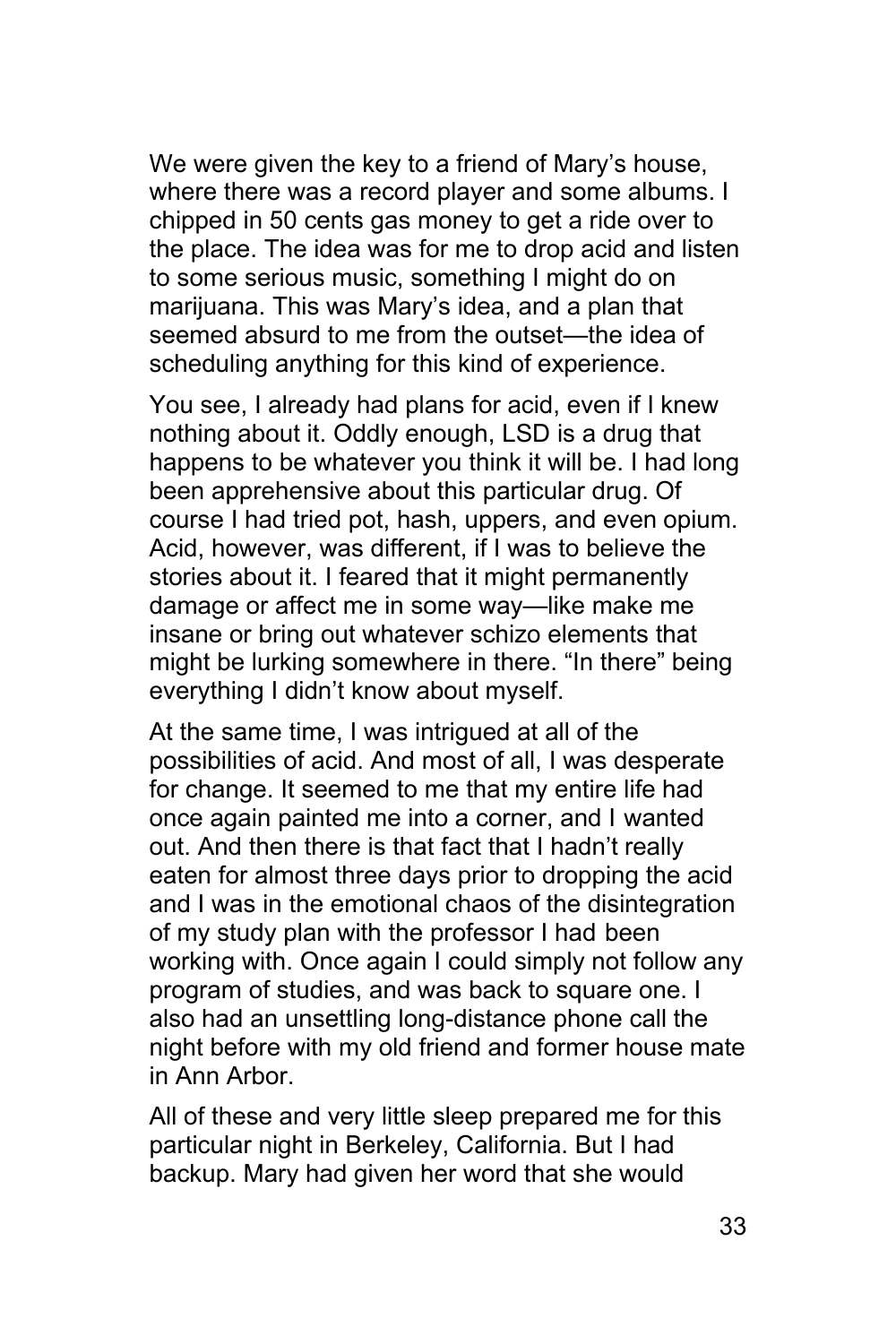watch over me and keep me from all harm. We agreed that no matter what happened, no matter what I might say to her, she would not leave me.

When we arrived at the house where the phonograph was, a record was put on. As I looked around I could see that the house was in shambles—a complete wreck. I found this totally depressing, in fact disgusting to observe. To my chagrin, the driver decided to stay with us to listen to the music. I was immediately more than a little apprehensive about the extra (read stranger) person there and began to wonder did the two of them just want to watch what happened to me. Of course they did.

Acid was still not all that common and everyone was curious. I was the only one tripping, and it was already too late to back out as I had taken the acid almost 45 minutes before. The first effects of the acid were some heightening sensations similar to alcohol, like when you have had a little too much to drink and are on the verge of deciding if you are all right or going to be sick. Rising through and overcoming this feeling came a stranger sensation, one of extreme unrest that soon became too much to bear without relief of some sort, a slow shockwave rolling through the system.

I was also realizing that I could be physically sick and so stepped outside. Mary followed. I told Mary privately that I wanted to get away from the driver and out of this house. By that time I was realizing that this experience was not about to be as gross as the programmed music that Mary had in mind for me.

Leaving the house, we drove back toward the Berkeley campus and were dropped off at the Café Mediterranian on Telegraph Avenue, where I used to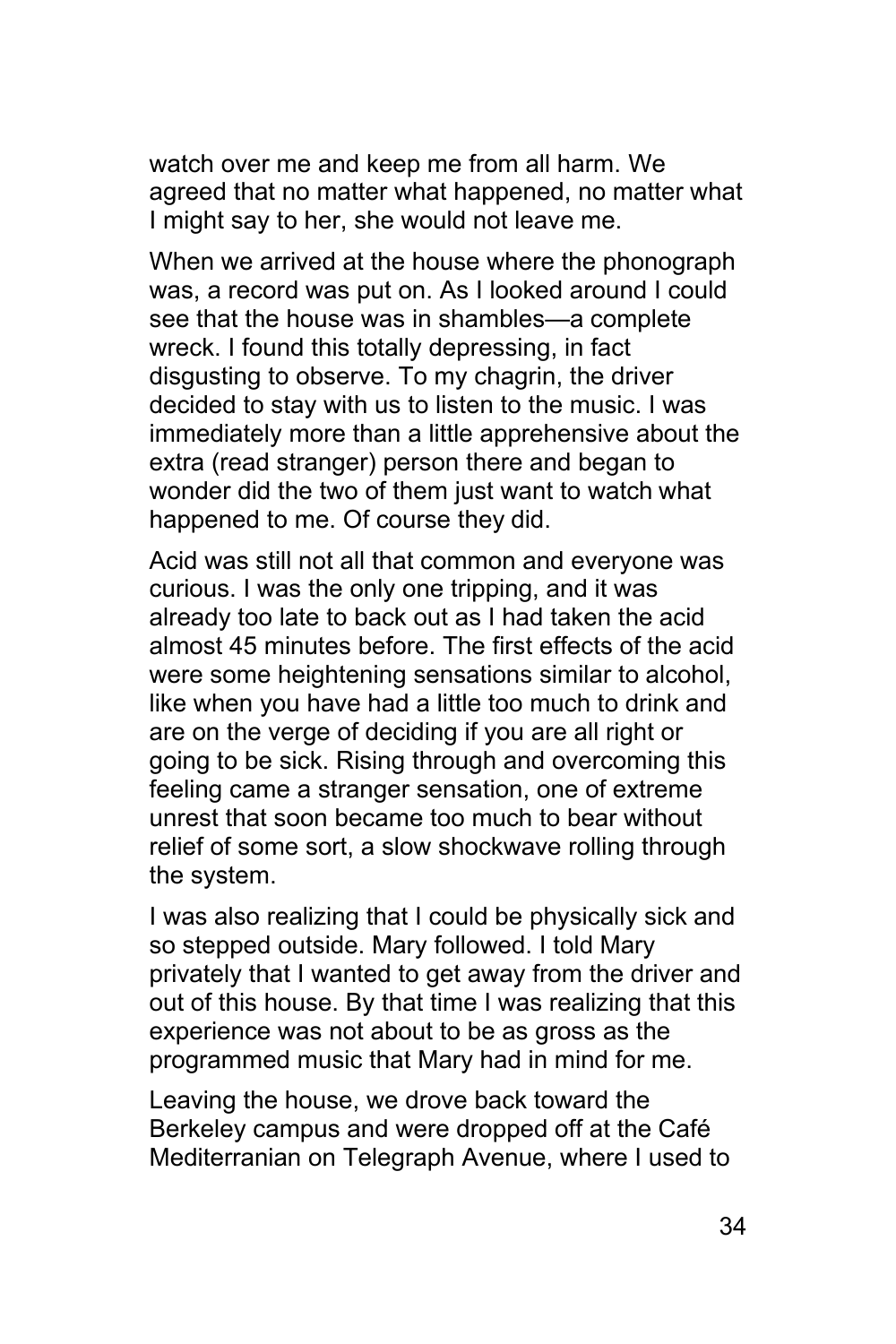work. From there it was less than two blocks to my small apartment. I was quite buzzed by this point and beginning to feel (psychologically) very peculiar—a hostile/non-hostile sort of thing. It did not feel good. We entered my place and sat down.

At this point, l began to have vivid and pronounced hallucinations and an obvious projecting of animosity (or not, as the moment would have it) toward Mary. The same kind of feelings I had toward the driver were now directed toward Mary. She turned the small heater in the place on and declared that it was interesting to come to an understanding of one's own home.

Such a comment was way too crude for me at that point. These were not welcome words and triggered the reaction that Mary had somehow planned or trapped me into facing myself, and, worse, was actually enjoying or studying all of this. I could feel being the object of observation in Mary's eyes. This actually was probably the case. I was not in the mood to be anyone's guinea pig, even my own.

I soon was pacing back and forth in the small room. I could not seem to remain in the lighted area of the room but, under pretext that it had become too warm, would dart into the smaller back room and lean out the alley door, breathing in the cool night air. Then I also opened the front door and began to make small sorties outside into the overhanging arbor.

From this point on, this was (from my perspective) completely insane behavior on my part. I would normally never leave the door open at night. And the sight of the door opening in the night, as seen from outside, with the light leaping out from it toward me,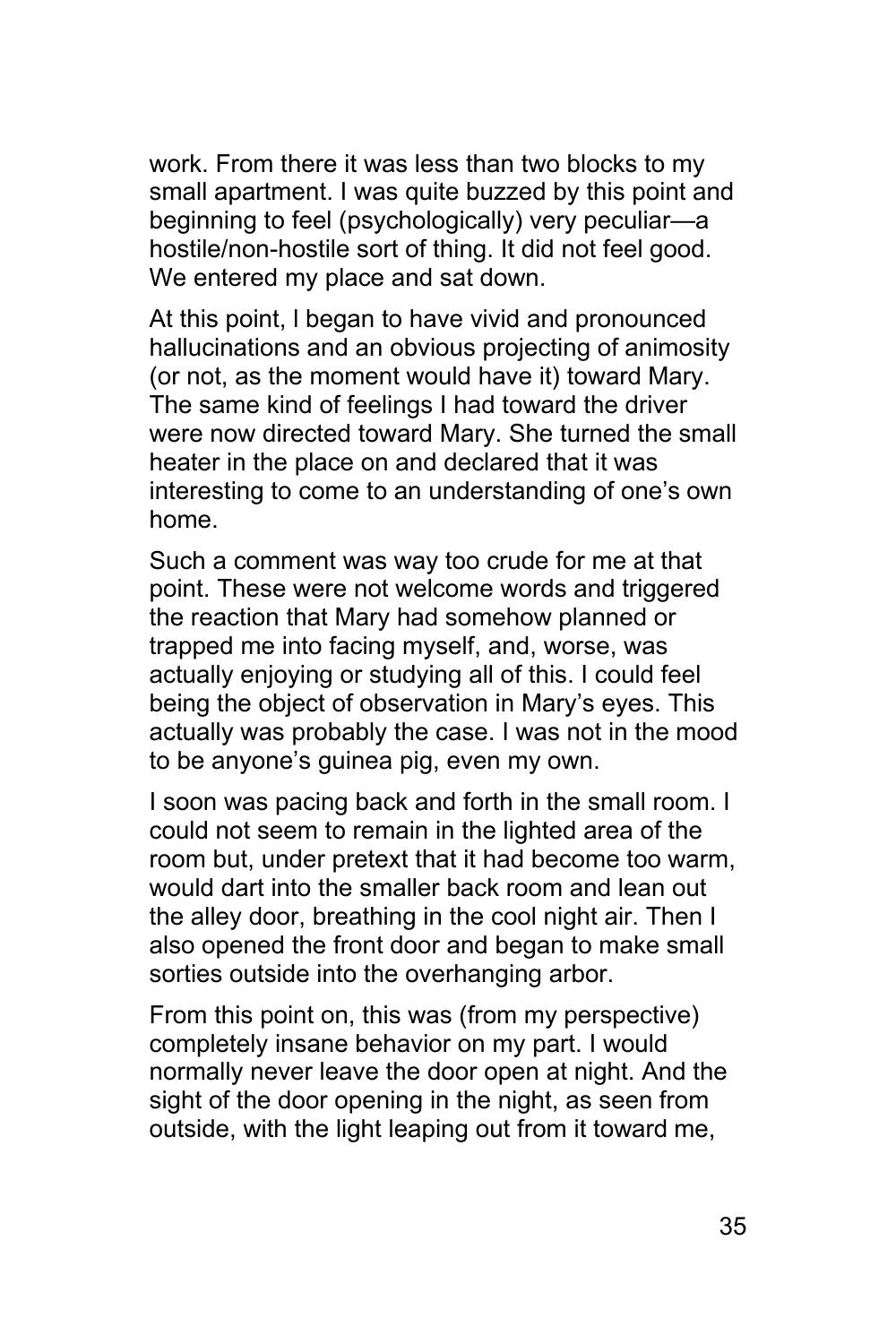reflecting all of the leaves and the fuchsias was, well, eerie and a bit menacing.

Inside was Mary and the light and the growing feeling of slight hostility. And, when back inside I found myself almost holding my breath and then dashing outside again to breath. Once outside, I never went far. I was afraid of what I might do to myself. Outside the plants, and particularly the ground plants along the walkway, became a stream of waving arms with barbed points, glowing red and green, arms waving like sirens, beckoning me, but where?. And don't forget the fuchsias all around me, certainly a plant fit for one of Dante's circles. Their red and purple flowers became waving projections of letters, words — a ground

covered with a pattern of words. Scarlet letters. It was mad.

My Catholic upbringing and imprint was in full sway. I continued to slip in and out of the doorways, but I began also to experience the outside and inside in the same way, and not a nice way. It made less and less of a difference as the drug took hold whether I was in or out. The 'in' was out and the 'out' was in. There was no escape possible from my imagination.

And yet this mad world was comfortable in a strange way. It was strangely familiar. It was 'my' mad world. Nothing seemed too strange. Frightening? Yes, but not really strange or unfamiliar. These were just the kind of things I was always afraid of… somewhere back in my mind. In fact, these are just the things I might have expected, if I knew what to expect, these things and not others. I was just naturally so very used to them.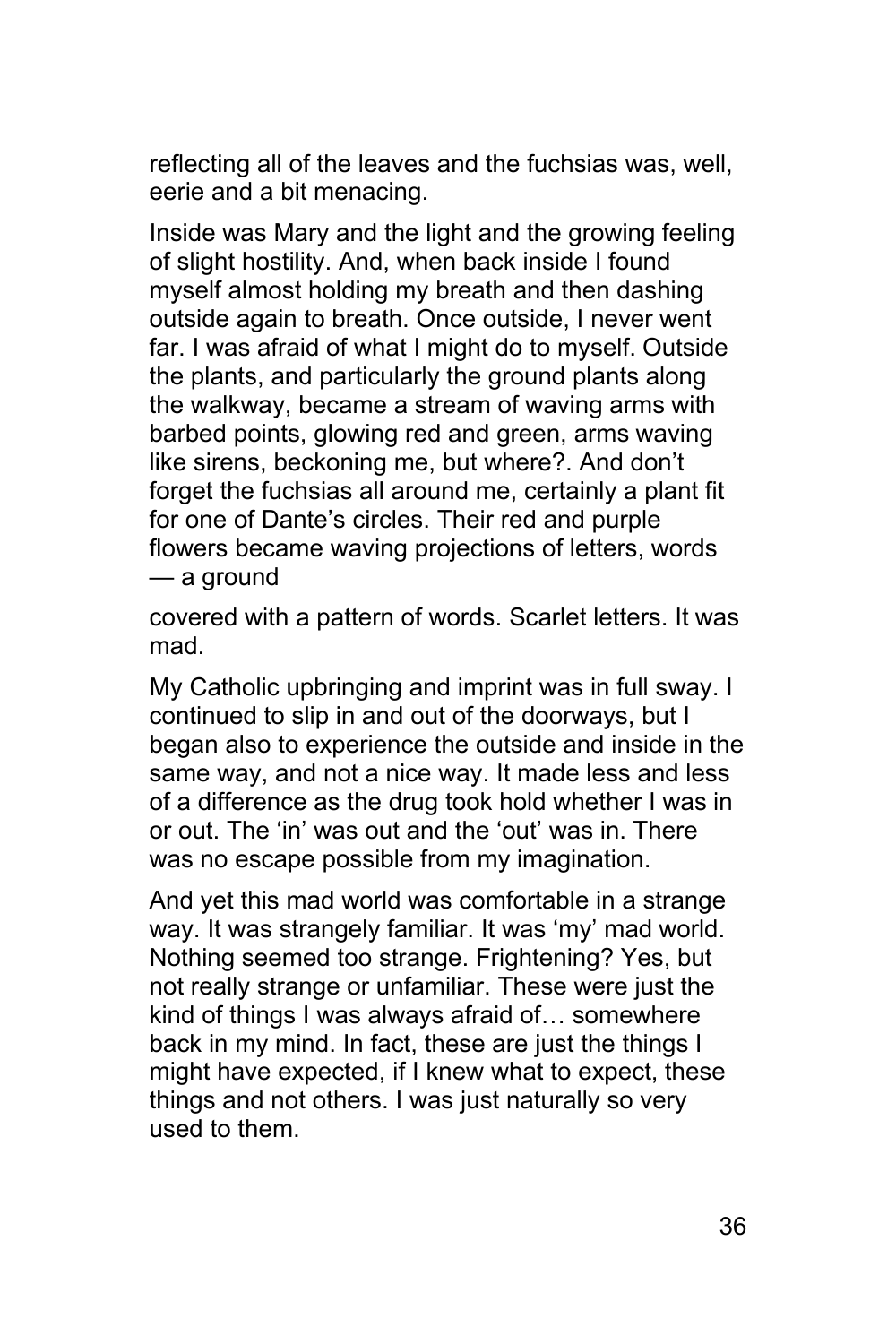I would slip into the cavern of the arbor outside from which I could look back and see the light from inside glowing and flinging itself from the door, rays of godlight piercing the darkness. The extensive arbor became a cave lit by fantastic florescent creature lights—waving comforting siren-like arms and tendrils. I would dash inside to say something to Mary and then dash back out again. I could not remember when I had said something to her or even whether I had really even been inside recently and, if so, how many times had I come in and back out. Differences blurred.

I also could not get beyond the front gate. I kept trying, but would always stop short of the street and return inside the room under the pretext of saying something to Mary, who appeared (in my eyes) more and more of an observer each time. I could see then that I don't take objectification easily. I am mostly subject. My mental projections began to get way out of control. And I could see that I was projecting fantastic things, and that I saw what I wished and that any other person or event could be interpreted in bizarre numerous ways.

At some point, I began to chew on some bread and Mary had cut some salami, still sticking with her agenda of what she thought a guided trip should be like. I would grab a piece of something and run off with it to ravishingly chew like mad. I was not really feeling the chewing or anything, and only occasionally became aware after the fact that I was now or had been recently eating.

Inside became still more oppressive. I now vigorously resented Mary's presence and her comments more and more. She kept suggesting that I lie down and put out the light, which I refused to do. I kept inferring hostile motives to anything she said or I was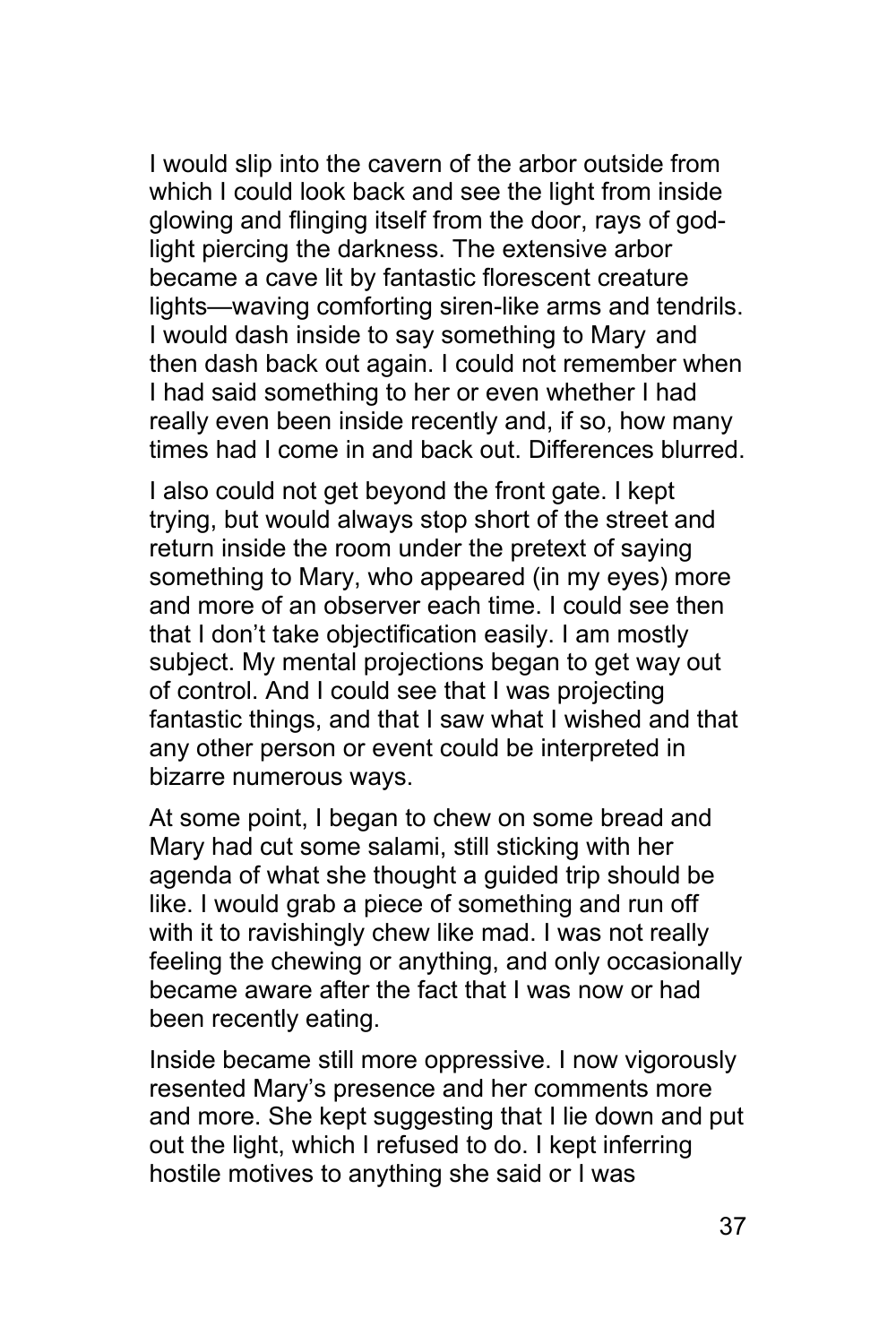embarrassed by her lack of subtlety. I felt she wanted me to really get the fear that I already felt approaching. When I just couldn't stand it anymore, I insisted that we had to walk outside.

Together we walked up toward campus. I had really developed an attitude by that time about Mary. She was just too coarse in approaching me. Whatever she said, I did something with in my mind, so that she became many different persons successively in relation to me. Sometimes she was loving, sometimes hateful, making fun, sadistic, not aware, aware—etc. Often I would try on several ways of interpreting a statement and see her change right in front of me, even though she had made but one statement. I also knew that I was doing all the arranging.

The streets, the cars, people and colors were simply beyond description. The emphasis was not on the heightening of sensations such as with pot (although sensations were very vivid). Somehow vivid colors were way beside the point. The real focus was in the change and manifestations of the world, and of each object in it - rearrangements.

To see something undergo complete change in character depending on what I was projecting was indeed frightening. It was also fascinating and illuminating. I was learning more this evening about myself than I had in my whole life thus far. Sometimes walking a block would take an infinite period of time to cover, although the walking pace remained the same. At other times, it was gone in a second. I could walk and walk and still the block would never end. The speed anything traveled by varied tremendously. A shoe, a dress in a store, would become animate or would change personality.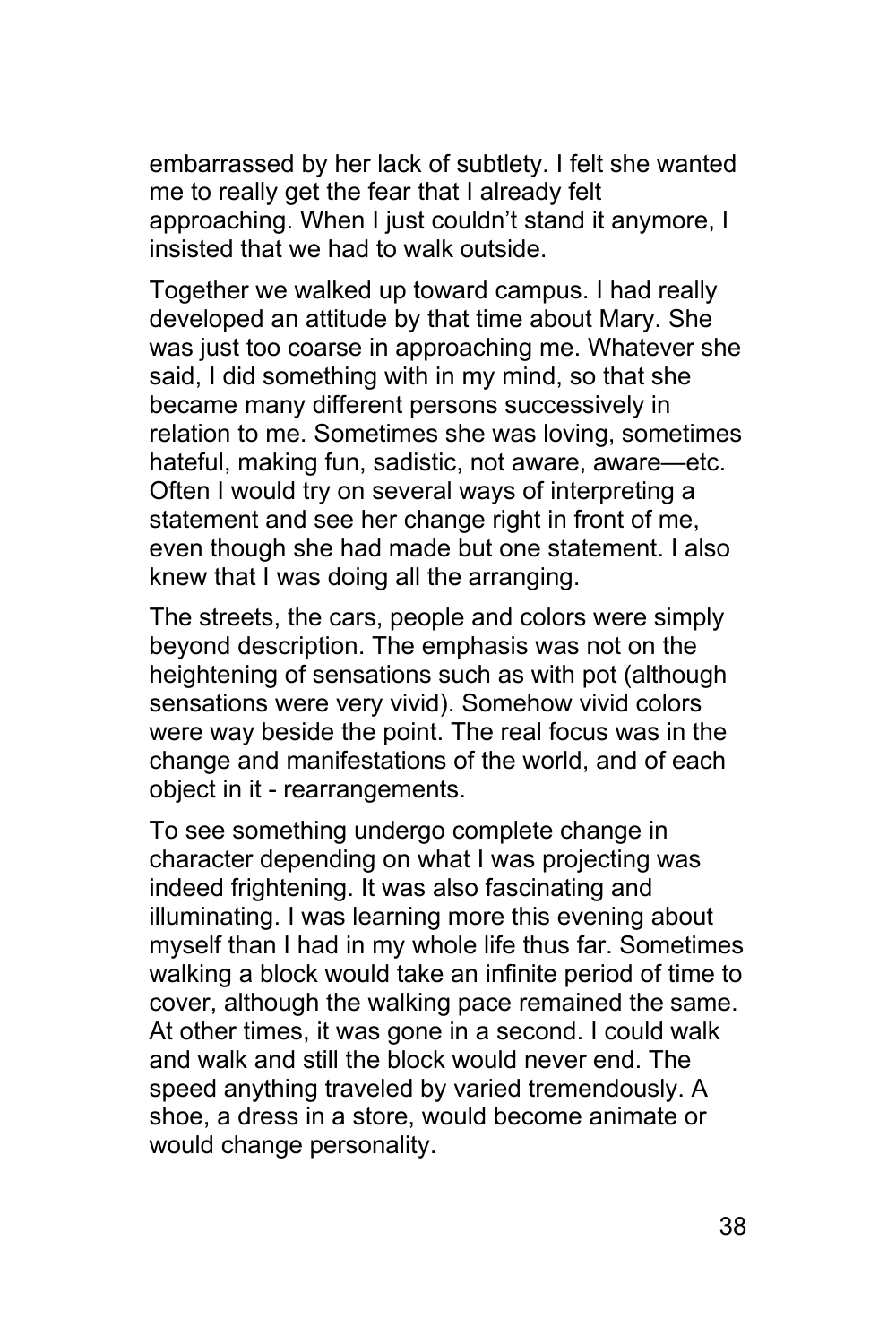The five minutes it took to walk a block or so in Mary's time seemed to last, for me, at least an hour. Time was simply very arbitrary, seemed ambiguous, and was entirely dependent on me. And I was not dependable right then. "Whose sense of time was real?" I thought.

People that were passed in the street tended immediately to become stereotypes and adjust themselves to the various roles I projected, right in front of my eyes. An Asian walking by became a stereotypical 'chinaman', bobbing, fattening, and hunching, while across the street a dull lanky bookworm raced furiously by us. This was simply astounding for me to see.

All this walking toward campus had been free from the fears that had begun earlier at the apartment. Moving up Telegraph Avenue, we reached the student union at Bancroft Way, which immediately arranged itself like an artist's blueprint, with all the trees becoming exactly the same—cropped and geometrical. We continued on into campus.

As we walked around the large central fountain Mary began to wander off, seeming almost to beckon to me. Once again I resented this and began to project anxiety on her part until she finally went and sat on a wall. I did not like to be manipulated in even the most subtle way. I was way subtler than that. I thought she was pretending to not know me. Perhaps I was behaving badly and didn't know it. Her face would appear to be like my own, but glowing a stereotyped boyish-girl look, foxily and cunningly leading me toward hell.

By this time, we were walking all over the inner Berkeley campus. Everything was fantastic.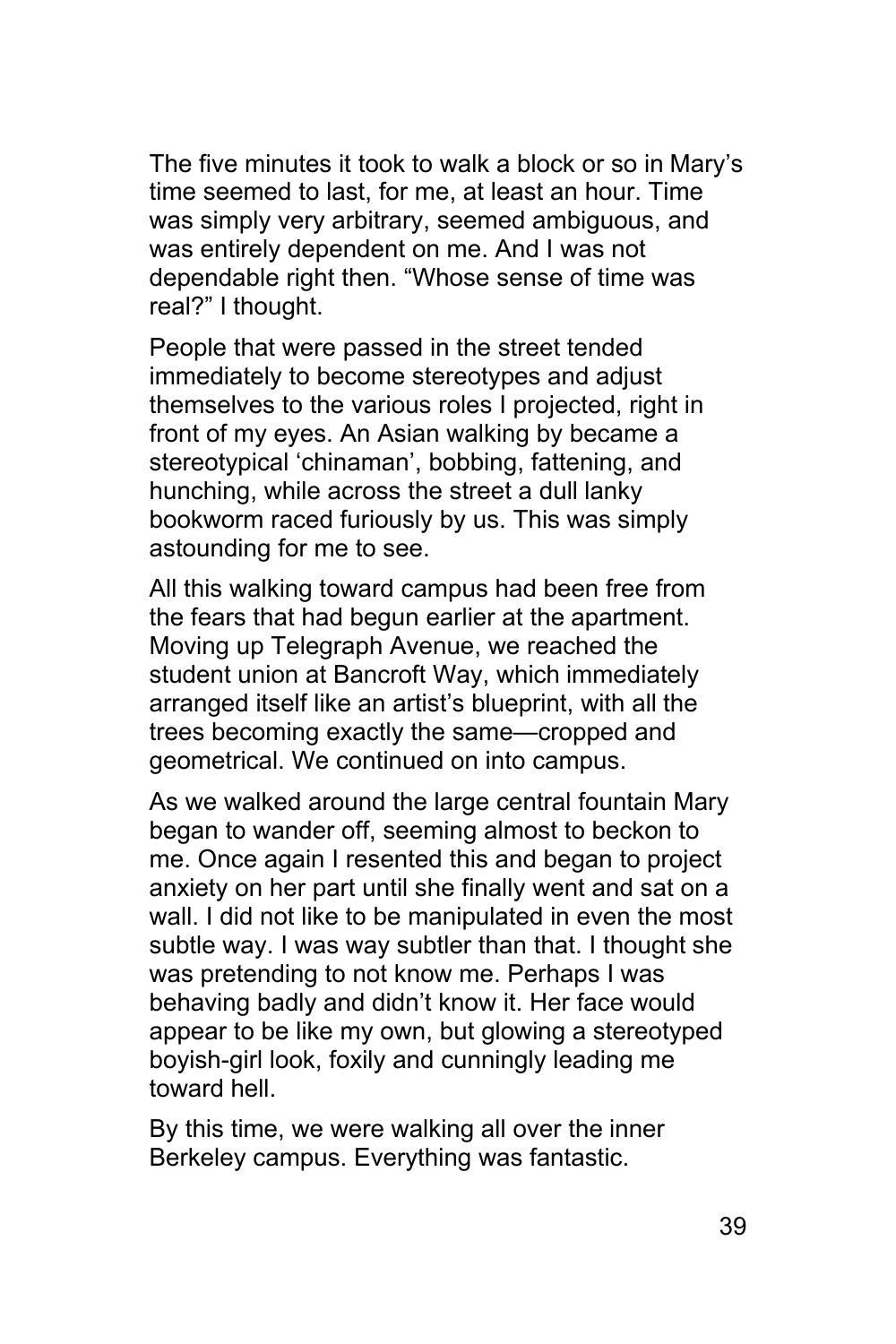Somewhere along in here, I began to become more actively paranoid and to project that paranoia into everybody and everything. This was enhanced when we reached Berkeley's famous outdoor Greek theater. I, who had read all the classic Greek writings, went up and touched the marble front with the huge word "Greek" etched in it. I was terribly moved and I tried to go inside. The gate was locked. I rattled it.

I was crushed and just couldn't understand why I was being locked out from the Greeks. This was, to me, a 'bad' sign and things kind of went downhill from here. The whole persecution thing picked up. I began to almost hate Mary at times. Trees were waving their arms like calisthenics doing jumping jacks. The ground everywhere was littered in patterns of red letters. Grass and shrubs became tendrils red and grasping, holding, and tearing at my feet. Things loomed up ominously and then fell back again. The sky was shooting stars and falling heavens.

Every car became a police car. Every person a policeman, complete in all the details. An actual police car caused a scare once and I started to run. I felt time slow down as I tried to pick up speed, moving my (seemingly then) huge body from a standing start into motion. I could feel the wind moving past my face, wind created by my own motion. Mary urged me not to hurry, not to run. I stopped.

I had a fantastic feeling of time changing depending on the speed I traveled. By this time I had more than enough of this state of panic and asked Mary to guide me home. She agreed and we started back. This trip took forever. We walked and walked. When we finally reached the student union (only a block or two), I wanted to just fall down because I couldn't face the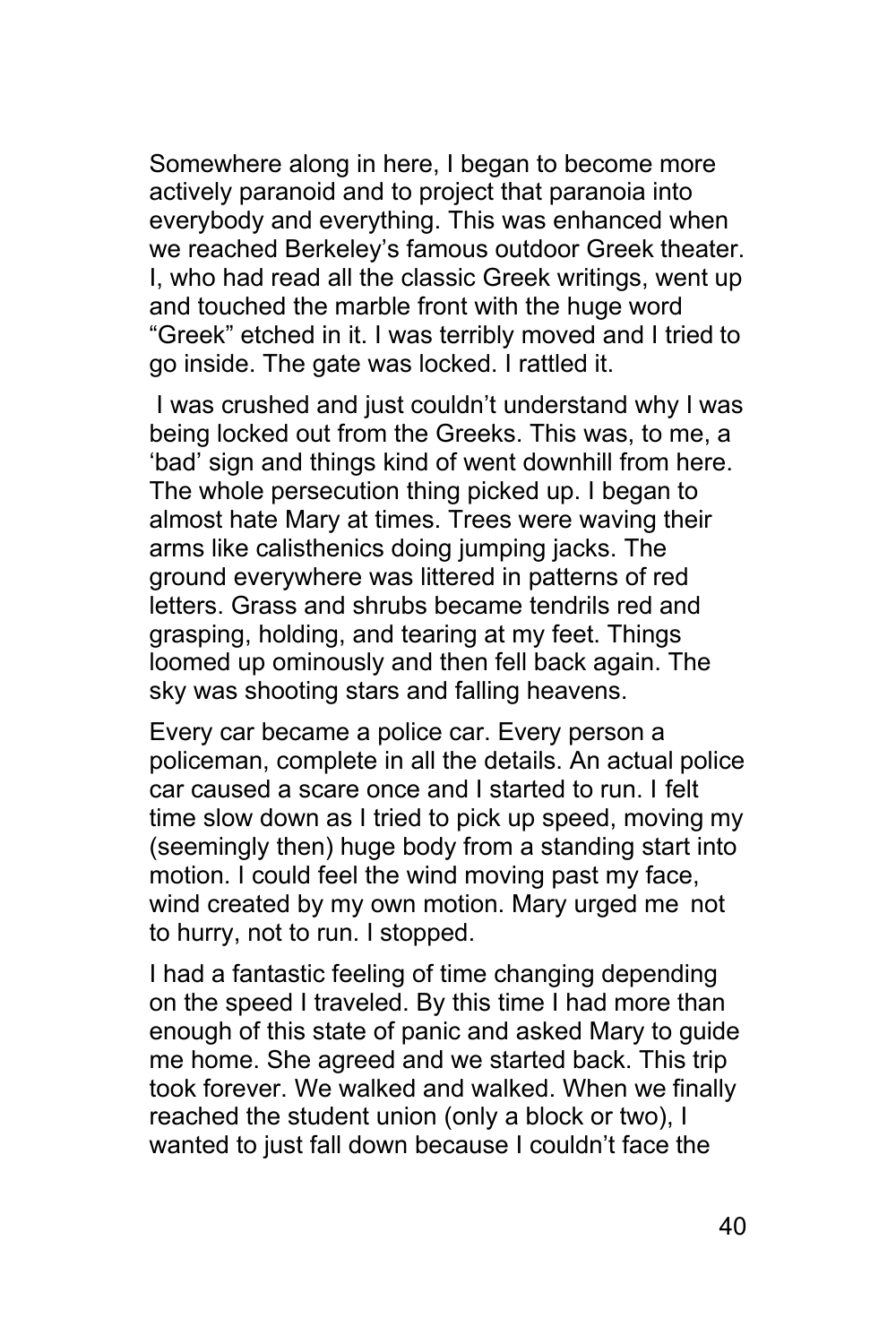four-block walk from there back to my place. I knew it would take positively forever. Forever!

I could see in my mind the complete physical distance home, all four blocks of it, and I knew that it had to be covered in this very mechanical way before I would be home—one eternal step after another. There was this problem with time, simply—the traveling of this mechanical distance. It could take forever. We walked and walked, with me constantly fearing policemen.

I was still projecting hostile actions and intent on Mary, as if she were trying to get rid of me. Or, as if I was trying to get away from her. A couple came down an alley and hurried down the other side of the street, jostling each other. They were a drunk black couple, very crude looking and very happy. They got into a car and I saw that there were a middle-aged white couple, and not particularly happy.

My mind did that. Out there was in-here. I was doing that, me. As we walked, Mary pointed out a ram's head shape in a shop window, her face was glowing and smiling, now somewhat evil, menacing. I simply could not imagine how I could possibly go the last two blocks without being killed. Simply, how could anyone get two blocks and still be alive? It seemed that chance would destroy me or that my sense of time might stretch yet more and I would never be able to reach home, like the old conundrum of halving the distance to the finish line. Theoretically you never get there.

As it was, it seemed to take at least one and one half hours to go the last three or four blocks. This was in my time, which 'WAS' time for me. When we finally reached the gate to my house, I told Mary that I was fine and to leave me. No problem. She said goodnight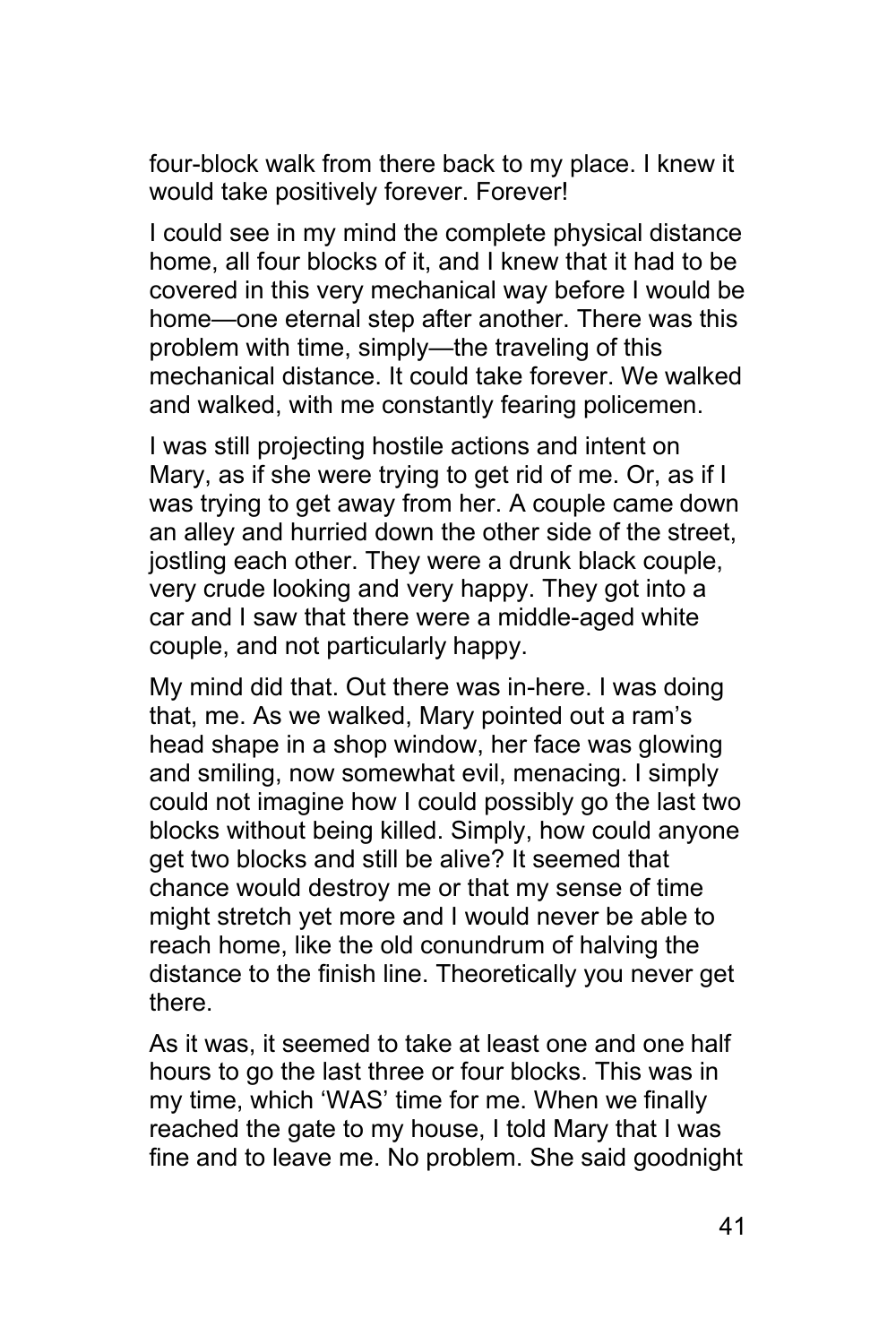and walked off into the night and disappeared. Her promise not to leave me under any circumstance was canceled by my simply mentioning her leaving. She left as soon as asked. It was my own strength of will that caused it. I said "Go!" and she skedaddled. Gone.

Although I had just asked her to leave, I was sad about how easily she just walked away, leaving me there in this state. Yet, I felt that I was fated for this and had realized by this time that no one could watch or prevent me from coming to harm because the harm was simply already in myself. There was no running farther and I felt myself closing in from all sides with a heaviness and a horror.

I walked slowly up the path to my door, which was still covered (more than ever) with red, blood-like waving, grasping plants – fuchsia. The light from my doorway illuminated the arbor and the entire entranceway with a fantastic radiance, a brilliant cave that called, lured, and beckoned me to what I could no longer run from. This was it, and I knew that I had arrived at the business end of this project.

The door opened to the dull and scattered light of the lamp. As it swung shut, I felt that I was entering into myself completely. And I knew that all of me was here, that I brought it with me. The inside was now the same as the outside, secure only from chance or authoritative intervention by the door. I was simply trapped.

Suddenly there seemed to be no more hallucinations, or rather, if any, it was the hallucination of the dull heaviness and exact sameness of my room now having full sway. I knew that I could not go out. I knew that I would now lie down and turn out the light. And I knew that I was alone in the largest sense of that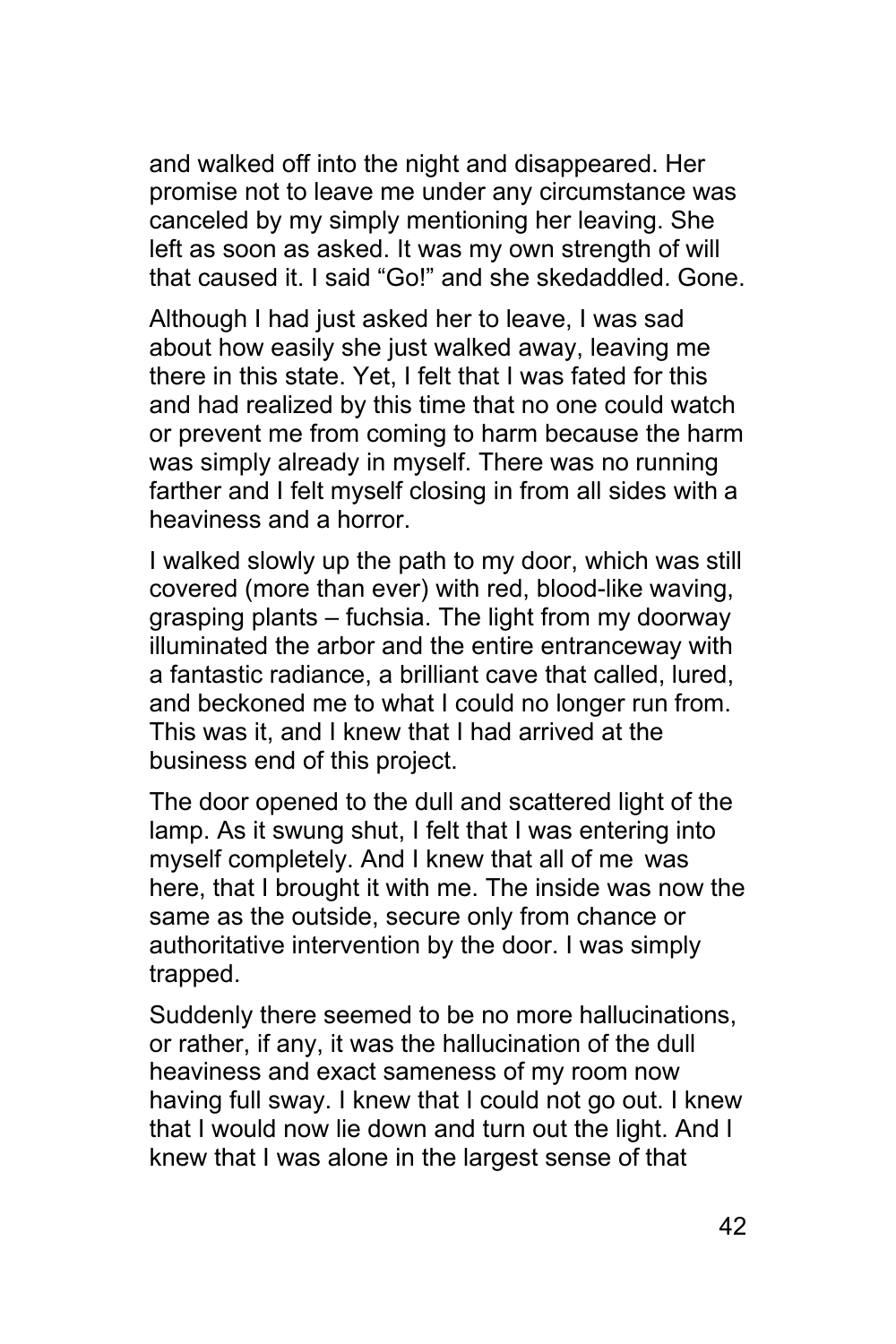word. I slowly removed my shoes, sweater, and pants, turned off the light, and crawled into bed. Darkness.

And I reached up and opened the small shutters above my head to let a slight light in from the outside alley. Then, lying there partially covered, things came to me all in one. I felt my aloneness. I knew that all the running and the fear, everything that happened during that evening, was only myself. I had witnessed it. And I could never escape, for I brought it with me. There was nowhere to find a reprieve now, simply nothing anyone could do.

Mary could hold me, protect me, but never could she or anyone protect me from this, my very self. The thoughts continued to roll in—my relationship with Professor David, my delinquency in studying, and it's sad ending, and then my attempt to go on alone in study, without a teacher. Now I could see the fruitlessness of this approach, since I now saw that it was not the study, not any particular subject that was the point. It was the teacher, the student, the working together, the mutual care about the work that made the difference.

I was overcome with despair. I realized that there was no one in the world who meant enough or could mean enough to help me if I could not even help myself. What, in a word, was happening was that the special something within me that I had valued all my life, my spirit, my soul, was trapped for the first time completely, and it was dying. Up until now, I had always used my quick mind to rationalize and escape these hard thoughts. It was easy to forget what I found so hard to remember.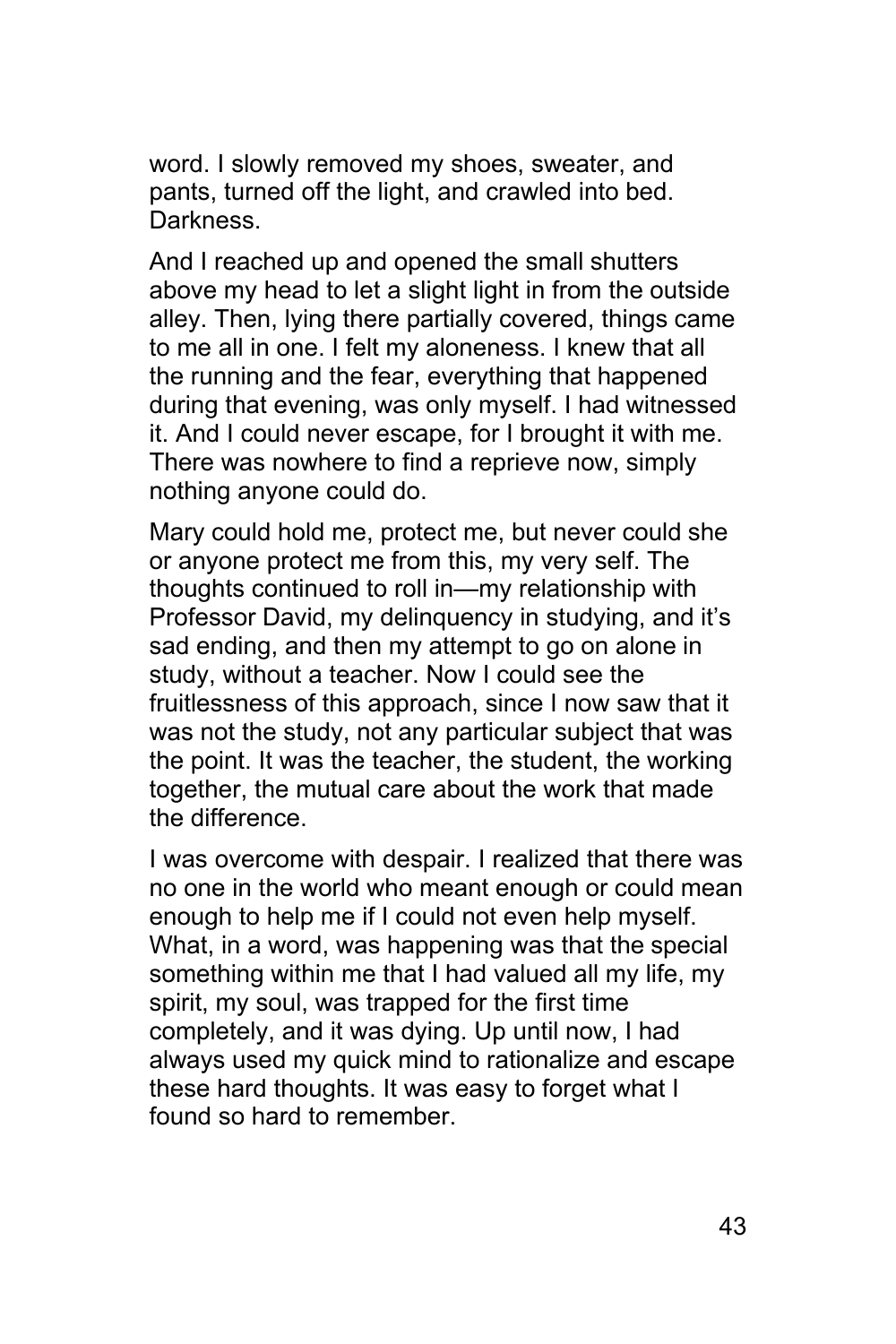This whole evening I had been dying. Not quickly and fast, but slowly, ebbing. I was withering away bit by bit, relinquishing hold after hold on the world. Letting it go. Letting it go on. Fear was fantastic. I clutched and clung and cried and pleaded with myself. I felt it going, and finally allowed and OK'd its going. I knew that tonight I was going to die, that this was the end of my life. In fact, I was dying.

As I lay there on the small bed in the darkness of the room, I became aware of a peculiar feeling on my chest and arms. There is only one substance that is warm and wet with a special slipperiness, a quickness of feeling—blood. I was bleeding to death there on my cot. I thought that maybe, without knowing it, I had cut my wrists and didn't remember or want to know. I touched my wrists and realized that I was clawing and scratching at them. I madly tried to find the lamp switch, turned it on, and looked. I could see no blood. I turned the light out and lay back down.

But again I felt the slipperiness of blood, stronger now, and thought that perhaps I wouldn't let myself see it flowing. I jumped up before my strength was gone and turned on the overhead light. I stood before the cheap full-length mirror. The floor and the bed were covered with blood. I looked in the mirror and saw that I was, in fact, covered with blood.

God, I was bleeding to death. Michael was dying. I felt weak. I had so little strength left. And I was already so exhausted. I did not know how or when I had cut myself, but I obviously had, and I knew that I had very little time anymore to live. I was alone and dying far from anyone I cared for. In fact, there was no one I could think to ask. I had all the people I knew with me, there in my head, and none could help.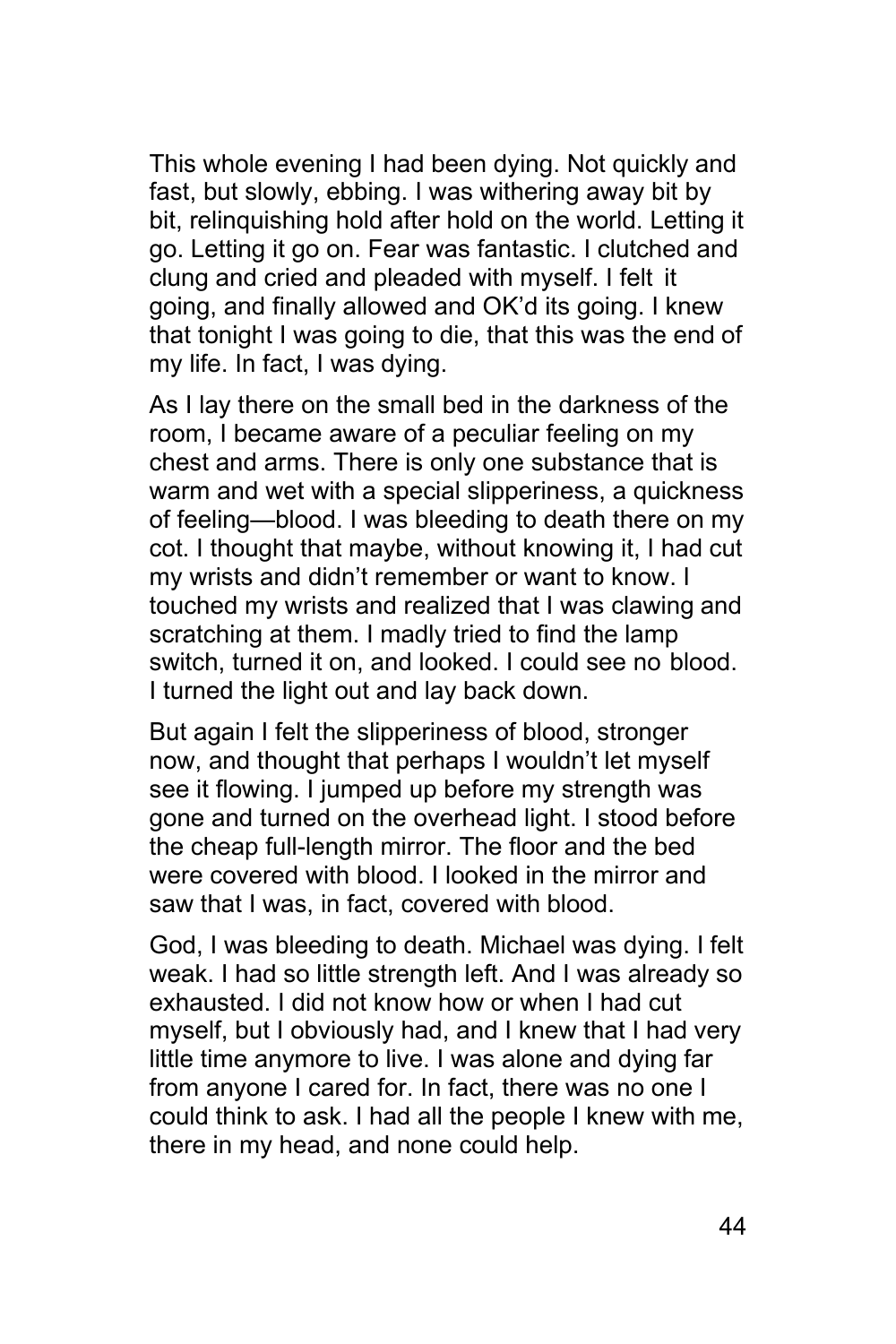Was I bleeding to death or did I just imagine that I was? I could not answer this myself. Anyway, what was the difference? A thought occurred. Perhaps Professor David could tell me. Professor David, with whom I had argued many times, but for whom I did have respect. His reality somehow stood outside my own. I had not entirely compromised his relations with me, although even in that I hung on by a thread. The professor had an independent opinion from me.

If somehow I could get to his door, the professor alone would know the truth and would do what could be done (if anything was possible) to save me. He alone in all the world I trusted to judge the truth. I frantically pulled on some clothes and rushed outside through the arbor and out into the street. Everywhere was blood. The outside world was also bleeding and dying. The world and I were dying completely alone, together.

As I faded, the world faded with me. Fear had me to the death. I began to have doubts about even the professor. I could not go to Professor David's. We were not even very friendly at that point. And I felt that I did not deserve any sort of reprieve. I deserved to die. I thought of Mary and started toward her house. But no, she could not tell me. She was already part of my world and that world was dying, was dying and bleeding to death. She was already within my world and therefore could not judge it. Was I in fact bleeding to death?

But there was perhaps one other world. Professor David's world was not my world. And, though I disagreed with the professor about all kinds of thing, I discovered that the bottom line was that I believed the professor's world could judge the death of my own. I hurried faster toward the professor's home. It seemed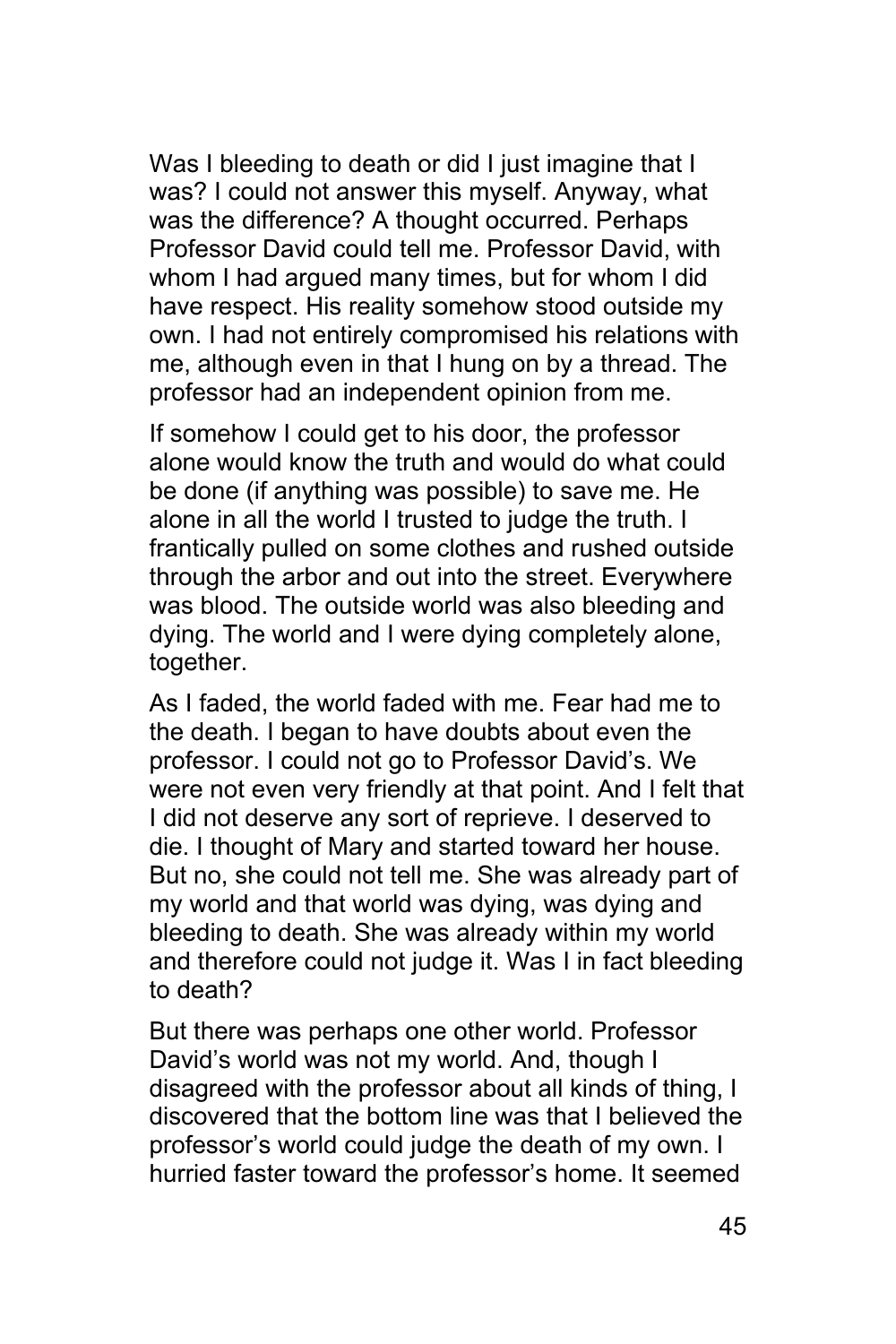to take hours. Behind me was blood where my feet had stepped, a trail of blood. I felt weaker and weaker. Each car was the police who would prevent me from reaching the professor. I would bleed to death there in the street if they stopped me, and everywhere: scarlet letters.

The sky was blood red, dripping and hanging there where it had been ripped apart. Plants and houses dripped and poured blood in torrents onto the street. I would never make it. And it took hours and hours and hours. A car behind me overtook me after an unbearable length of time, pulled across my path and stopped. A huge black man waited there grinning at me and then pulled on into the driveway. I went faster. Time slowed.

Now, only a block away, I ran with my last strength up stairway after stairway. The highest lights were on in the professor's house. I rang the bell and slumped against the door. I then pulled away and stood there trembling. The door opened. It was the professor. I stammered something. I went inside where I tried to explain. Professor David did not seem to understand. He of course had no idea what was happening. l told him I was bleeding, showed him, and watched the professor's face change again and again … hostile, furious, helpful, kind.

At one point I could see that the professor saw my bleeding, but was going to say nothing. He would let me die as I deserved. The professor seemed very impatient and kept asking me if I wouldn't have coffee as if to change the subject. I was horrified and broken. I prayed that I would not be left to die. Sometimes it seemed that the professor became mechanical, like a windup toy, sitting there jerking.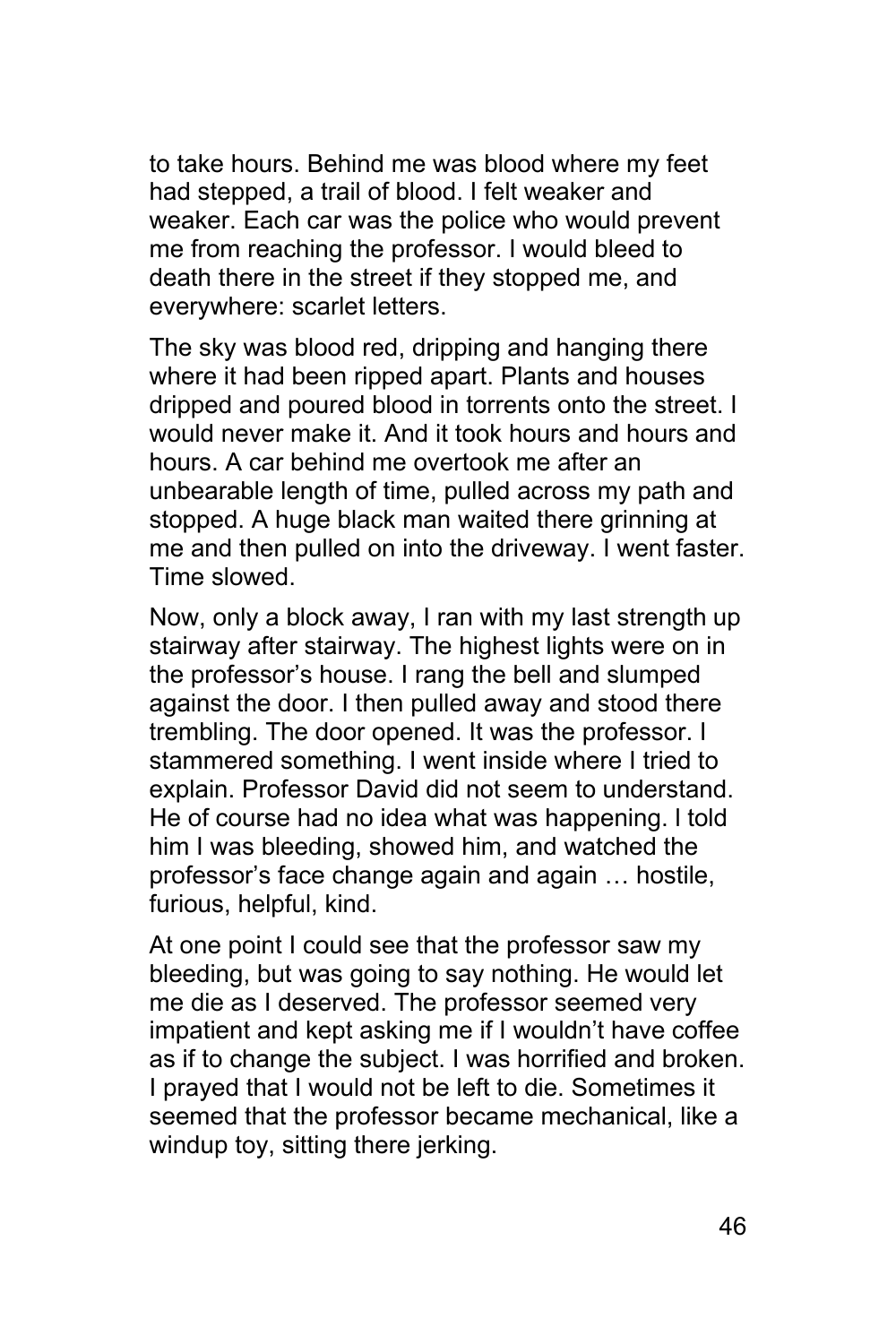I slowly calmed down. In time, I was able to speak and we talked and I felt his words and thoughts and his heart. I saw that the professor still cared for me and that he accepted the entire Michael, including the bad-student, and not just the 'good' part of me. There were two forces within my mind fighting and I saw that these forces were within myself. They were two parts of me, parts not distinct, but spread over a million thoughts and decisions. These two forces were forced to face each other that night in Berkeley. I saw these two opposite and hypocritical forces and had to admit them or die. They were there, part of me. I saw them and allowed that they both existed. They both were true at the same time.

I then began to become still calmer and clear, and saw for the first time into Professor David's eyes and soul, and at the same time, into myself. I saw that, aside from all the noise, I was clean, that I was honest, and that that part within me that I had always hoped was good and pure was in fact good and pure. I could see that I was a real and good person, one with an identity, and a fine one.

I felt as strong as the professor and looked unerringly into his eyes. I was myself for the first time. There was a real me and I 'was' that, and it was good. My self was a clear and a strong, tough thing. Indestructible. I was everything I had ever dared dream or hoped to be. I talked with the professor about our working relationship and I felt honest and clean—straight-forward. I was able to speak of all things, including our teacher-student relationship, my own failures and wrongs, my inability to enjoy studying.

I could look at my quite ambiguous self and be unashamed of it. That was simply how it was, and I,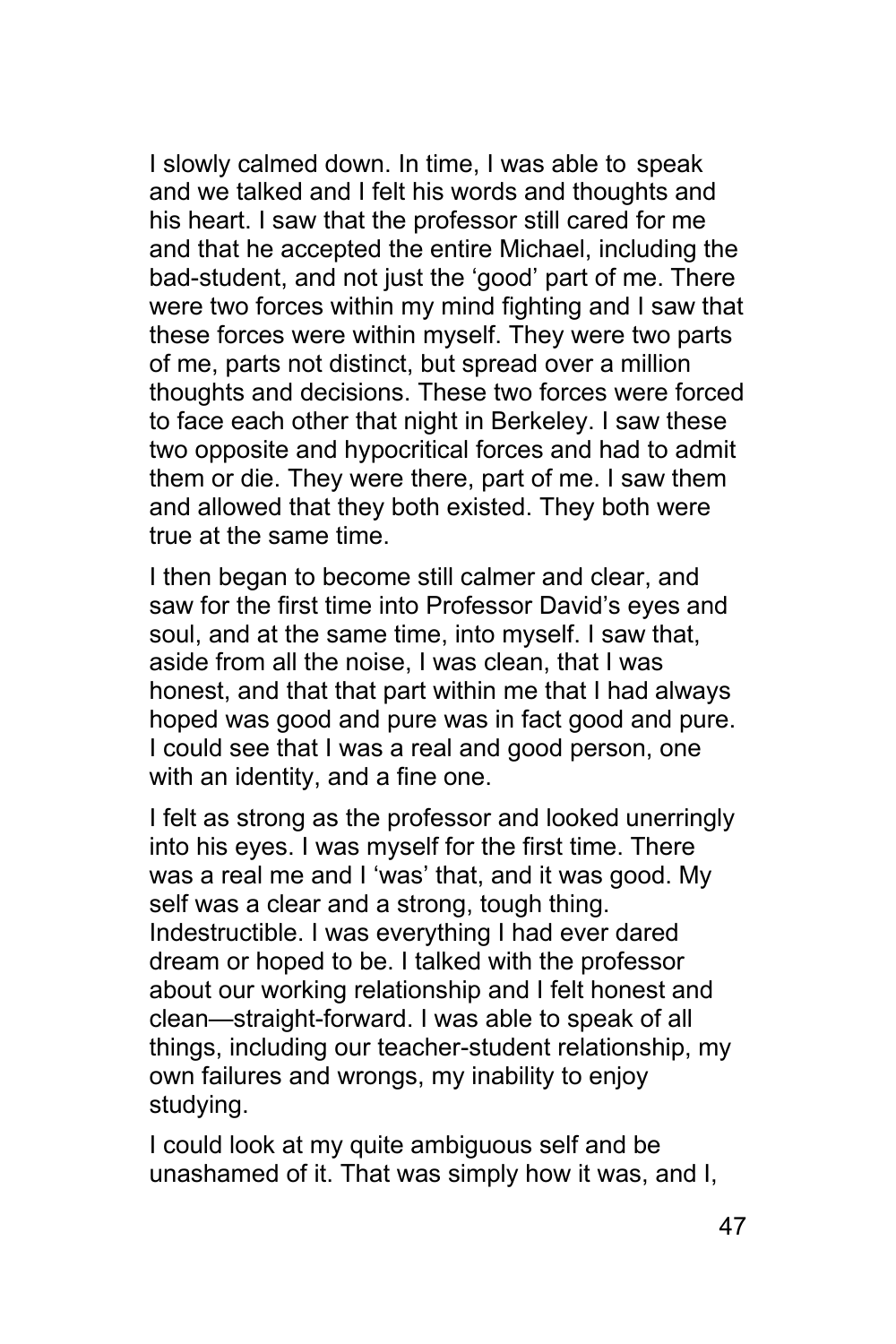Michael, admitted it for the first time. Later that night I left the professor, who must not have known what was happening, and walked home. The world around me was also clear and clean. At home, I started to climb into bed thinking that I would sleep now and get up early to think about all of this. I stopped. No, that was what I always did, trying to save time, conserve time and energy, missing all the rewards. No. No sleep.

I would have myself a sunrise and I dressed and went outside. And the world was clear and clean. I walked and walked and the sun rose. I was thrilled, delighted. The world was everything wonderful. I passed an old man and said "Good morning!". The man replied "good morning." "A fine morning too," I added out loud. And it was. I thought about many things and for the first time from the point of view of a subject, no longer just an object in the world, an object subjected to the world.

I was a person, a subject in this world. I met different people and spoke freely and hard brilliant straight into their eyes. So many things I had learned about time, about my own romanticism, about the self. My tightly wrapped person and life had cracked and some light shone in. The outer world that I had struggled with, the world of hard persons and ugliness was found to be none other than my own mind, my particular world. There were not two worlds, my personal view and the external world.

On that acid night these two were seen to be one and the same. And I saw this in real time and accepted this as true. It changed things forever for me because I now knew that all of what I saw was part of my own mind, how I saw life. And it could change and be changed. It was like a sailor discovering his sails. I